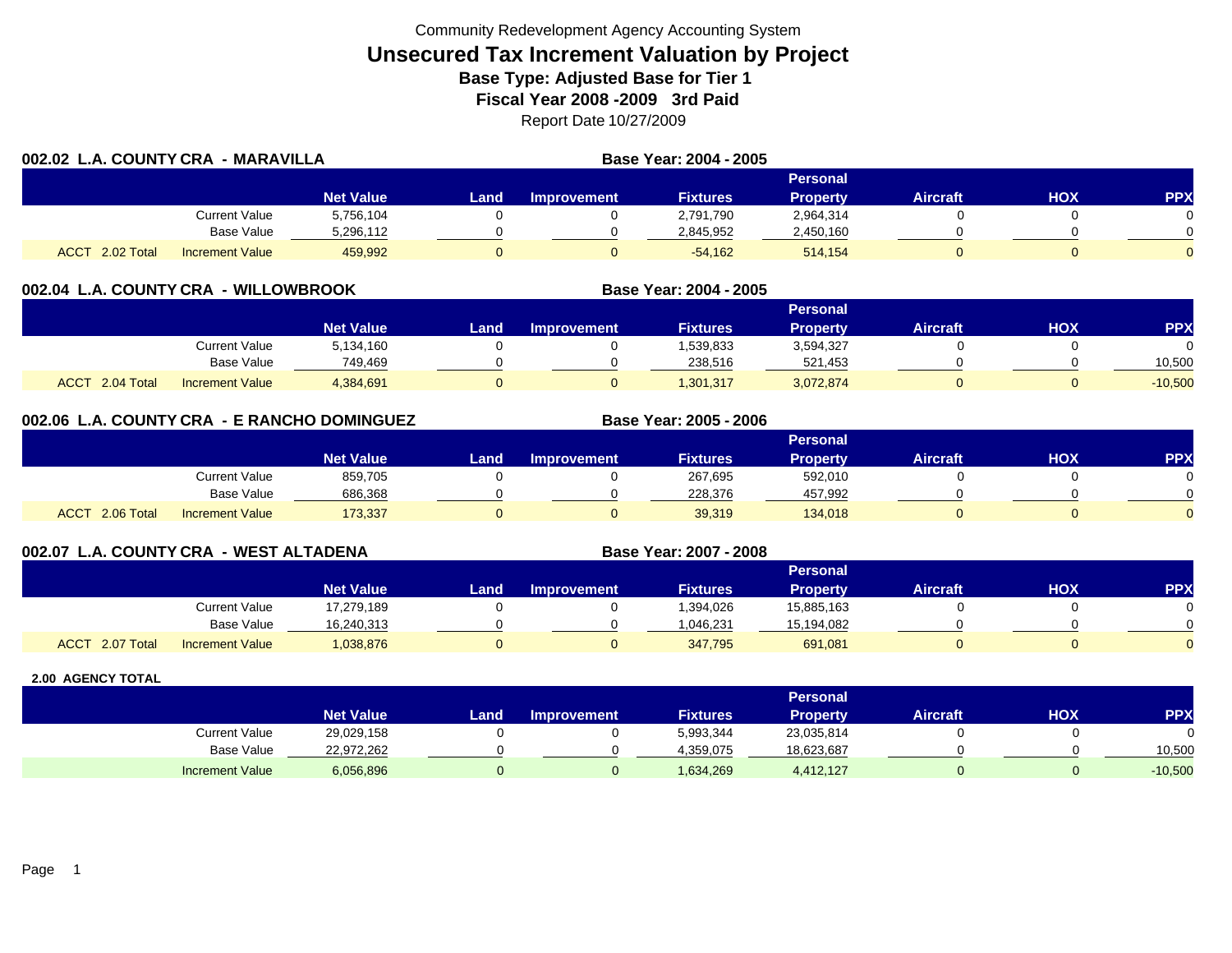| 100.03 ALHAMBRA CRA - INDUSTRIAL |                        |                  |      | Base Year: 2004 - 2005 |                 |                 |          |            |              |
|----------------------------------|------------------------|------------------|------|------------------------|-----------------|-----------------|----------|------------|--------------|
|                                  |                        |                  |      |                        |                 | Personal        |          |            |              |
|                                  |                        | <b>Net Value</b> | Land | Improvement            | <b>Fixtures</b> | <b>Property</b> | Aircraft | <b>HOX</b> | <b>PPX</b>   |
|                                  | Current Value          | 79,607,463       |      |                        | 26,513,225      | 53,094,238      |          |            |              |
|                                  | Base Value             | 113,132,844      |      |                        | 49,884,364      | 67,980,480      |          |            | 4,732,000    |
| ACCT 100.03 Total                | <b>Increment Value</b> | $-33,525,381$    |      |                        | $-23,371,139$   | $-14,886,242$   |          |            | $-4,732,000$ |

# **100.05 ALHAMBRA CRA - IND'TRIAL 82 ANNEX**

|                   |                        |                  |      |                    |                 | Personal        |                 |     |            |
|-------------------|------------------------|------------------|------|--------------------|-----------------|-----------------|-----------------|-----|------------|
|                   |                        | <b>Net Value</b> | Land | <b>Improvement</b> | <b>Fixtures</b> | <b>Property</b> | <b>Aircraft</b> | нох | PPX        |
|                   | <b>Current Value</b>   | 30,730,035       |      |                    | 11,304,585      | 19,425,450      |                 |     |            |
|                   | <b>Base Value</b>      | 26,750,553       |      |                    | 10,224,373      | 16,920,180      |                 |     | 394.000    |
| ACCT 100.05 Total | <b>Increment Value</b> | 3,979,482        |      |                    | 1,080,212       | 2,505,270       |                 |     | $-394,000$ |

**Base Year: 2004 - 2005**

|                        |                  |      |                    |                 | Personal      |                 |            |              |
|------------------------|------------------|------|--------------------|-----------------|---------------|-----------------|------------|--------------|
|                        | <b>Net Value</b> | Land | <b>Improvement</b> | <b>Fixtures</b> | Property      | <b>Aircraft</b> | <b>XOH</b> | <b>PPX</b>   |
| <b>Current Value</b>   | 110,337,498      |      |                    | 37,817,810      | 72,519,688    |                 |            |              |
| <b>Base Value</b>      | 139,883,397      |      |                    | 60,108,737      | 84,900,660    |                 |            | 5,126,000    |
| <b>Increment Value</b> | $-29,545,899$    |      |                    | $-22,290,927$   | $-12,380,972$ |                 |            | $-5,126,000$ |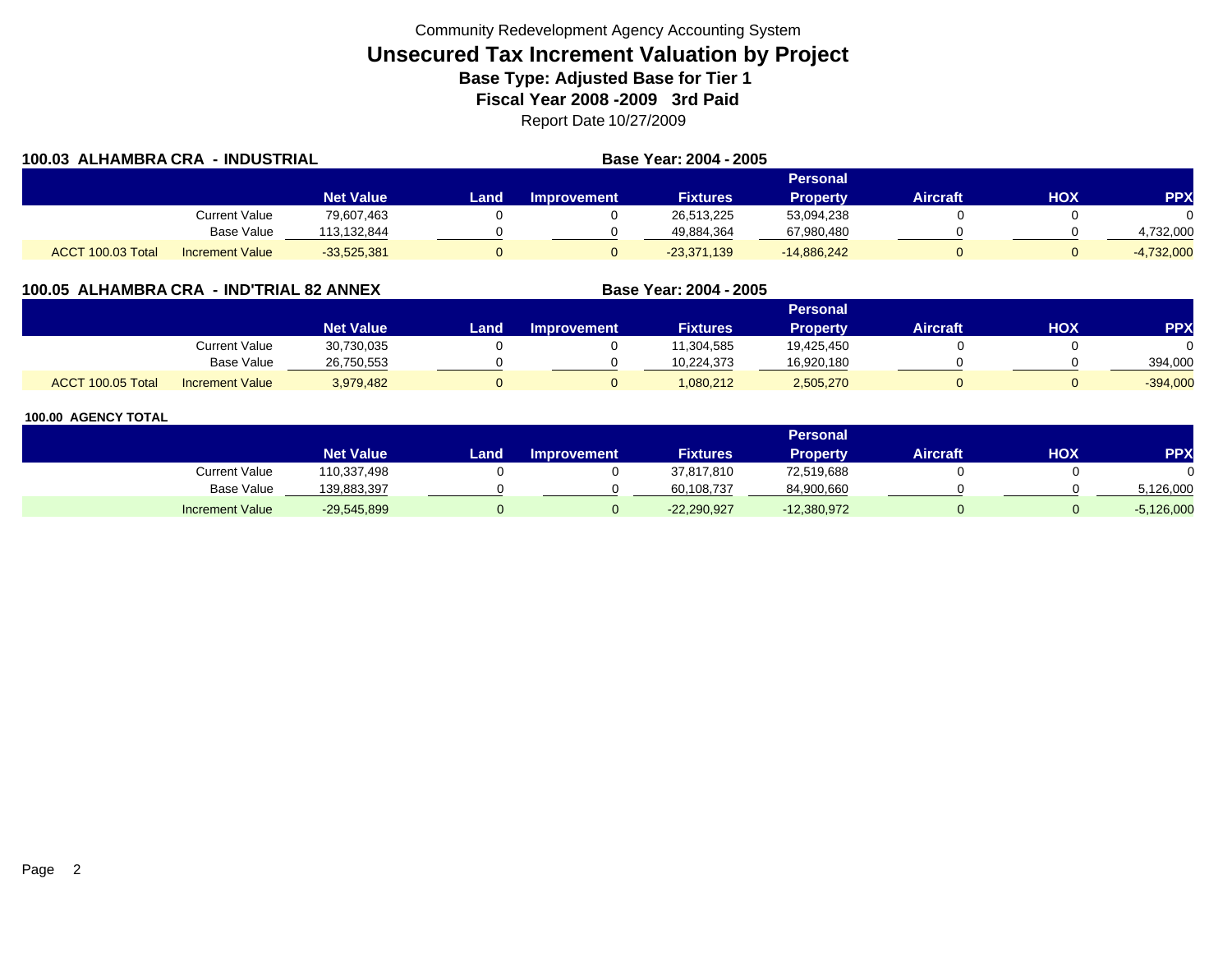| 104.04 ARCADIA CRA - CENTRAL |                        |                  |      | Base Year: 2004 - 2005 |                 |                 |                 |     |            |
|------------------------------|------------------------|------------------|------|------------------------|-----------------|-----------------|-----------------|-----|------------|
|                              |                        |                  |      |                        |                 | Personal        |                 |     |            |
|                              |                        | <b>Net Value</b> | Land | <b>Improvement</b>     | <b>Fixtures</b> | <b>Property</b> | <b>Aircraft</b> | HOX | <b>PPX</b> |
|                              | <b>Current Value</b>   | 39,922,273       |      |                        | 11,270,759      | 28,651,514      |                 |     |            |
|                              | Base Value             | 24.298.456       |      |                        | 6,696,037       | 17,838,419      |                 |     | 236,000    |
| ACCT 104.04 Total            | <b>Increment Value</b> | 15,623,817       |      |                        | 4.574.722       | 10,813,095      |                 |     | $-236,000$ |

|                        |                  |       |                    |                 | <b>Personal</b> |                 |            |            |
|------------------------|------------------|-------|--------------------|-----------------|-----------------|-----------------|------------|------------|
|                        | <b>Net Value</b> | Land. | <b>Improvement</b> | <b>Fixtures</b> | <b>Property</b> | <b>Aircraft</b> | <b>HOX</b> | PPX        |
| <b>Current Value</b>   | 39,922,273       |       |                    | 1,270,759       | 28,651,514      |                 |            |            |
| <b>Base Value</b>      | 24,298,456       |       |                    | 6.696.037       | 17,838,419      |                 |            | 236.000    |
| <b>Increment Value</b> | 15,623,817       |       |                    | 4,574,722       | 10,813,095      |                 |            | $-236,000$ |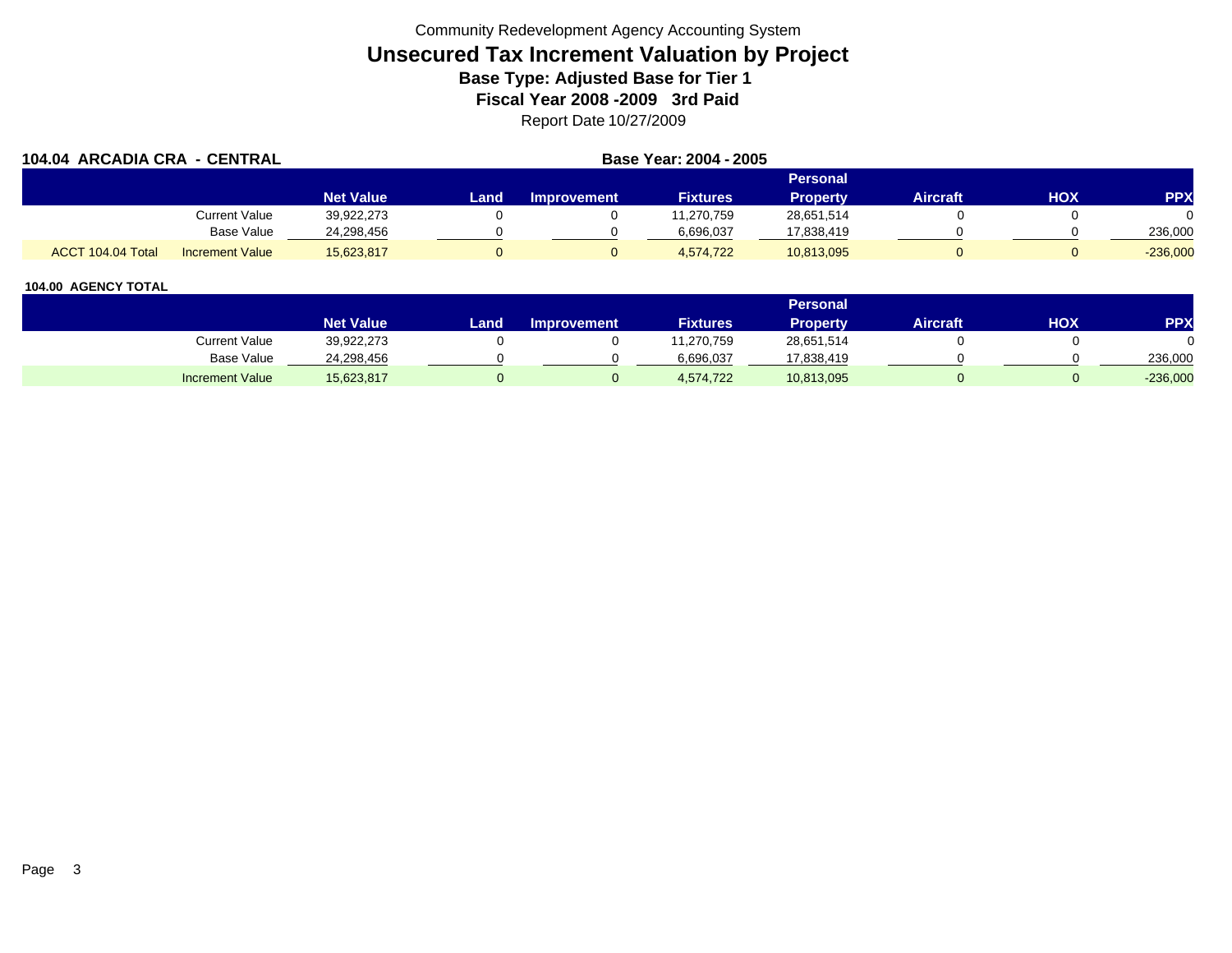| 114.03 BALDWIN PARK CRA - SAN GAB RIVER |                        |                  |      | Base Year: 2000 - 2001 |                 |                 |          |     |            |
|-----------------------------------------|------------------------|------------------|------|------------------------|-----------------|-----------------|----------|-----|------------|
|                                         |                        |                  |      |                        |                 | Personal        |          |     |            |
|                                         |                        | <b>Net Value</b> | Land | <b>Improvement</b>     | <b>Fixtures</b> | <b>Property</b> | Aircraft | HOX | <b>PPX</b> |
|                                         | Current Value          | 65,233,502       |      |                        | 19,942,882      | 45,290,620      |          |     |            |
|                                         | Base Value             | 6,646,198        |      |                        | 1,227,652       | 5,418,546       |          |     |            |
| ACCT 114.03 Total                       | <b>Increment Value</b> | 58,587,304       |      |                        | 18,715,230      | 39,872,074      |          |     |            |

|                        |                  |       |                    |                 | Personal   |                 |     |            |
|------------------------|------------------|-------|--------------------|-----------------|------------|-----------------|-----|------------|
|                        | <b>Net Value</b> | Land, | <b>Improvement</b> | <b>Fixtures</b> | Property   | <b>Aircraft</b> | ΗΟΧ | <b>PPX</b> |
| Current Value          | 65,233,502       |       |                    | 19,942,882      | 45,290,620 |                 |     |            |
| <b>Base Value</b>      | 6,646,198        |       |                    | .227,652        | 5,418,546  |                 |     |            |
| <b>Increment Value</b> | 58,587,304       |       |                    | 18,715,230      | 39,872,074 |                 |     |            |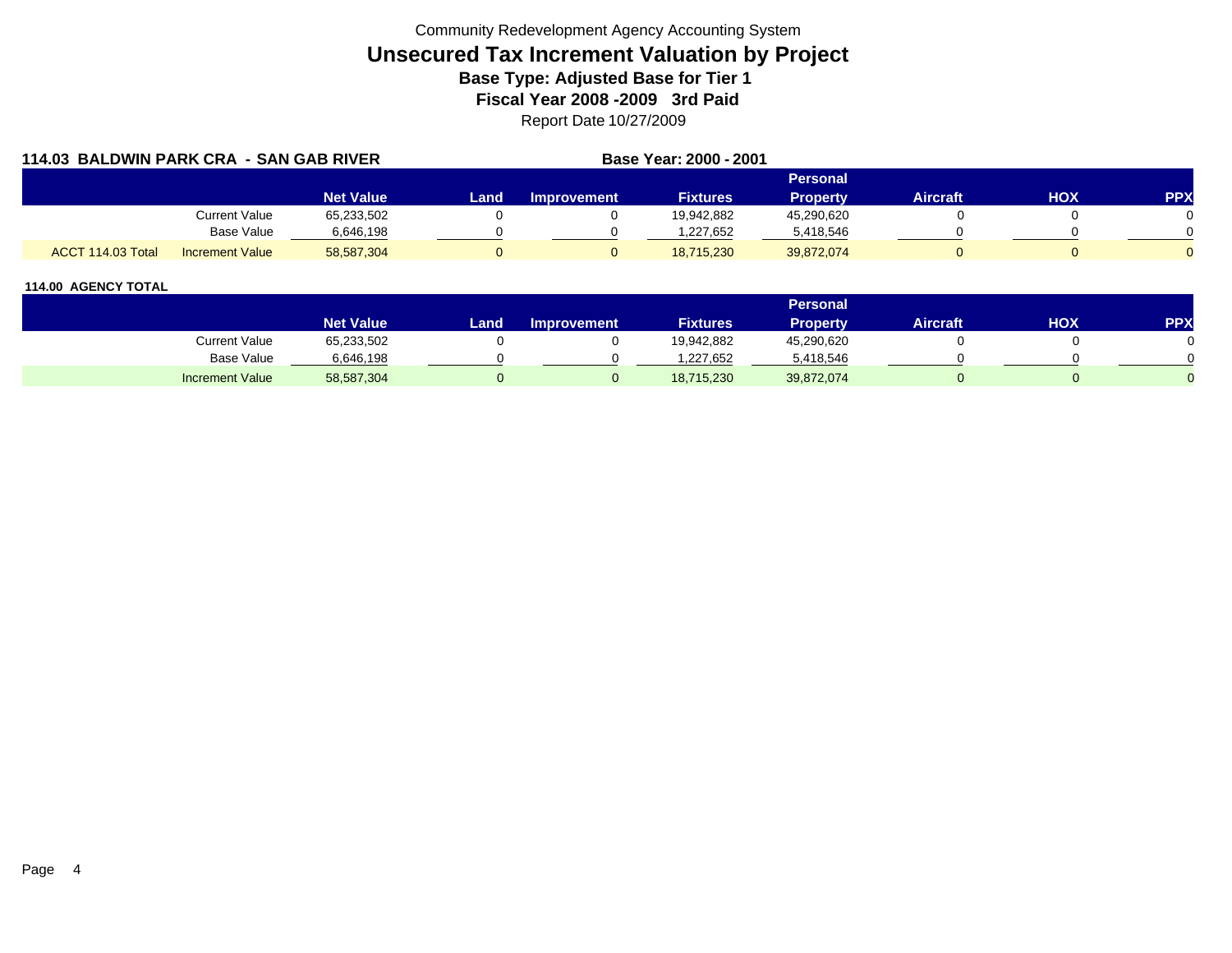| 119.02 BELL GARDENS CRA - PROJECT #1 |                        |                  | Base Year: 2005 - 2006 |                    |                 |                 |          |     |            |  |
|--------------------------------------|------------------------|------------------|------------------------|--------------------|-----------------|-----------------|----------|-----|------------|--|
|                                      |                        |                  |                        |                    |                 | <b>Personal</b> |          |     |            |  |
|                                      |                        | <b>Net Value</b> | Land.                  | <b>Improvement</b> | <b>Fixtures</b> | <b>Property</b> | Aircraft | HOX | <b>PPX</b> |  |
|                                      | Current Value          | 19,199,316       |                        |                    | 4,029,243       | 15,170,073      |          |     |            |  |
|                                      | <b>Base Value</b>      | 18,835,731       |                        |                    | 7,820,004       | 11,025,727      |          |     | 10.000     |  |
| ACCT 119.02 Total                    | <b>Increment Value</b> | 363.585          | $\Omega$               |                    | $-3,790,761$    | 4,144,346       |          |     | $-10,000$  |  |

# **119.03 BELL GARDENS CRA - CENTRAL**

|                                             |                  |      |                    |                 | <b>Personal</b> |                 |     |            |
|---------------------------------------------|------------------|------|--------------------|-----------------|-----------------|-----------------|-----|------------|
|                                             | <b>Net Value</b> | Land | <b>Improvement</b> | <b>Fixtures</b> | <b>Property</b> | <b>Aircraft</b> | нох | <b>PPX</b> |
| <b>Current Value</b>                        | 23,104,420       |      |                    | 11,821,218      | 11,283,202      |                 |     |            |
| <b>Base Value</b>                           | 11,836,460       |      |                    | 6,036,664       | 5,799,796       |                 |     |            |
| ACCT 119.03 Total<br><b>Increment Value</b> | 11,267,960       |      |                    | 5,784,554       | 5,483,406       |                 |     |            |

**Base Year: 2005 - 2006**

|                        |                  |      |                    |                 | Personal        |                 |     |            |
|------------------------|------------------|------|--------------------|-----------------|-----------------|-----------------|-----|------------|
|                        | <b>Net Value</b> | Land | <b>Improvement</b> | <b>Fixtures</b> | <b>Property</b> | <b>Aircraft</b> | нох | <b>PPX</b> |
| Current Value          | 42,303,736       |      |                    | 15,850,461      | 26,453,275      |                 |     |            |
| <b>Base Value</b>      | 30,672,191       |      |                    | 13,856,668      | 16,825,523      |                 |     | 10,000     |
| <b>Increment Value</b> | 11,631,545       |      |                    | 1,993,793       | 9,627,752       |                 |     | $-10,000$  |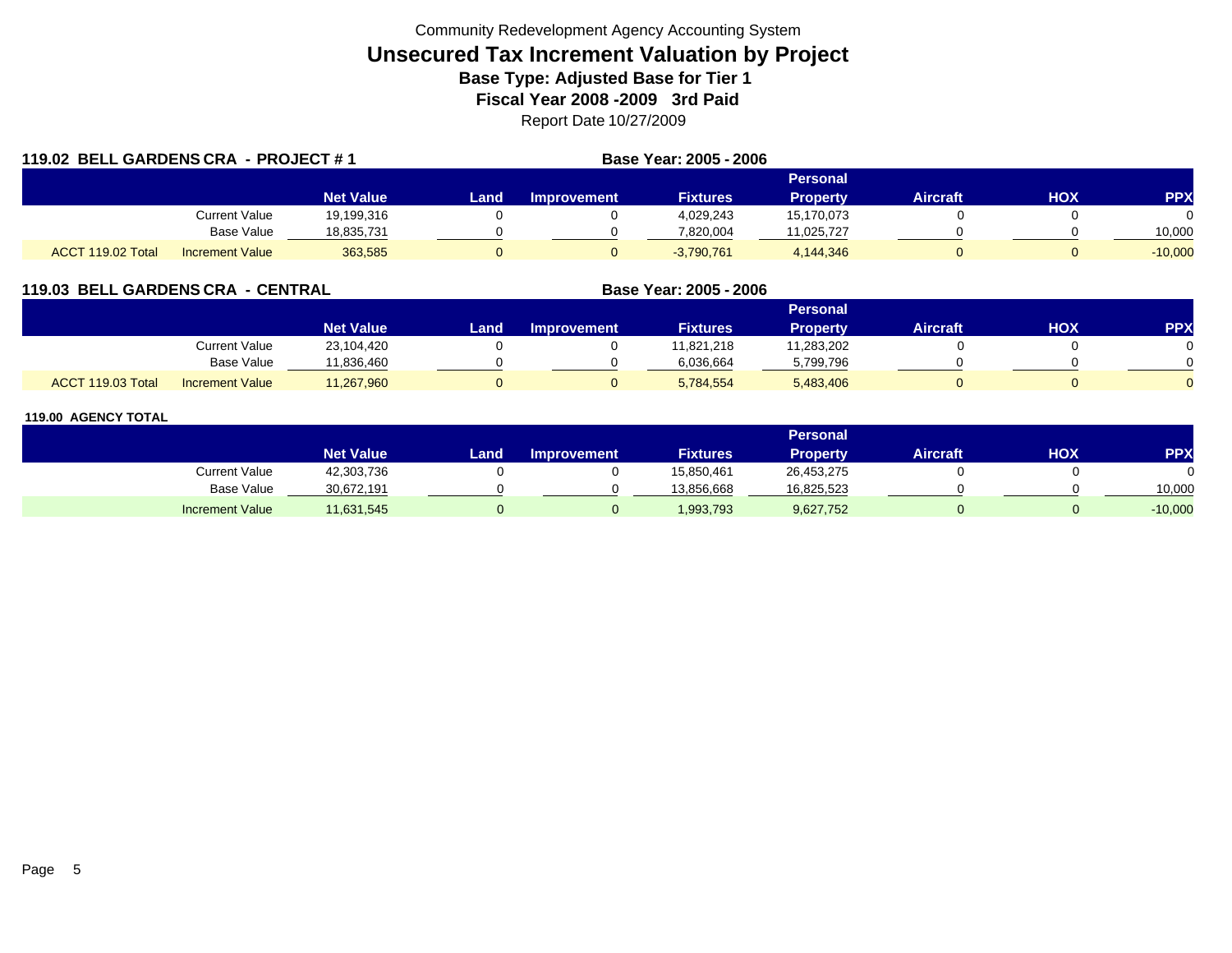| 125.02 CARSON CRA - PROJECT #1 |                        |              | Base Year: 2007 - 2008 |                    |                 |                 |                 |     |            |  |  |
|--------------------------------|------------------------|--------------|------------------------|--------------------|-----------------|-----------------|-----------------|-----|------------|--|--|
|                                |                        |              |                        |                    |                 | Personal        |                 |     |            |  |  |
|                                |                        | Net Value    | Land                   | <b>Improvement</b> | <b>Fixtures</b> | <b>Property</b> | <b>Aircraft</b> | HOX | <b>PPX</b> |  |  |
|                                | <b>Current Value</b>   | 52,457,730   |                        |                    | 23.725.171      | 28,732,559      |                 |     |            |  |  |
|                                | Base Value             | 57,602,066   |                        |                    | 23,887,547      | 33,723,519      |                 |     | 9,000      |  |  |
| ACCT 125.02 Total              | <b>Increment Value</b> | $-5,144,336$ |                        |                    | $-162.376$      | $-4,990,960$    |                 |     | $-9,000$   |  |  |

| 125.03 CARSON CRA - PROJECT #2 |                        |                  |      |                    | Base Year: 2007 - 2008 |                 |                 |     |            |  |  |
|--------------------------------|------------------------|------------------|------|--------------------|------------------------|-----------------|-----------------|-----|------------|--|--|
|                                |                        |                  |      | <b>Personal</b>    |                        |                 |                 |     |            |  |  |
|                                |                        | <b>Net Value</b> | Land | <b>Improvement</b> | <b>Fixtures</b>        | <b>Property</b> | <b>Aircraft</b> | нох | <b>PPX</b> |  |  |
|                                | Current Value          | 111.613.455      |      |                    | 48,252,674             | 63,360,781      |                 |     |            |  |  |
|                                | Base Value             | 126,069,761      |      |                    | 51.936.280             | 74,133,481      |                 |     |            |  |  |
| ACCT 125.03 Total              | <b>Increment Value</b> | $-14.456.306$    |      |                    | $-3,683,606$           | $-10,772,700$   |                 |     |            |  |  |

| 125.05 CARSON CRA - RP# 3 |                        |                  | Base Year: 2007 - 2008 |                    |                 |                 |                 |            |            |  |  |  |
|---------------------------|------------------------|------------------|------------------------|--------------------|-----------------|-----------------|-----------------|------------|------------|--|--|--|
|                           |                        |                  | Personal               |                    |                 |                 |                 |            |            |  |  |  |
|                           |                        | <b>Net Value</b> | Land.                  | <b>Improvement</b> | <b>Fixtures</b> | <b>Property</b> | <b>Aircraft</b> | <b>HOX</b> | <b>PPX</b> |  |  |  |
|                           | <b>Current Value</b>   | 72,073,282       |                        |                    | 29.995.172      | 42,078,110      |                 |            | $\Omega$   |  |  |  |
|                           | Base Value             | 55,954,135       |                        |                    | 21,020,087      | 34,939,048      |                 |            | 5,000      |  |  |  |
| ACCT 125.05 Total         | <b>Increment Value</b> | 16,119,147       | $\Omega$               |                    | 8,975,085       | 7,139,062       |                 |            | $-5,000$   |  |  |  |

|                   | 125.06 CARSON CRA - RP# 1 - 85 ANX |                  |      | Base Year: 2007 - 2008 |                 |                 |                 |     |           |  |  |  |
|-------------------|------------------------------------|------------------|------|------------------------|-----------------|-----------------|-----------------|-----|-----------|--|--|--|
|                   |                                    |                  |      | <b>Personal</b>        |                 |                 |                 |     |           |  |  |  |
|                   |                                    | <b>Net Value</b> | Land | <b>Improvement</b>     | <b>Fixtures</b> | <b>Property</b> | <b>Aircraft</b> | нох | <b>PP</b> |  |  |  |
|                   | <b>Current Value</b>               | 188,453,203      |      |                        | 69,664,876      | 118,788,327     |                 |     |           |  |  |  |
|                   | Base Value                         | 193,980,327      |      |                        | 78,110,551      | 115,869,776     |                 |     |           |  |  |  |
| ACCT 125.06 Total | <b>Increment Value</b>             | $-5,527,124$     | U    |                        | $-8,445,675$    | 2,918,551       |                 |     |           |  |  |  |

|                        |                  |      |                    |                 | <b>Personal</b> |                 |     |           |
|------------------------|------------------|------|--------------------|-----------------|-----------------|-----------------|-----|-----------|
|                        | <b>Net Value</b> | Land | <b>Improvement</b> | <b>Fixtures</b> | Property        | <b>Aircraft</b> | нох | PPX       |
| <b>Current Value</b>   | 424,597,670      |      |                    | 171,637,893     | 252,959,777     |                 |     |           |
| Base Value             | 433,606,289      |      |                    | 174,954,465     | 258,665,824     |                 |     | 14,000    |
| <b>Increment Value</b> | $-9,008,619$     |      |                    | $-3,316,572$    | $-5,706,047$    |                 |     | $-14,000$ |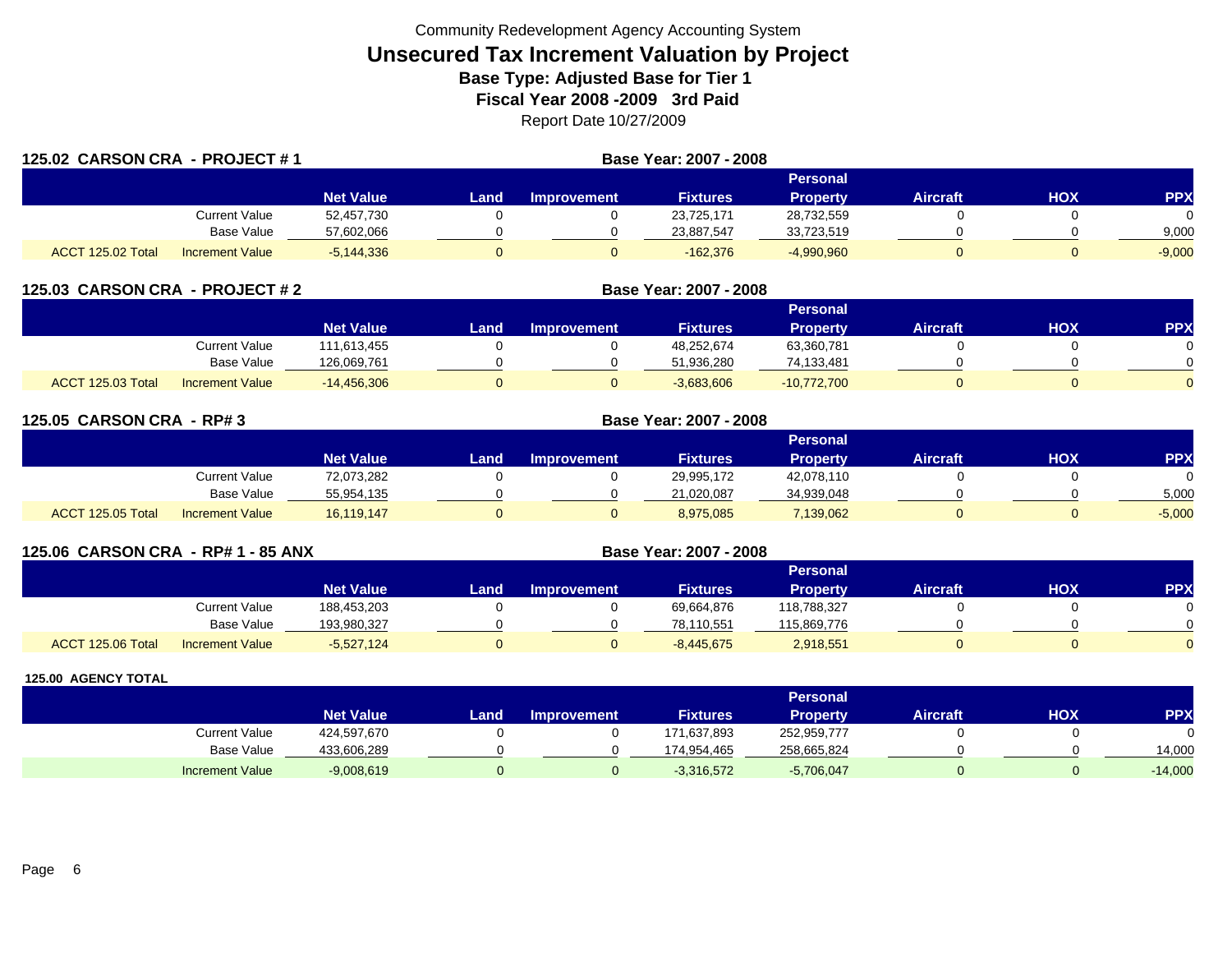| <b>128.02 CLAREMONT CRA</b> | - VILLAGE              |                  |      | Base Year: 2004 - 2005 |                 |                 |                 |     |            |
|-----------------------------|------------------------|------------------|------|------------------------|-----------------|-----------------|-----------------|-----|------------|
|                             |                        |                  |      |                        |                 | <b>Personal</b> |                 |     |            |
|                             |                        | <b>Net Value</b> | Land | <b>Improvement</b>     | <b>Fixtures</b> | <b>Property</b> | <b>Aircraft</b> | HOX | <b>PPX</b> |
|                             | Current Value          | 28,229,436       |      |                        | 12,010,487      | 16,276,246      |                 |     | 57,297     |
|                             | <b>Base Value</b>      | 32,862,588       |      |                        | 14.230.463      | 18,632,125      |                 |     |            |
| ACCT 128.02 Total           | <b>Increment Value</b> | $-4,633,152$     |      |                        | $-2,219,976$    | $-2,355,879$    |                 |     | 57,297     |

|                        |                  |      |                    |                 | <b>Personal</b> |                 |            |        |
|------------------------|------------------|------|--------------------|-----------------|-----------------|-----------------|------------|--------|
|                        | <b>Net Value</b> | Land | <b>Improvement</b> | <b>Fixtures</b> | <b>Property</b> | <b>Aircraft</b> | <b>HOX</b> | PPX    |
| Current Value          | 28,229,436       |      |                    | 12,010,487      | 16,276,246      |                 |            | 57,297 |
| Base Value             | 32,862,588       |      |                    | 14.230.463      | 18,632,125      |                 |            |        |
| <b>Increment Value</b> | $-4,633,152$     |      |                    | $-2,219,976$    | $-2,355,879$    |                 |            | 57,297 |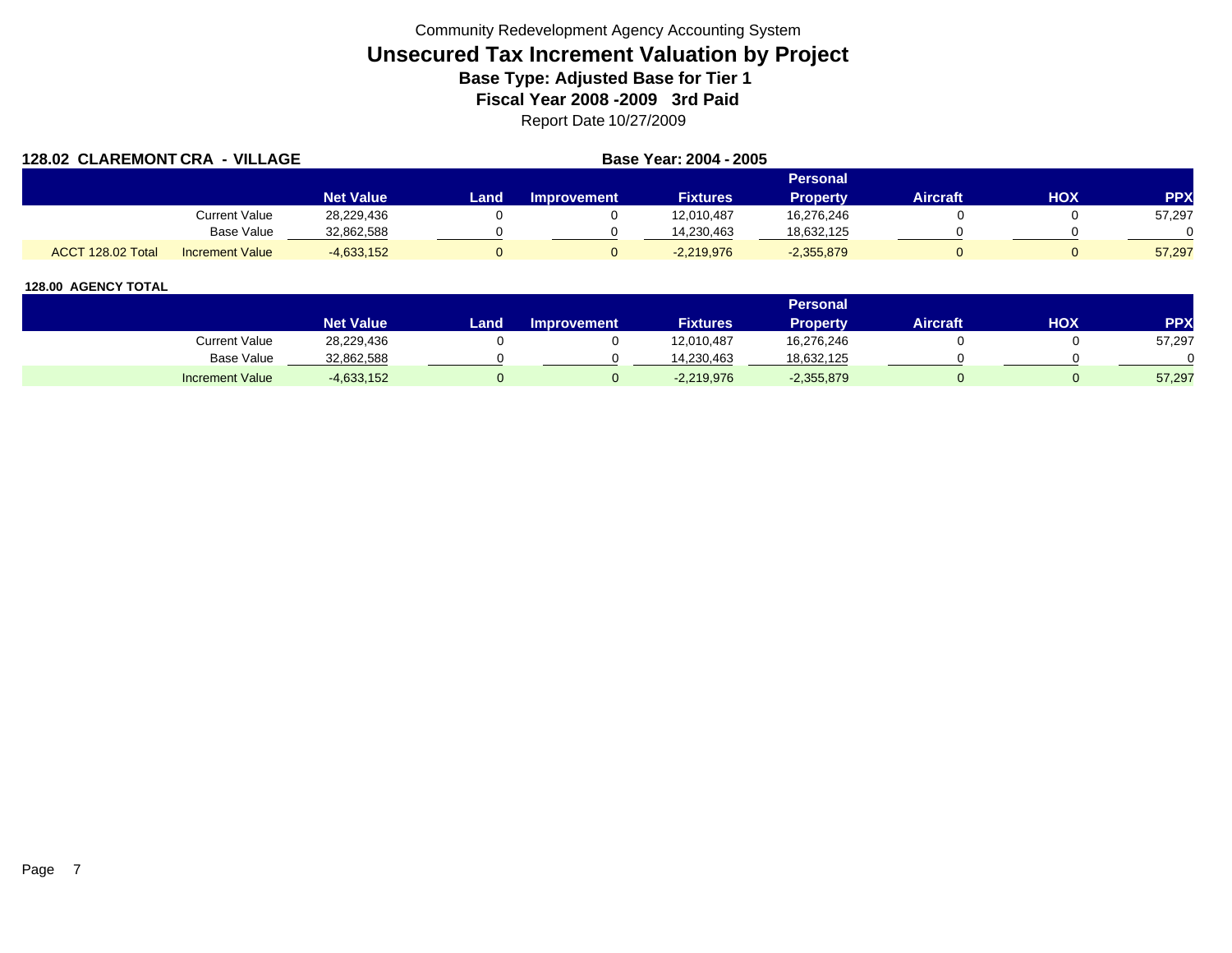| 131.02 COMMERCE CRA - PROJECT #1 |                        |                  |      |             | Base Year: 2004 - 2005 |                 |                 |     |            |
|----------------------------------|------------------------|------------------|------|-------------|------------------------|-----------------|-----------------|-----|------------|
|                                  |                        |                  |      |             |                        | <b>Personal</b> |                 |     |            |
|                                  |                        | <b>Net Value</b> | Land | Improvement | <b>Fixtures</b>        | <b>Property</b> | <b>Aircraft</b> | HOX | <b>PPX</b> |
|                                  | Current Value          | 146.366.744      |      |             | 64,088,368             | 82,278,376      |                 |     |            |
|                                  | Base Value             | 205,575,973      |      |             | 88,226,070             | 117,349,903     |                 |     |            |
| ACCT 131.02 Total                | <b>Increment Value</b> | $-59,209,229$    |      |             | $-24,137,702$          | $-35,071,527$   |                 |     |            |

# **131.03 COMMERCE CRA - TOWN CENTER**

|                                             |                                   | <b>Personal</b> |                    |                 |                 |          |            |     |  |  |  |  |
|---------------------------------------------|-----------------------------------|-----------------|--------------------|-----------------|-----------------|----------|------------|-----|--|--|--|--|
|                                             | <b>Net Value</b>                  | Land            | <b>Improvement</b> | <b>Fixtures</b> | <b>Property</b> | Aircraft | <b>XOH</b> | PPX |  |  |  |  |
|                                             | <b>Current Value</b><br>2,394,418 |                 |                    | 1,954,524       | 439,894         |          |            |     |  |  |  |  |
|                                             | <b>Base Value</b>                 | 782.185         |                    | 561.952         | 220.233         |          |            |     |  |  |  |  |
| ACCT 131.03 Total<br><b>Increment Value</b> | 1,612,233                         |                 |                    | 1,392,572       | 219,661         |          |            |     |  |  |  |  |

**Base Year: 1996 - 1997**

**Base Year: 1996 - 1997**

# **131.04 COMMERCE CRA - TOWN CENTER/80 ANNEX**

|                                             |                  |      |                    |                 | Personal        |          |     |            |
|---------------------------------------------|------------------|------|--------------------|-----------------|-----------------|----------|-----|------------|
|                                             | <b>Net Value</b> | Land | <b>Improvement</b> | <b>Fixtures</b> | <b>Property</b> | Aircraft | HOX | <b>PPY</b> |
| Current Value                               | 34,548,799       |      |                    | 18,055,106      | 16,493,693      |          |     |            |
| <b>Base Value</b>                           | 9.055.807        |      |                    | 2.656.821       | 6,763,986       |          |     | 365,000    |
| ACCT 131.04 Total<br><b>Increment Value</b> | 25,492,992       |      |                    | 15,398,285      | 9,729,707       |          |     | $-365,000$ |

|                        |                  |      |                    |                 | Personal      |                 |            |            |
|------------------------|------------------|------|--------------------|-----------------|---------------|-----------------|------------|------------|
|                        | <b>Net Value</b> | Land | <b>Improvement</b> | <b>Fixtures</b> | Property      | <b>Aircraft</b> | <b>HOX</b> | PPX        |
| <b>Current Value</b>   | 183,309,961      |      |                    | 84,097,998      | 99,211,963    |                 |            |            |
| Base Value             | 215,413,965      |      |                    | 91.444.843      | 124,334,122   |                 |            | 365,000    |
| <b>Increment Value</b> | $-32,104,004$    |      |                    | $-7,346,845$    | $-25,122,159$ |                 |            | $-365,000$ |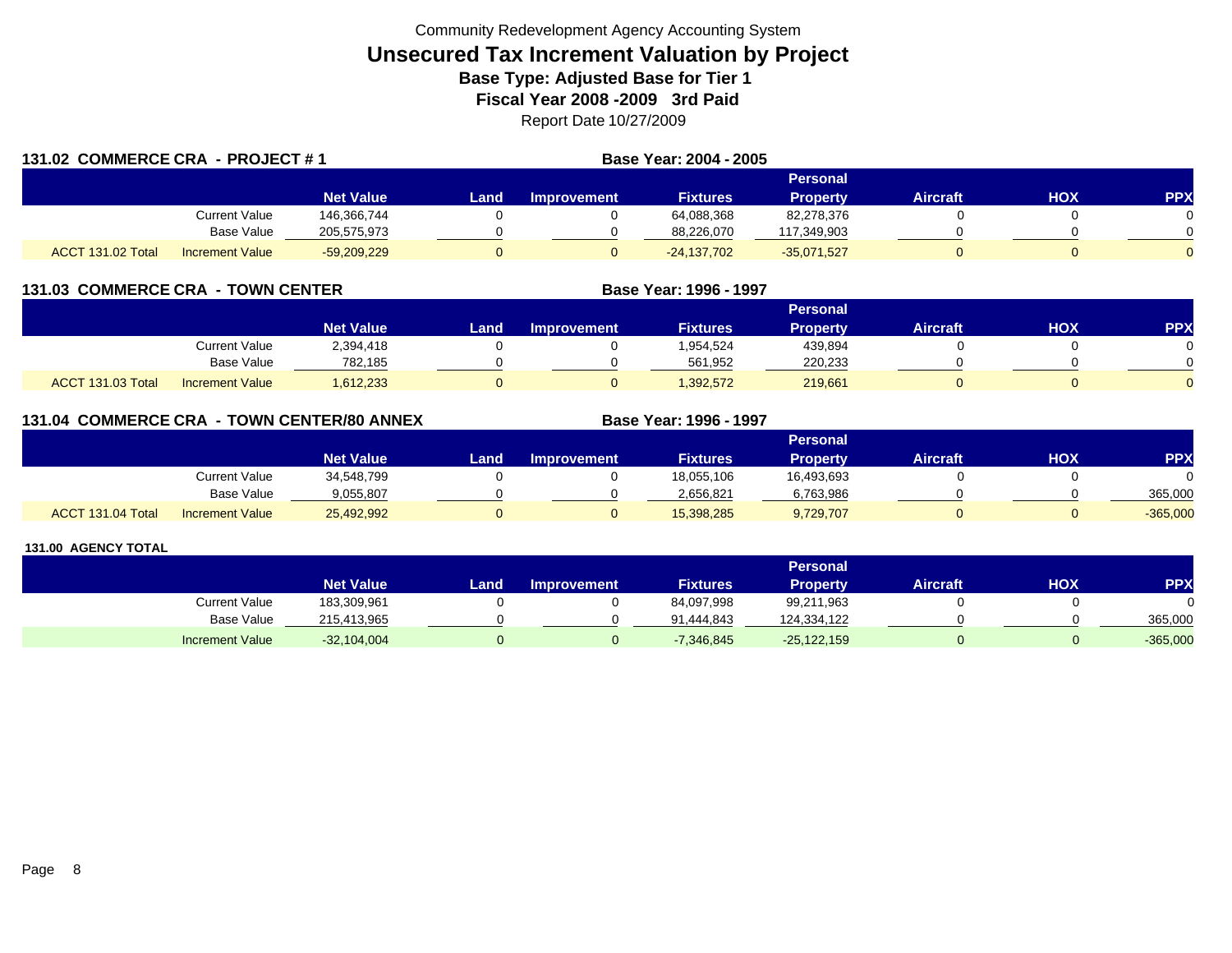| 132.02 COMPTON CRA - ROSECRANS |                        |                  |      |                    | Base Year: 2004 - 2005 |                 |                 |     |            |
|--------------------------------|------------------------|------------------|------|--------------------|------------------------|-----------------|-----------------|-----|------------|
|                                |                        |                  |      |                    |                        | Personal        |                 |     |            |
|                                |                        | <b>Net Value</b> | Land | <b>Improvement</b> | <b>Fixtures</b>        | <b>Property</b> | <b>Aircraft</b> | нох | <b>PPX</b> |
|                                | Current Value          | 378.423          |      |                    | 133.957                | 244,466         |                 |     |            |
|                                | <b>Base Value</b>      | 3.087.220        |      |                    | 2.612.016              | 480,204         |                 |     | 5,000      |
| ACCT 132.02 Total              | <b>Increment Value</b> | $-2,708,797$     |      |                    | $-2,478,059$           | $-235,738$      |                 |     | $-5.000$   |

### **132.04 COMPTON CRA - WALNUT INDUSTRIAL**

|                   |                        |                  |      |                    |                 | Personal        |                 |     |            |
|-------------------|------------------------|------------------|------|--------------------|-----------------|-----------------|-----------------|-----|------------|
|                   |                        | <b>Net Value</b> | Land | <b>Improvement</b> | <b>Fixtures</b> | <b>Property</b> | <b>Aircraft</b> | нох | <b>PPX</b> |
|                   | Current Value          | 139,951,312      |      |                    | 43,648,318      | 96,302,994      |                 |     |            |
|                   | <b>Base Value</b>      | 133,633,751      |      |                    | 49.762.124      | 83,871,627      |                 |     |            |
| ACCT 132.04 Total | <b>Increment Value</b> | 6,317,561        |      |                    | $-6,113,806$    | 12,431,367      |                 |     |            |

**Base Year: 2004 - 2005**

**Base Year: 2004 - 2005**

# **132.05 COMPTON CRA - WALNUT IND'L/76 ANNEX**

|                          |                        |                  |      |                    |                 | <b>Personal</b> |                 |            |              |
|--------------------------|------------------------|------------------|------|--------------------|-----------------|-----------------|-----------------|------------|--------------|
|                          |                        | <b>Net Value</b> | Land | <b>Improvement</b> | <b>Fixtures</b> | <b>Property</b> | <b>Aircraft</b> | <b>XOH</b> | PPX          |
|                          | Current Value          | 12,653,067       |      |                    | 154,073,        | 5,498,994       |                 |            |              |
|                          | <b>Base Value</b>      | 19,334,491       |      |                    | 13.428.097      | 5,906,394       |                 |            | <sup>n</sup> |
| <b>ACCT 132.05 Total</b> | <b>Increment Value</b> | $-6,681,424$     |      |                    | $-6,274,024$    | $-407,400$      |                 |            | $\Omega$     |

|                        |                  |       |                    |                 | <b>Personal</b> |                 |            |            |
|------------------------|------------------|-------|--------------------|-----------------|-----------------|-----------------|------------|------------|
|                        | <b>Net Value</b> | Land, | <b>Improvement</b> | <b>Fixtures</b> | Property        | <b>Aircraft</b> | <b>HOX</b> | <b>PPX</b> |
| <b>Current Value</b>   | 152,982,802      |       |                    | 50,936,348      | 102,046,454     |                 |            |            |
| <b>Base Value</b>      | 156,055,462      |       |                    | 65,802,237      | 90,258,225      |                 |            | 5,000      |
| <b>Increment Value</b> | $-3,072,660$     |       |                    | $-14,865,889$   | 11,788,229      |                 |            | $-5,000$   |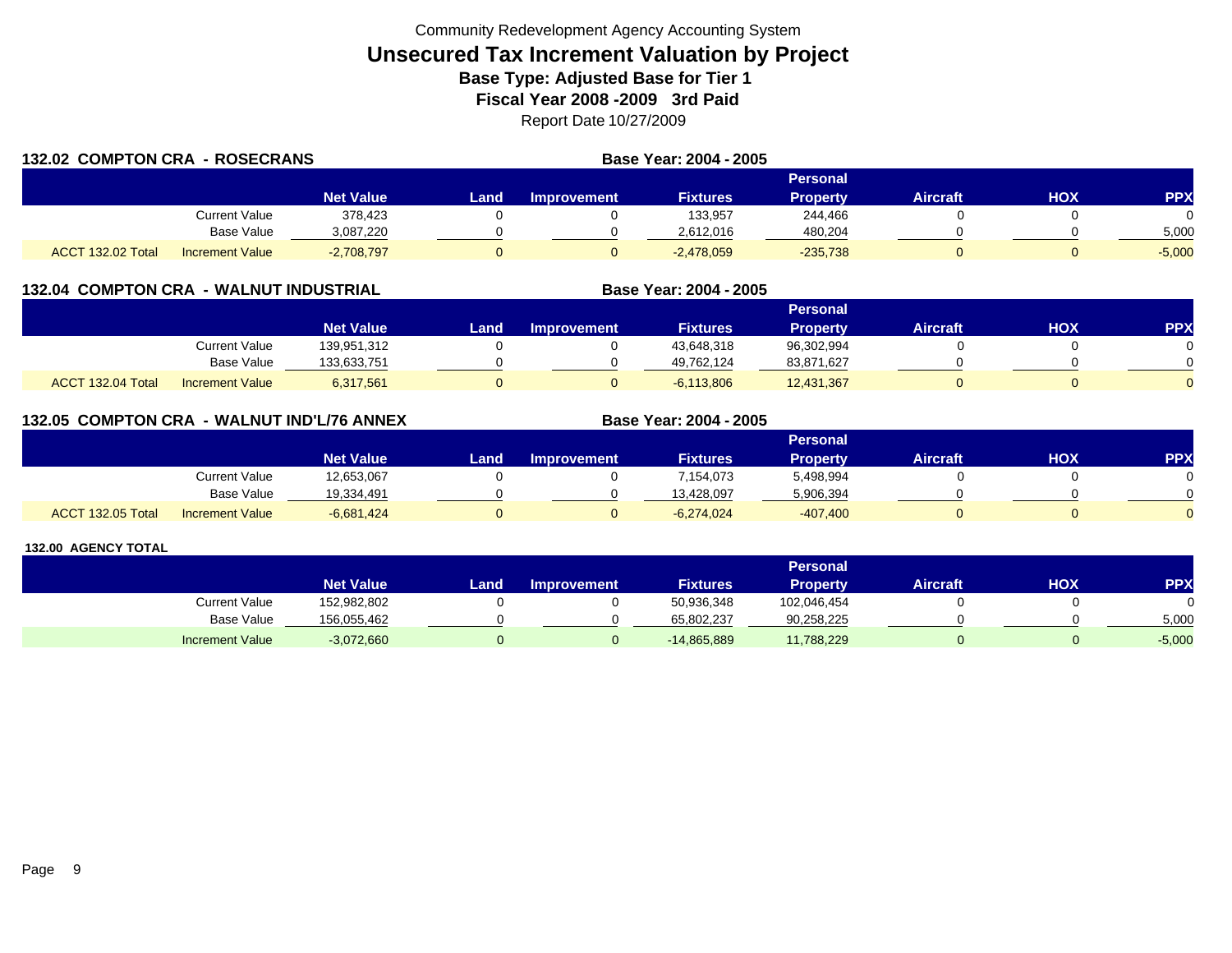| 136.06 COVINA CRA - PROJECT #1 |                        |                  | Base Year: 2004 - 2005 |                    |                 |                 |                 |     |            |
|--------------------------------|------------------------|------------------|------------------------|--------------------|-----------------|-----------------|-----------------|-----|------------|
|                                |                        |                  |                        |                    |                 | Personal        |                 |     |            |
|                                |                        | <b>Net Value</b> | Land                   | <b>Improvement</b> | <b>Fixtures</b> | <b>Property</b> | <b>Aircraft</b> | HOX | <b>PPX</b> |
|                                | <b>Current Value</b>   | 62,732,963       |                        |                    | 23,736,858      | 38,996,105      |                 |     |            |
|                                | <b>Base Value</b>      | 61,418,173       |                        |                    | 23,336,537      | 38,114,636      |                 |     | 33,000     |
| ACCT 136.06 Total              | <b>Increment Value</b> | 1.314.790        |                        |                    | 400,321         | 881,469         |                 |     | $-33,000$  |

|                        |                  |       |                    |                 | <b>Personal</b> |                 |            |           |
|------------------------|------------------|-------|--------------------|-----------------|-----------------|-----------------|------------|-----------|
|                        | <b>Net Value</b> | Land. | <b>Improvement</b> | <b>Fixtures</b> | Property        | <b>Aircraft</b> | <b>HOX</b> | PPX       |
| <b>Current Value</b>   | 62,732,963       |       |                    | 23,736,858      | 38,996,105      |                 |            |           |
| <b>Base Value</b>      | 61,418,173       |       |                    | 23,336,537      | 38,114,636      |                 |            | 33,000    |
| <b>Increment Value</b> | ,314,790         |       |                    | 400,321         | 881,469         |                 |            | $-33,000$ |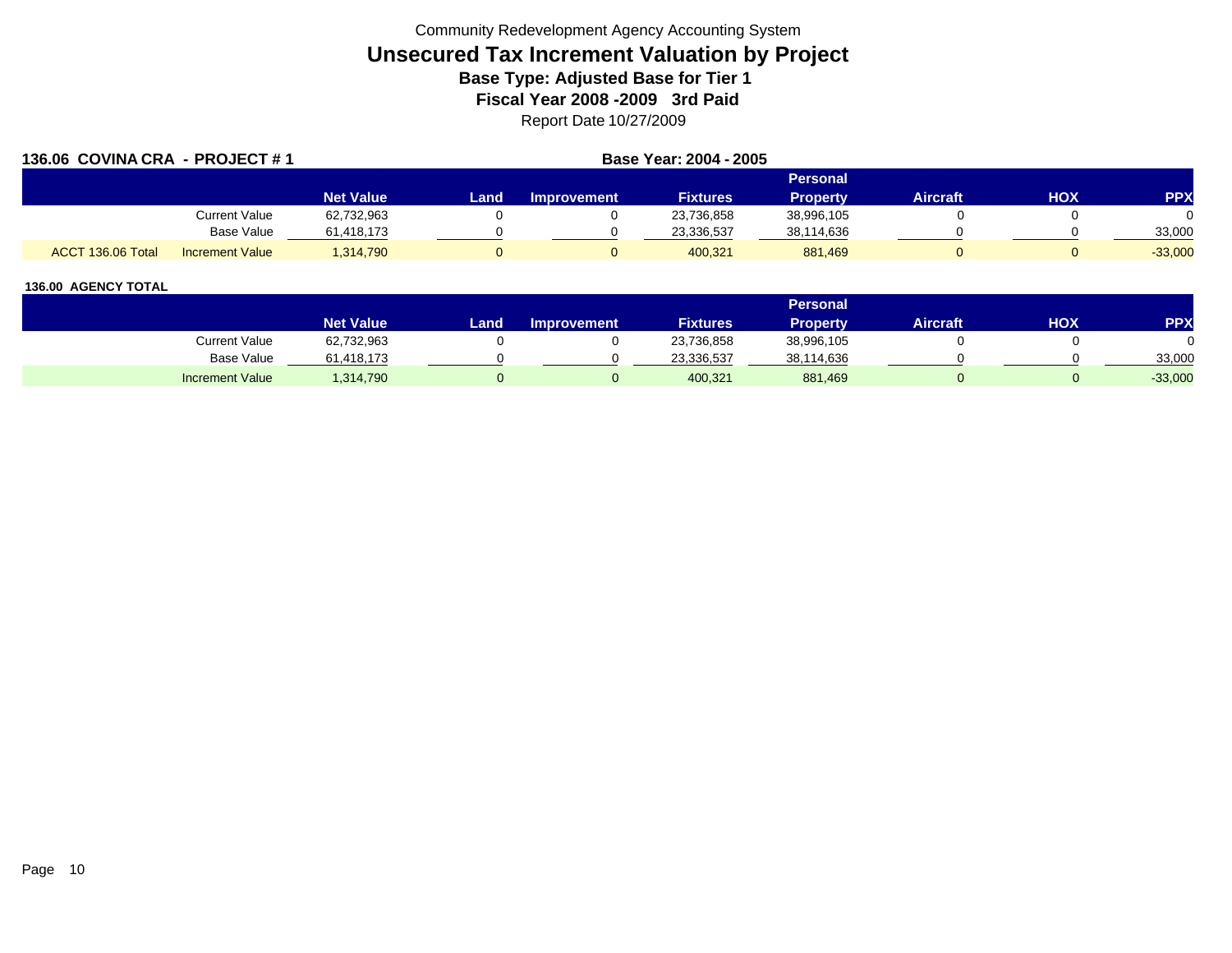| 140.04 CULVER CITY CRA - SLAUSON/SEPULVEDA |                        |                  |      |             | Base Year: 2004 - 2005 |                 |                 |     |            |
|--------------------------------------------|------------------------|------------------|------|-------------|------------------------|-----------------|-----------------|-----|------------|
|                                            |                        |                  |      |             |                        | <b>Personal</b> |                 |     |            |
|                                            |                        | <b>Net Value</b> | Land | Improvement | <b>Fixtures</b>        | <b>Property</b> | <b>Aircraft</b> | HOX | <b>PPX</b> |
|                                            | Current Value          | 95.092.470       |      |             | 25.900.717             | 69,191,753      |                 |     |            |
|                                            | Base Value             | 75,045,863       |      |             | 17.469.122             | 57,719,741      |                 |     | 143,000    |
| ACCT 140.04 Total                          | <b>Increment Value</b> | 20.046.607       |      |             | 8.431.595              | 11,472,012      |                 |     | $-143,000$ |

# **140.05 CULVER CITY CRA - OVERLAND/JEFFERSON**

|                   |                        |                  |      |                    |                 | Personal        |          |     |     |
|-------------------|------------------------|------------------|------|--------------------|-----------------|-----------------|----------|-----|-----|
|                   |                        | <b>Net Value</b> | Land | <b>Improvement</b> | <b>Fixtures</b> | <b>Property</b> | Aircraft | нох | PPX |
|                   | Current Value          | 20,876,981       |      |                    | 5,483,176       | 15,393,805      |          |     |     |
|                   | <b>Base Value</b>      | 16.953.669       |      |                    | 3,898,018       | 13,055,651      |          |     |     |
| ACCT 140.05 Total | <b>Increment Value</b> | 3,923,312        |      |                    | 1,585,158       | 2,338,154       |          |     |     |

**Base Year: 2004 - 2005**

**Base Year: 2004 - 2005**

### **140.06 CULVER CITY CRA - WASH/CULVER**

|                   |                        |                  |      |                    |                 | Personal    |                 |            |            |
|-------------------|------------------------|------------------|------|--------------------|-----------------|-------------|-----------------|------------|------------|
|                   |                        | <b>Net Value</b> | Land | <b>Improvement</b> | <b>Fixtures</b> | Property    | <b>Aircraft</b> | <b>HOX</b> | PPX        |
|                   | <b>Current Value</b>   | 249,885,730      |      |                    | 58,510,663      | 191,375,067 |                 |            | 0          |
|                   | <b>Base Value</b>      | 240,919,815      |      |                    | 58.469.547      | 182,587,768 |                 |            | 137,500    |
| ACCT 140.06 Total | <b>Increment Value</b> | 8,965,915        |      |                    | 41.116          | 8,787,299   |                 |            | $-137,500$ |

|                        |                  |      |                    |                 | Personal        |                 |     |            |
|------------------------|------------------|------|--------------------|-----------------|-----------------|-----------------|-----|------------|
|                        | <b>Net Value</b> | Land | <b>Improvement</b> | <b>Fixtures</b> | <b>Property</b> | <b>Aircraft</b> | нох | <b>PPX</b> |
| Current Value          | 365,855,181      |      |                    | 89,894,556      | 275,960,625     |                 |     |            |
| <b>Base Value</b>      | 332,919,347      |      |                    | 79,836,687      | 253,363,160     |                 |     | 280,500    |
| <b>Increment Value</b> | 32,935,834       |      |                    | 10,057,869      | 22,597,465      |                 |     | $-280,500$ |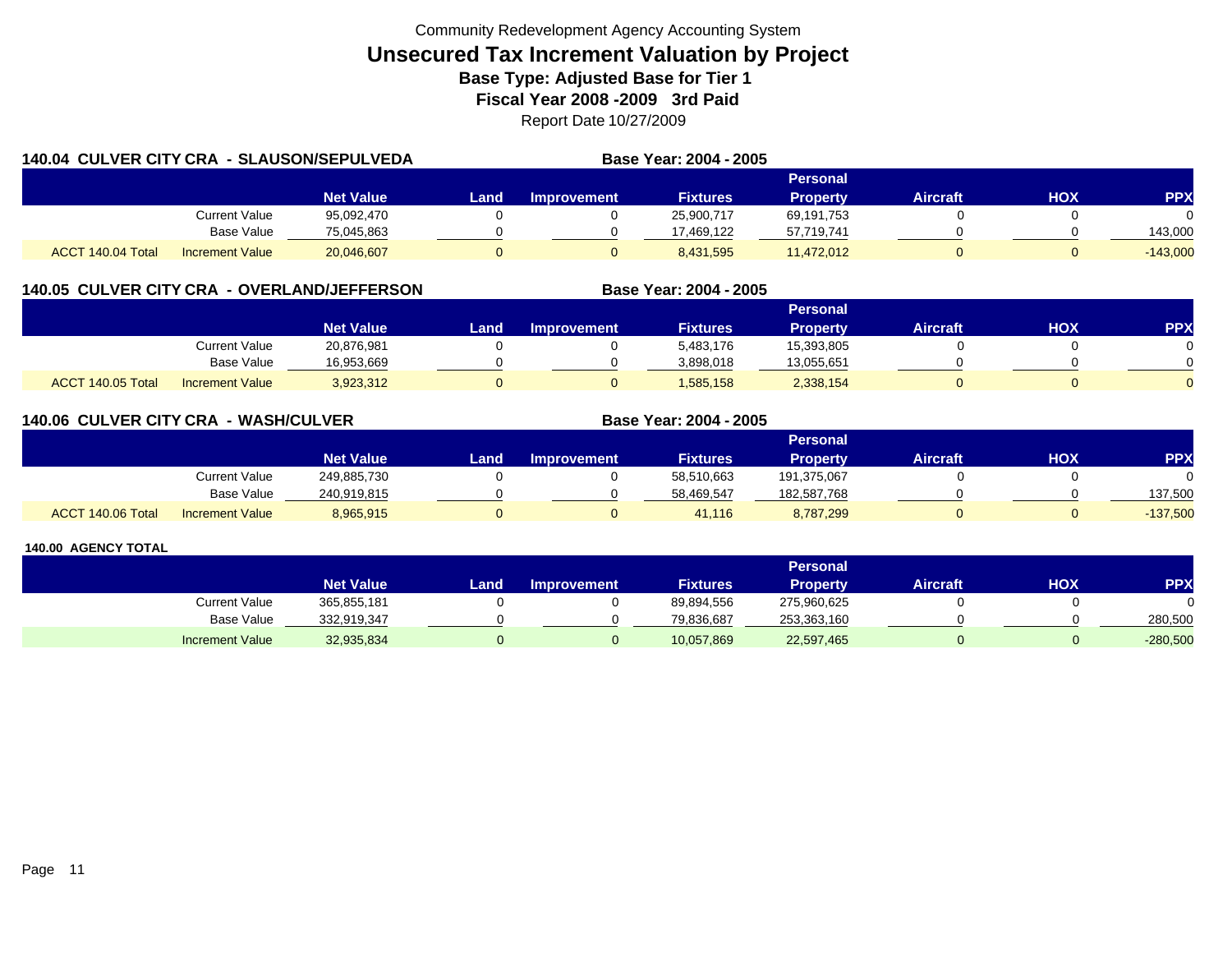| 142.02 CERRITOS CRA - LOS CERRITOS |                        |                  |       | Base Year: 2004 - 2005 |                 |                 |                 |     |            |
|------------------------------------|------------------------|------------------|-------|------------------------|-----------------|-----------------|-----------------|-----|------------|
|                                    |                        |                  |       |                        |                 | <b>Personal</b> |                 |     |            |
|                                    |                        | <b>Net Value</b> | Landı | Improvement            | <b>Fixtures</b> | <b>Property</b> | <b>Aircraft</b> | нох | <b>PPX</b> |
|                                    | Current Value          | 71.284.785       |       |                        | 28,071,190      | 43,213,595      |                 |     |            |
|                                    | Base Value             | 61,020,621       |       |                        | 24.137.127      | 36,971,494      |                 |     | 88,000     |
| <b>ACCT 142.02 Total</b>           | <b>Increment Value</b> | 10,264,164       |       |                        | 3,934,063       | 6,242,101       |                 |     | $-88,000$  |

# **142.04 CERRITOS CRA - LOS COYOTES**

|                   |                        |                  | Personal |                    |                 |                 |          |     |     |  |  |  |
|-------------------|------------------------|------------------|----------|--------------------|-----------------|-----------------|----------|-----|-----|--|--|--|
|                   |                        | <b>Net Value</b> | Land     | <b>Improvement</b> | <b>Fixtures</b> | <b>Property</b> | Aircraft | нох | PPX |  |  |  |
|                   | Current Value          | 150,645,065      |          |                    | 61,473,995      | 89,171,070      |          |     |     |  |  |  |
|                   | Base Value             | 136,563,832      |          |                    | 49.432.732      | 87,131,100      |          |     |     |  |  |  |
| ACCT 142.04 Total | <b>Increment Value</b> | 14,081,233       |          |                    | 12,041,263      | 2,039,970       |          |     |     |  |  |  |

**Base Year: 2004 - 2005**

|                        |                  |      |                    |                 | <b>Personal</b> |                 |            |            |
|------------------------|------------------|------|--------------------|-----------------|-----------------|-----------------|------------|------------|
|                        | <b>Net Value</b> | Land | <b>Improvement</b> | <b>Fixtures</b> | Property        | <b>Aircraft</b> | <b>XOH</b> | <b>PPX</b> |
| Current Value          | 221,929,850      |      |                    | 89,545,185      | 132,384,665     |                 |            |            |
| <b>Base Value</b>      | 197,584,453      |      |                    | 73,569,859      | 124,102,594     |                 |            | 88,000     |
| <b>Increment Value</b> | 24,345,397       |      |                    | 15,975,326      | 8,282,071       |                 |            | $-88,000$  |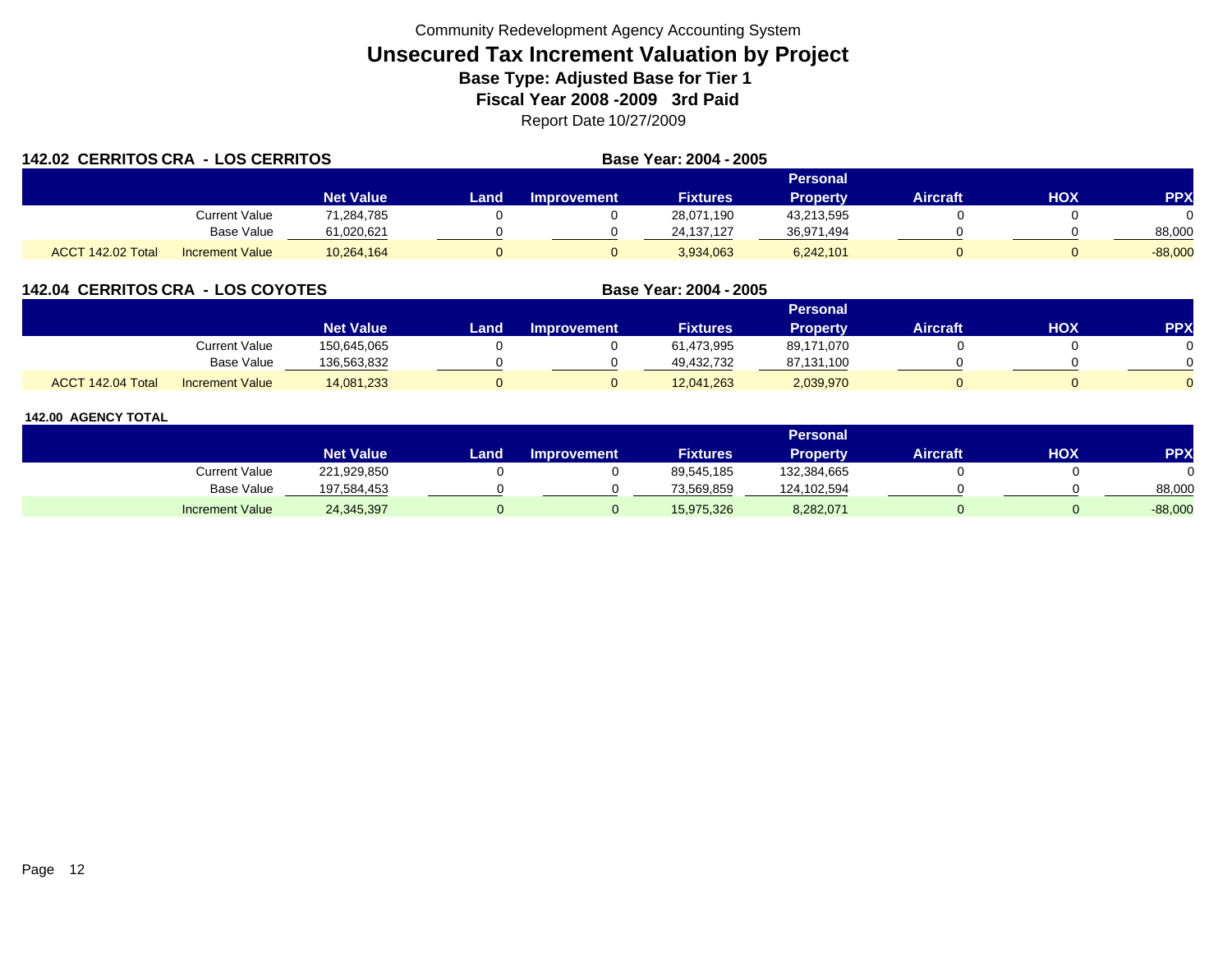| <b>145.06 DUARTE CRA - DAVIS ADDITION</b> |                        |                  |       |             | Base Year: 2004 - 2005 |                 |                 |     |            |  |
|-------------------------------------------|------------------------|------------------|-------|-------------|------------------------|-----------------|-----------------|-----|------------|--|
|                                           |                        |                  |       | Personal    |                        |                 |                 |     |            |  |
|                                           |                        | <b>Net Value</b> | Land. | Improvement | <b>Fixtures</b>        | <b>Property</b> | <b>Aircraft</b> | HOX | <b>PPX</b> |  |
|                                           | <b>Current Value</b>   | 12,454,788       |       |             | 5,022,532              | 7,432,256       |                 |     |            |  |
|                                           | Base Value             | 22.413.263       |       |             | 5.568.104              | 16,845,159      |                 |     |            |  |
| ACCT 145.06 Total                         | <b>Increment Value</b> | $-9,958,475$     |       |             | $-545.572$             | $-9,412,903$    |                 |     |            |  |

# **145.09 DUARTE CRA - DAVIS ADDITION/76 ANNEX**

|                   |                        | Personal         |      |                    |                 |           |                 |            |     |  |  |
|-------------------|------------------------|------------------|------|--------------------|-----------------|-----------|-----------------|------------|-----|--|--|
|                   |                        | <b>Net Value</b> | Land | <b>Improvement</b> | <b>Fixtures</b> | Property  | <b>Aircraft</b> | <b>HOX</b> | PPX |  |  |
|                   | Current Value          | 451,156          |      |                    | 82,724          | 368,432   |                 |            |     |  |  |
|                   | <b>Base Value</b>      | 469.308          |      |                    | 17.094          | 452,214   |                 |            | ∩   |  |  |
| ACCT 145.09 Total | <b>Increment Value</b> | $-18,152$        |      |                    | 65,630          | $-83,782$ |                 |            |     |  |  |

**Base Year: 2004 - 2005**

# **145.11 DUARTE CRA - RANCHO DUARTE PH#1 Base Year: 2004 - 2005**

|                   |                        |                  |      |                    |                 | Personal  |                 |            |          |
|-------------------|------------------------|------------------|------|--------------------|-----------------|-----------|-----------------|------------|----------|
|                   |                        | <b>Net Value</b> | Land | <b>Improvement</b> | <b>Fixtures</b> | Property  | <b>Aircraft</b> | <b>HOX</b> | PPX      |
|                   | <b>Current Value</b>   | 3,641,424        |      |                    |                 | 3,641,424 |                 |            |          |
|                   | <b>Base Value</b>      | 3,355,017        |      |                    |                 | 3,355,017 |                 |            | 0        |
| ACCT 145.11 Total | <b>Increment Value</b> | 286,407          |      |                    |                 | 286,407   |                 |            | $\Omega$ |

|                        |                  |      |                    |                 | <b>Personal</b> |                 |            |            |
|------------------------|------------------|------|--------------------|-----------------|-----------------|-----------------|------------|------------|
|                        | <b>Net Value</b> | Land | <b>Improvement</b> | <b>Fixtures</b> | Property        | <b>Aircraft</b> | <b>HOX</b> | <b>PPX</b> |
| <b>Current Value</b>   | 16,547,368       |      |                    | 5,105,256       | 11,442,112      |                 |            |            |
| <b>Base Value</b>      | 26,237,588       |      |                    | 5,585,198       | 20,652,390      |                 |            |            |
| <b>Increment Value</b> | $-9,690,220$     |      |                    | $-479.942$      | $-9,210,278$    |                 |            |            |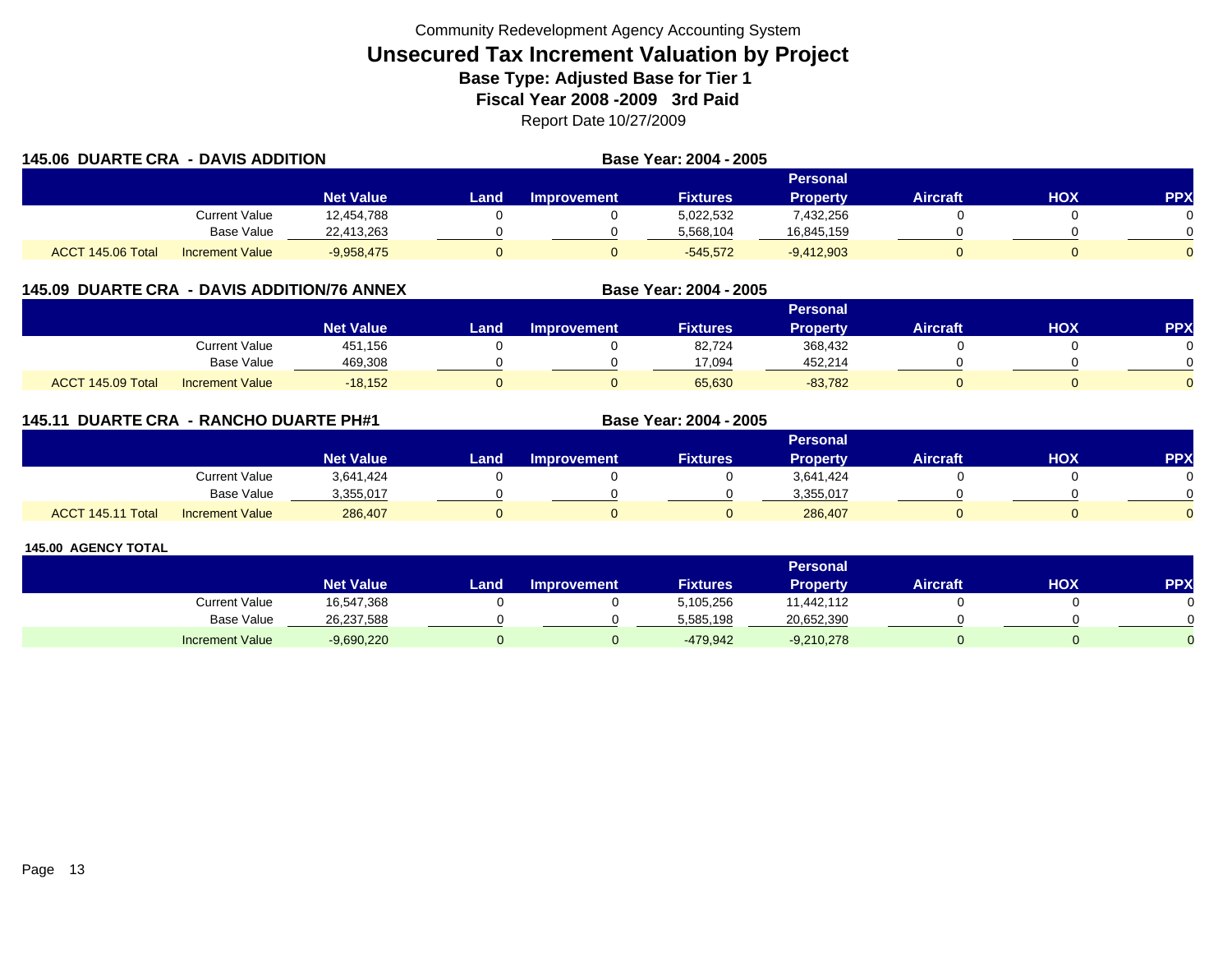| 156.02 GLENDALE CRA - CENTRAL |                        |                  | Base Year: 2004 - 2005 |                    |                 |                 |          |     |            |
|-------------------------------|------------------------|------------------|------------------------|--------------------|-----------------|-----------------|----------|-----|------------|
|                               |                        |                  |                        |                    |                 | Personal        |          |     |            |
|                               |                        | <b>Net Value</b> | Land                   | <b>Improvement</b> | <b>Fixtures</b> | <b>Property</b> | Aircraft | HOX | <b>PPX</b> |
|                               | Current Value          | 159,405,557      |                        |                    | 50,636,907      | 108,768,650     |          |     |            |
|                               | Base Value             | 204,328,749      |                        |                    | 56.288.792      | 148,049,957     |          |     | 10,000     |
| ACCT 156.02 Total             | <b>Increment Value</b> | $-44,923,192$    |                        |                    | $-5,651,885$    | $-39,281,307$   |          |     | $-10,000$  |

|                        |                  | <b>Personal</b> |                    |                 |               |                 |     |           |  |  |
|------------------------|------------------|-----------------|--------------------|-----------------|---------------|-----------------|-----|-----------|--|--|
|                        | <b>Net Value</b> | Land            | <b>Improvement</b> | <b>Fixtures</b> | Property      | <b>Aircraft</b> | HOX | PPX       |  |  |
| Current Value          | 159,405,557      |                 |                    | 50,636,907      | 108,768,650   |                 |     |           |  |  |
| Base Value             | 204.328.749      |                 |                    | 56.288.792      | 148,049,957   |                 |     | 10,000    |  |  |
| <b>Increment Value</b> | $-44,923,192$    |                 |                    | $-5,651,885$    | $-39,281,307$ |                 |     | $-10,000$ |  |  |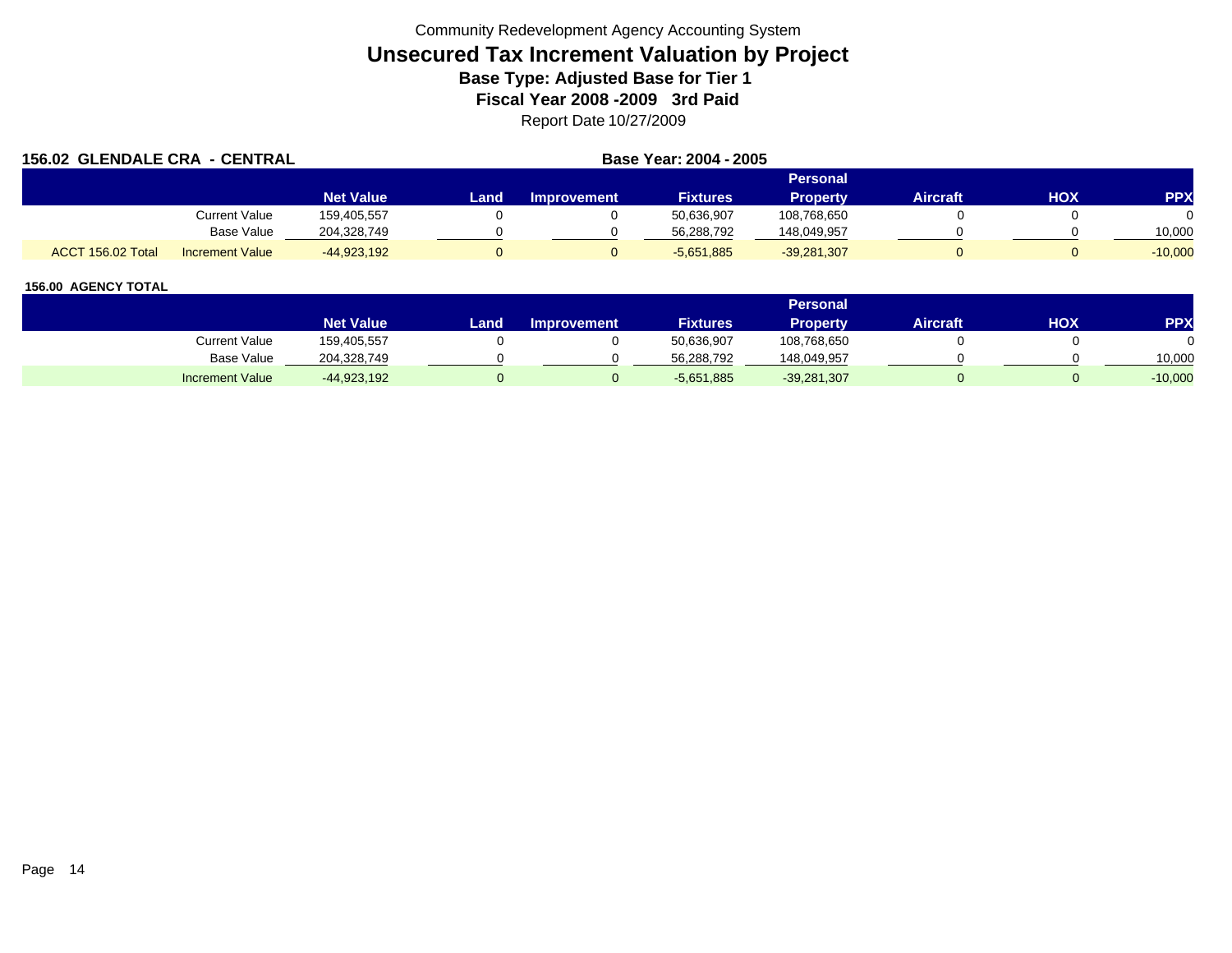| 160.04 GLENDORA CRA - PROJECT #1 |                        |                  |      |                    | Base Year: 2004 - 2005 |                 |                 |            |            |
|----------------------------------|------------------------|------------------|------|--------------------|------------------------|-----------------|-----------------|------------|------------|
|                                  |                        |                  |      |                    |                        |                 |                 |            |            |
|                                  |                        | <b>Net Value</b> | Land | <b>Improvement</b> | <b>Fixtures</b>        | <b>Property</b> | <b>Aircraft</b> | <b>HOX</b> | <b>PPX</b> |
|                                  | Current Value          | 47,398,781       |      |                    | 19,235,918             | 28,162,863      |                 |            | $\Omega$   |
|                                  | Base Value             | 23,235,845       |      |                    | 8.543.939              | 14,691,906      |                 |            | $\Omega$   |
| ACCT 160.04 Total                | <b>Increment Value</b> | 24,162,936       |      |                    | 10,691,979             | 13,470,957      |                 |            | $\Omega$   |

| 160.05  GLENDORA CRA  - R.P. # 2 |  |
|----------------------------------|--|
|                                  |  |

|                   |                        |                  | Personal |             |                 |           |                 |            |            |  |  |  |  |
|-------------------|------------------------|------------------|----------|-------------|-----------------|-----------|-----------------|------------|------------|--|--|--|--|
|                   |                        | <b>Net Value</b> | Land     | Improvement | <b>Fixtures</b> | Propertv  | <b>Aircraft</b> | <b>HOX</b> | <b>PPX</b> |  |  |  |  |
|                   | <b>Current Value</b>   | 6,762,908        |          |             | 1,781,538       | 4,981,370 |                 |            |            |  |  |  |  |
|                   | <b>Base Value</b>      | 5,162,902        |          |             | 2,617,494       | 2,545,408 |                 |            |            |  |  |  |  |
| ACCT 160.05 Total | <b>Increment Value</b> | 1,600,006        |          |             | $-835,956$      | 2,435,962 |                 |            |            |  |  |  |  |

**GLENDORA CRA - R.P. # 2 Base Year: 2004 - 2005**

| 160.07 GLENDORA CRA - R.P. #3 |                        |                  | Base Year: 2002 - 2003 |                    |                 |                 |          |            |          |  |
|-------------------------------|------------------------|------------------|------------------------|--------------------|-----------------|-----------------|----------|------------|----------|--|
|                               |                        |                  |                        |                    |                 | Personal        |          |            |          |  |
|                               |                        | <b>Net Value</b> | Land I                 | <b>Improvement</b> | <b>Fixtures</b> | <b>Property</b> | Aircraft | <b>HOX</b> | PPX      |  |
|                               | <b>Current Value</b>   | 34,936,552       |                        |                    | 17,268,967      | 17,667,585      |          |            | $\Omega$ |  |
|                               | Base Value             | 24,641,360       |                        |                    | 10.319.306      | 14,327,054      |          |            | 5,000    |  |
| ACCT 160.07 Total             | <b>Increment Value</b> | 10,295,192       | 0                      |                    | 6,949,661       | 3,340,531       |          |            | $-5,000$ |  |

| 160.09 GLENDORA CRA - PROJECT # 1/76 ANX |   |                  |      |                    | Base Year: 2004 - 2005 |          |          |     |     |
|------------------------------------------|---|------------------|------|--------------------|------------------------|----------|----------|-----|-----|
|                                          |   |                  |      |                    |                        | Personal |          |     |     |
|                                          |   | <b>Net Value</b> | Land | <b>Improvement</b> | <b>Fixtures</b>        | Property | Aircraft | ישו | PPX |
| __                                       | . |                  |      |                    |                        |          |          |     |     |

|      |                  | ∶urrent Value          | 2,122,38 |  | 316,976   | ,805,405 |  |  |
|------|------------------|------------------------|----------|--|-----------|----------|--|--|
|      |                  | <b>Base Value</b>      | .307.00' |  | 333.802   | 973.199  |  |  |
| ACCT | $T$ 160.09 Total | <b>Increment Value</b> | 815,380  |  | $-16,826$ | 832,206  |  |  |

|                        |                  |      |                    |                 | <b>Personal</b> |                 |     |          |
|------------------------|------------------|------|--------------------|-----------------|-----------------|-----------------|-----|----------|
|                        | <b>Net Value</b> | Land | <b>Improvement</b> | <b>Fixtures</b> | Property        | <b>Aircraft</b> | нох | PPX      |
| Current Value          | 91,220,622       |      |                    | 38,603,399      | 52,617,223      |                 |     |          |
| <b>Base Value</b>      | 54,347,108       |      |                    | 21,814,541      | 32,537,567      |                 |     | 5,000    |
| <b>Increment Value</b> | 36,873,514       |      |                    | 16,788,858      | 20,079,656      |                 |     | $-5,000$ |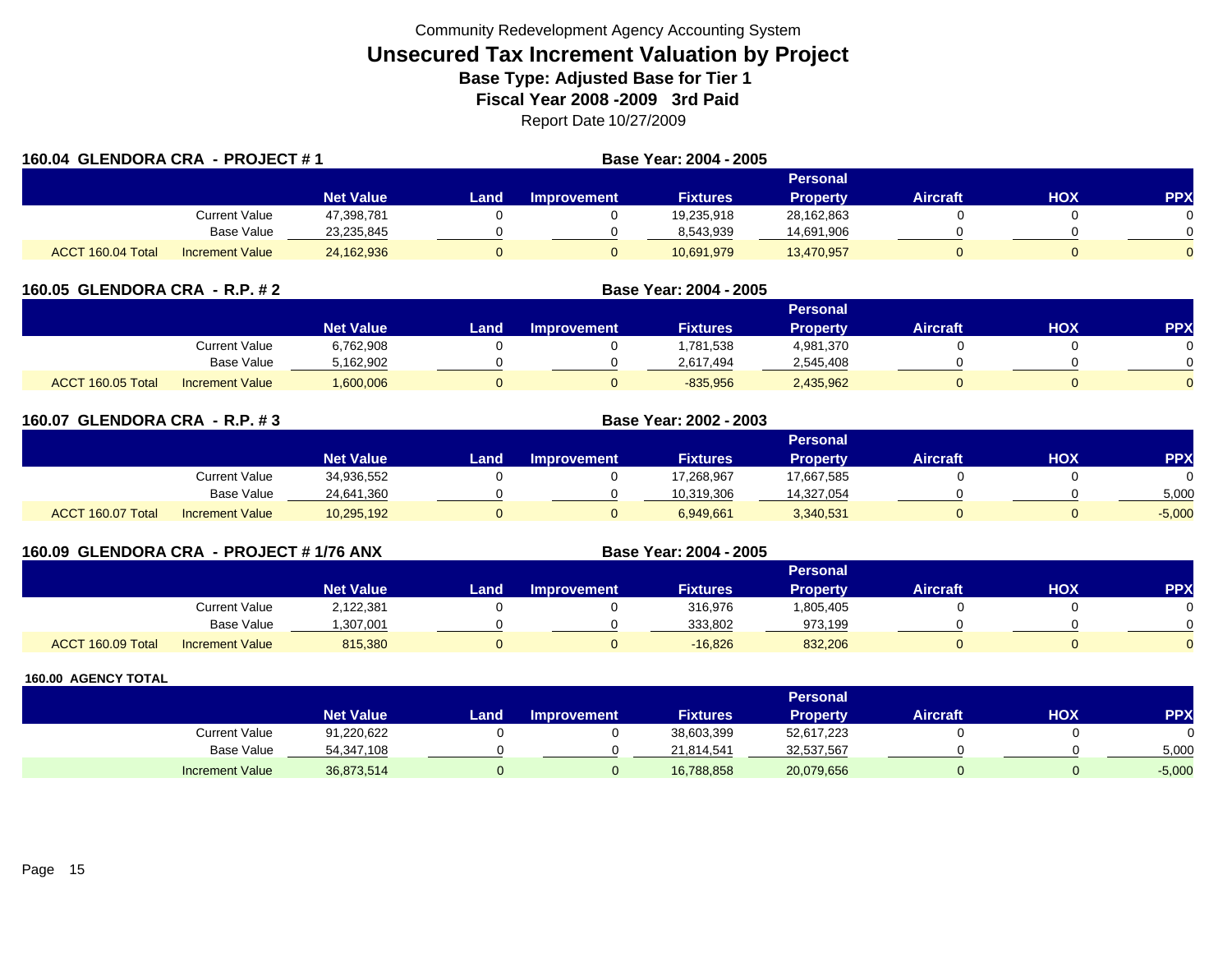|                   | 163.01 HAWAIIAN GARDENS CRA - PROJECT #1 |                  | Base Year: 2004 - 2005 |                    |                 |                 |          |     |              |
|-------------------|------------------------------------------|------------------|------------------------|--------------------|-----------------|-----------------|----------|-----|--------------|
|                   |                                          |                  |                        |                    |                 | Personal        |          |     |              |
|                   |                                          | <b>Net Value</b> | Land                   | <b>Improvement</b> | <b>Fixtures</b> | <b>Property</b> | Aircraft | HOX | <b>PPX</b>   |
|                   | Current Value                            | 22,234,541       |                        |                    | 5.404.139       | 16,830,402      |          |     |              |
|                   | Base Value                               | 15,668,160       |                        |                    | 7,458,253       | 11,453,395      |          |     | 3,243,488    |
| ACCT 163.01 Total | <b>Increment Value</b>                   | 6,566,381        |                        |                    | $-2.054.114$    | 5,377,007       |          |     | $-3.243.488$ |

|                        |                  |       |                    |                 | <b>Personal</b> |          |     |              |
|------------------------|------------------|-------|--------------------|-----------------|-----------------|----------|-----|--------------|
|                        | <b>Net Value</b> | Land. | <b>Improvement</b> | <b>Fixtures</b> | Property        | Aircraft | нох | PPX          |
| <b>Current Value</b>   | 22,234,541       |       |                    | 5,404,139       | 16,830,402      |          |     |              |
| <b>Base Value</b>      | 15,668,160       |       |                    | 458.253         | 1,453,395       |          |     | 3,243,488    |
| <b>Increment Value</b> | 6,566,381        |       |                    | $-2,054,114$    | 5,377,007       |          |     | $-3,243,488$ |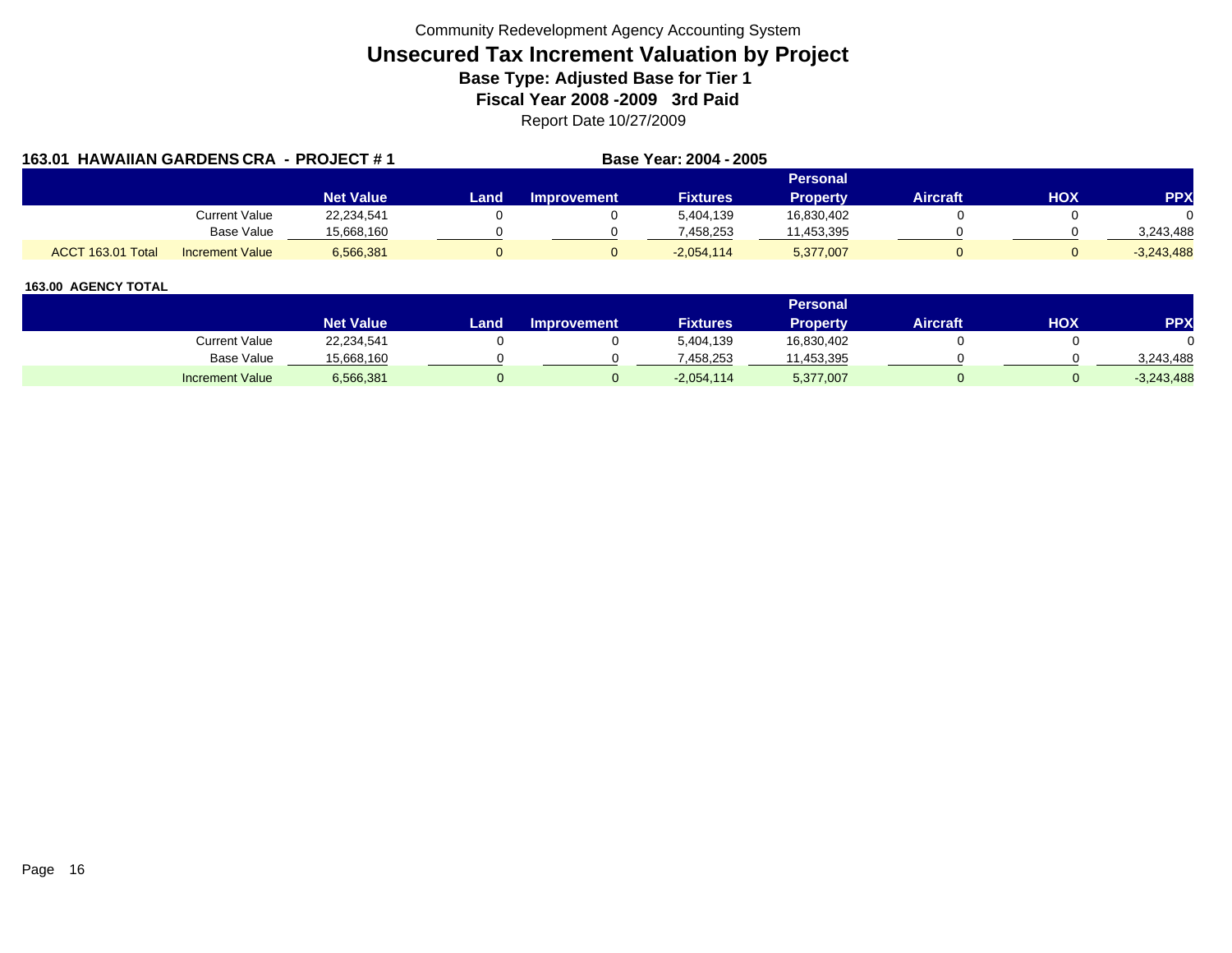| 174.02 INDUSTRY CRA - CIV.REC.IND'L #1 |                        |                  |       | Base Year: 2005 - 2006 |                 |                 |                 |     |            |
|----------------------------------------|------------------------|------------------|-------|------------------------|-----------------|-----------------|-----------------|-----|------------|
|                                        |                        |                  |       | <b>Personal</b>        |                 |                 |                 |     |            |
|                                        |                        | <b>Net Value</b> | Land. | <b>Improvement</b>     | <b>Fixtures</b> | <b>Property</b> | <b>Aircraft</b> | HOX | <b>PPX</b> |
|                                        | <b>Current Value</b>   | 853,723,745      |       |                        | 420,675,003     | 433,048,742     |                 |     |            |
|                                        | Base Value             | 572,830,295      |       |                        | 255,628,904     | 318,116,391     |                 |     | 915,000    |
| ACCT 174.02 Total                      | <b>Increment Value</b> | 280,893,450      | 0     |                        | 165,046,099     | 114,932,351     |                 |     | $-915,000$ |

### **174.03 INDUSTRY CRA - TR.DIST.IND'L # 2 Base Year: 2005 - 2006**

|                                             |                  |      |                    |                 | Personal        |          |     |     |
|---------------------------------------------|------------------|------|--------------------|-----------------|-----------------|----------|-----|-----|
|                                             | <b>Net Value</b> | Land | <b>Improvement</b> | <b>Fixtures</b> | <b>Property</b> | Aircraft | нох | PPX |
| Current Value                               | 122,884,038      |      |                    | 45,621,835      | 77,262,203      |          |     |     |
| <b>Base Value</b>                           | 92,654,389       |      |                    | 31.076.040      | 61,578,349      |          |     |     |
| ACCT 174.03 Total<br><b>Increment Value</b> | 30,229,649       |      |                    | 14,545,795      | 15,683,854      |          |     |     |

| 174.04 INDUSTRY CRA - TR.DIST.IND'L # 3 |  |  |  |  |
|-----------------------------------------|--|--|--|--|
|-----------------------------------------|--|--|--|--|

|                   |                        |                  |      |             |                 | Personal    |                 |     |            |
|-------------------|------------------------|------------------|------|-------------|-----------------|-------------|-----------------|-----|------------|
|                   |                        | <b>Net Value</b> | Land | Improvement | <b>Fixtures</b> | Property    | <b>Aircraft</b> | нох | <b>PPX</b> |
|                   | Current Value          | 185,434,604      |      |             | 57,113,133      | 128,321,471 |                 |     |            |
|                   | <b>Base Value</b>      | 154,798,235      |      |             | 68,476,882      | 86,881,853  |                 |     | 560,500    |
| ACCT 174.04 Total | <b>Increment Value</b> | 30,636,369       |      |             | $-11,363,749$   | 41,439,618  |                 |     | $-560,500$ |

**Base Year: 2005 - 2006** 

|                        |                  |      |                    |                 | <b>Personal</b> |                 |     |            |
|------------------------|------------------|------|--------------------|-----------------|-----------------|-----------------|-----|------------|
|                        | <b>Net Value</b> | Land | <b>Improvement</b> | <b>Fixtures</b> | Property        | <b>Aircraft</b> | HOX | <b>PPX</b> |
| <b>Current Value</b>   | 1,162,042,387    |      |                    | 523,409,971     | 638,632,416     |                 |     |            |
| <b>Base Value</b>      | 820,282,919      |      |                    | 355,181,826     | 466,576,593     |                 |     | ,475,500   |
| <b>Increment Value</b> | 341,759,468      |      |                    | 168,228,145     | 172,055,823     |                 |     | ,475,500   |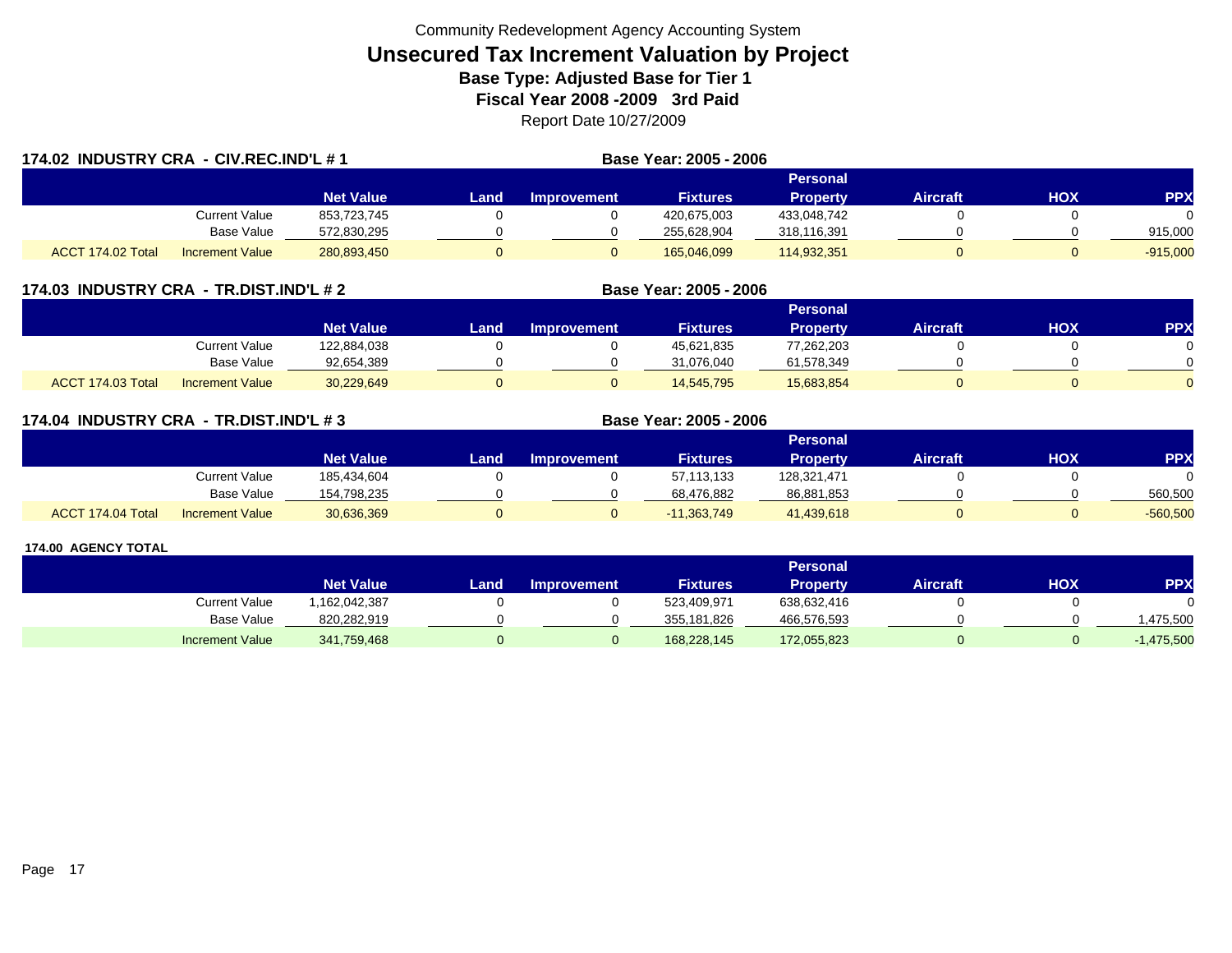| 176.02 INGLEWOOD CRA - IN TOWN |                        |                  |       |             | Base Year: 2001 - 2002 |                 |                 |     |            |
|--------------------------------|------------------------|------------------|-------|-------------|------------------------|-----------------|-----------------|-----|------------|
|                                |                        |                  |       |             |                        | <b>Personal</b> |                 |     |            |
|                                |                        | <b>Net Value</b> | Land. | Improvement | <b>Fixtures</b>        | <b>Property</b> | <b>Aircraft</b> | HOX | <b>PPX</b> |
|                                | Current Value          | 7,770,982        |       |             | 2,070,050              | 5,700,932       |                 |     |            |
|                                | Base Value             | 5.876.744        |       |             | 2,252,070              | 3,640,674       |                 |     | 16,000     |
| ACCT 176.02 Total              | <b>Increment Value</b> | 1,894,238        |       |             | $-182.020$             | 2,060,258       |                 |     | $-16,000$  |

| 176.03 INGLEWOOD CRA - LA CIENEGA |                        |                  |      |                    | Base Year: 1997 - 1998 |                 |                 |     |            |  |  |  |
|-----------------------------------|------------------------|------------------|------|--------------------|------------------------|-----------------|-----------------|-----|------------|--|--|--|
|                                   |                        |                  |      | Personal           |                        |                 |                 |     |            |  |  |  |
|                                   |                        | <b>Net Value</b> | Land | <b>Improvement</b> | <b>Fixtures</b>        | <b>Property</b> | <b>Aircraft</b> | НОХ | <b>PPX</b> |  |  |  |
|                                   | Current Value          | 2,734,447        |      |                    | 18.437                 | 2,716,010       |                 |     |            |  |  |  |
|                                   | <b>Base Value</b>      | 14.206.184       |      |                    | 4,154,204              | 10,051,980      |                 |     |            |  |  |  |
| ACCT 176.03 Total                 | <b>Increment Value</b> | $-11.471.737$    |      |                    | $-4,135,767$           | $-7,335,970$    |                 |     |            |  |  |  |

| 176.04 INGLEWOOD CRA - NORTH IND'L |                        |                  | Base Year: 2003 - 2004 |                    |                 |                 |                 |            |            |
|------------------------------------|------------------------|------------------|------------------------|--------------------|-----------------|-----------------|-----------------|------------|------------|
|                                    |                        |                  |                        |                    |                 | Personal        |                 |            |            |
|                                    |                        | <b>Net Value</b> | _and                   | <b>Improvement</b> | <b>Fixtures</b> | <b>Property</b> | <b>Aircraft</b> | <b>HOX</b> | <b>PPX</b> |
|                                    | Current Value          | 19,359,146       |                        |                    | 5,820,900       | 13,538,246      |                 |            | $\Omega$   |
|                                    | <b>Base Value</b>      | 28,142,305       |                        |                    | 5,775,292       | 22,377,013      |                 |            | 10,000     |
| ACCT 176.04 Total                  | <b>Increment Value</b> | $-8,783,159$     |                        |                    | 45,608          | $-8,838,767$    |                 |            | $-10,000$  |

| <b>- MANCHESTER/PRAIRIE</b><br><b>176.05 INGLEWOOD CRA</b><br>Base Year: 2003 - 2004 |                   |                        |                  |      |                    |                 |                 |                 |     |            |
|--------------------------------------------------------------------------------------|-------------------|------------------------|------------------|------|--------------------|-----------------|-----------------|-----------------|-----|------------|
|                                                                                      |                   |                        |                  |      |                    |                 | Personal        |                 |     |            |
|                                                                                      |                   |                        | <b>Net Value</b> | Land | <b>Improvement</b> | <b>Fixtures</b> | <b>Property</b> | <b>Aircraft</b> | нох | <b>PPX</b> |
|                                                                                      |                   | <b>Current Value</b>   | 30,020,140       |      |                    | 2,774,560       | 27,245,580      |                 |     |            |
|                                                                                      |                   | Base Value             | 10,148,960       |      |                    | 4,252,703       | 5,896,257       |                 |     |            |
|                                                                                      | ACCT 176.05 Total | <b>Increment Value</b> | 19,871,180       |      |                    | $-1,478,143$    | 21,349,323      |                 |     |            |

| 176.07 INGLEWOOD CRA - LA CIENEGA/76 ANNEX |                   |                        |                  | Base Year: 1997 - 1998 |                    |                 |                 |                 |     |            |
|--------------------------------------------|-------------------|------------------------|------------------|------------------------|--------------------|-----------------|-----------------|-----------------|-----|------------|
|                                            |                   |                        |                  |                        |                    |                 | <b>Personal</b> |                 |     |            |
|                                            |                   |                        | <b>Net Value</b> | Land                   | <b>Improvement</b> | <b>Fixtures</b> | <b>Property</b> | <b>Aircraft</b> | нох | <b>PPX</b> |
|                                            |                   | Current Value          | 15,737,634       |                        |                    | 4.443.422       | 11,294,212      |                 |     |            |
|                                            |                   | Base Value             | 10,363,948       |                        |                    | 1,953,204       | 8,410,744       |                 |     |            |
|                                            | ACCT 176.07 Total | <b>Increment Value</b> | 5,373,686        |                        |                    | 2,490,218       | 2,883,468       |                 |     |            |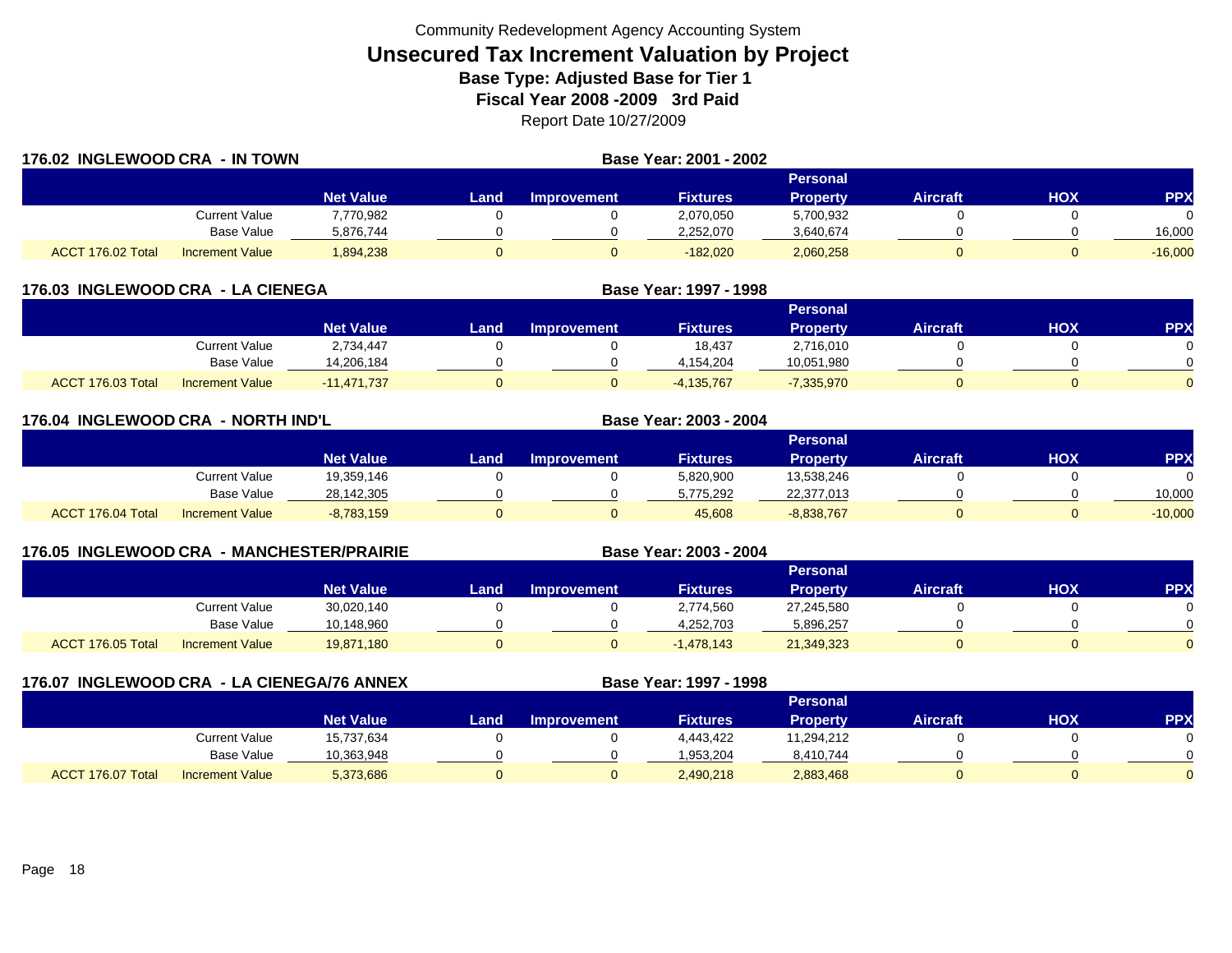|                        |                  | <b>Personal</b> |                    |                 |            |          |     |            |  |  |
|------------------------|------------------|-----------------|--------------------|-----------------|------------|----------|-----|------------|--|--|
|                        | <b>Net Value</b> | Landı           | <b>Improvement</b> | <b>Fixtures</b> | Property   | Aircraft | HOX | <b>PPX</b> |  |  |
| Current Value          | 75,622,349       |                 |                    | 15,127,369      | 60,494,980 |          |     |            |  |  |
| Base Value             | 68,738,141       |                 |                    | 18.387.473      | 50,376,668 |          |     | 26,000     |  |  |
| <b>Increment Value</b> | 6,884,208        |                 |                    | $-3,260,104$    | 10,118,312 |          |     | $-26,000$  |  |  |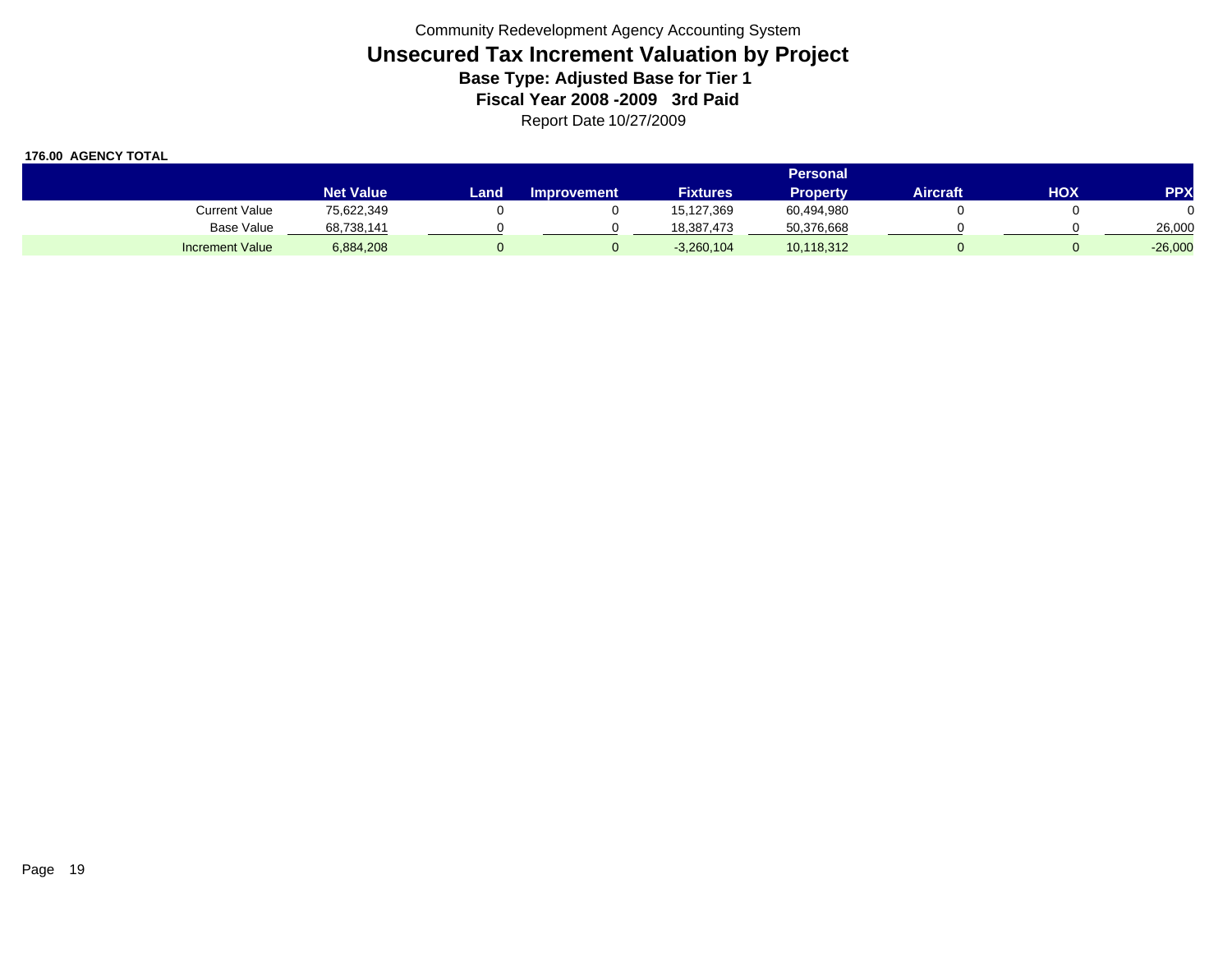| <b>177.04 IRWINDALE CRA</b><br>. - INDUSTRIAL |                        |                  |         | Base Year: 2004 - 2005 |                 |                 |                 |     |            |
|-----------------------------------------------|------------------------|------------------|---------|------------------------|-----------------|-----------------|-----------------|-----|------------|
|                                               |                        |                  |         |                        | <b>Personal</b> |                 |                 |     |            |
|                                               |                        | <b>Net Value</b> | Land    | <b>Improvement</b>     | <b>Fixtures</b> | <b>Property</b> | <b>Aircraft</b> | HOX | <b>PPX</b> |
|                                               | Current Value          | 360.544.923      | 195,950 |                        | 151.864.851     | 208,484,122     |                 |     |            |
|                                               | Base Value             | 318,139,728      |         |                        | 126,751,406     | 191,757,322     |                 |     | 369,000    |
| ACCT 177.04 Total                             | <b>Increment Value</b> | 42,405,195       | 195,950 |                        | 25.113.445      | 16,726,800      |                 |     | $-369,000$ |

|                        |                  |         |                    |                 | <b>Personal</b> |                 |     |            |
|------------------------|------------------|---------|--------------------|-----------------|-----------------|-----------------|-----|------------|
|                        | <b>Net Value</b> | Land    | <b>Improvement</b> | <b>Fixtures</b> | <b>Property</b> | <b>Aircraft</b> | HOX | PPX        |
| Current Value          | 360,544,923      | 195,950 |                    | 151,864,851     | 208,484,122     |                 |     |            |
| Base Value             | 318,139,728      |         |                    | 126.751.406     | 191,757,322     |                 |     | 369.000    |
| <b>Increment Value</b> | 42,405,195       | 195,950 |                    | 25,113,445      | 16,726,800      |                 |     | $-369,000$ |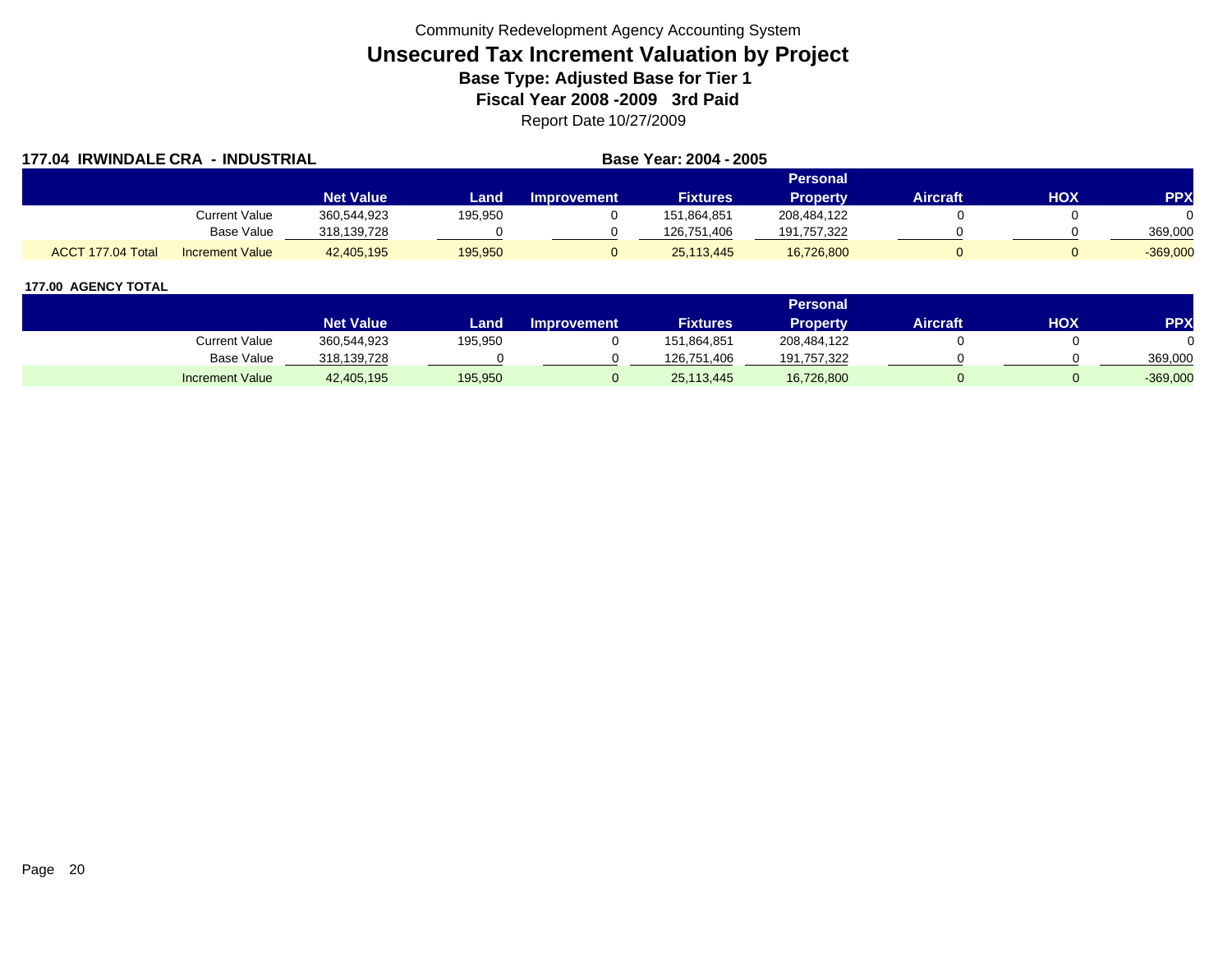| 182.02 LA MIRADA CRA - IND'L COMMERCIAL |                        |                  | Base Year: 2004 - 2005 |                    |                 |                 |                 |     |            |
|-----------------------------------------|------------------------|------------------|------------------------|--------------------|-----------------|-----------------|-----------------|-----|------------|
|                                         |                        |                  |                        |                    |                 | <b>Personal</b> |                 |     |            |
|                                         |                        | <b>Net Value</b> | Land                   | <b>Improvement</b> | <b>Fixtures</b> | <b>Property</b> | <b>Aircraft</b> | нох | <b>PPX</b> |
|                                         | <b>Current Value</b>   | 79,086,243       |                        |                    | 27,205,917      | 51,880,326      |                 |     |            |
|                                         | <b>Base Value</b>      | 74,390,208       |                        |                    | 23,768,714      | 50,621,494      |                 |     |            |
| ACCT 182.02 Total                       | <b>Increment Value</b> | 4,696,035        |                        |                    | 3,437,203       | 1,258,832       |                 |     |            |

|  | 182.03  LA MIRADA CRA  - VALLEY VIEW |  |  |  |
|--|--------------------------------------|--|--|--|
|--|--------------------------------------|--|--|--|

|                   |                        |                  |      |                    |                 | Personal  |                 |            |            |
|-------------------|------------------------|------------------|------|--------------------|-----------------|-----------|-----------------|------------|------------|
|                   |                        | <b>Net Value</b> | Land | <b>Improvement</b> | <b>Fixtures</b> | Property  | <b>Aircraft</b> | <b>NOK</b> | <b>PPX</b> |
|                   | <b>Current Value</b>   | 5,419,575        |      |                    | ,382,869        | 4,036,706 |                 |            |            |
|                   | <b>Base Value</b>      | 5.114.280        |      |                    | 1.813.761       | 3,300,519 |                 |            |            |
| ACCT 182.03 Total | <b>Increment Value</b> | 305,295          |      |                    | $-430,892$      | 736,187   |                 |            |            |

**Base Year: 2004 - 2005**

| 182.04 LA MIRADA CRA - BCH BLVD |                        |                  | Base Year: 2004 - 2005 |                    |                 |                 |                 |     |            |  |  |
|---------------------------------|------------------------|------------------|------------------------|--------------------|-----------------|-----------------|-----------------|-----|------------|--|--|
|                                 |                        |                  |                        |                    |                 |                 |                 |     |            |  |  |
|                                 |                        | <b>Net Value</b> | Land.                  | <b>Improvement</b> | <b>Fixtures</b> | <b>Property</b> | <b>Aircraft</b> | нох | <b>PPX</b> |  |  |
|                                 | <b>Current Value</b>   | 2,411,011        |                        |                    | 1,309,546       | 1,101,465       |                 |     |            |  |  |
|                                 | Base Value             | 2,677,206        |                        |                    | 887,011         | .790,195        |                 |     |            |  |  |
| ACCT 182.04 Total               | <b>Increment Value</b> | $-266,195$       | 0                      |                    | 422,535         | $-688,730$      |                 |     |            |  |  |

|                        |                  |      |                    |                 | <b>Personal</b> |                 |            |            |
|------------------------|------------------|------|--------------------|-----------------|-----------------|-----------------|------------|------------|
|                        | <b>Net Value</b> | Land | <b>Improvement</b> | <b>Fixtures</b> | <b>Property</b> | <b>Aircraft</b> | <b>HOX</b> | <b>PPX</b> |
| Current Value          | 86,916,829       |      |                    | 29,898,332      | 57,018,497      |                 |            |            |
| <b>Base Value</b>      | 82,181,694       |      |                    | 26.469.486      | 55,712,208      |                 |            |            |
| <b>Increment Value</b> | 4,735,135        |      |                    | 3,428,846       | 1,306,289       |                 |            |            |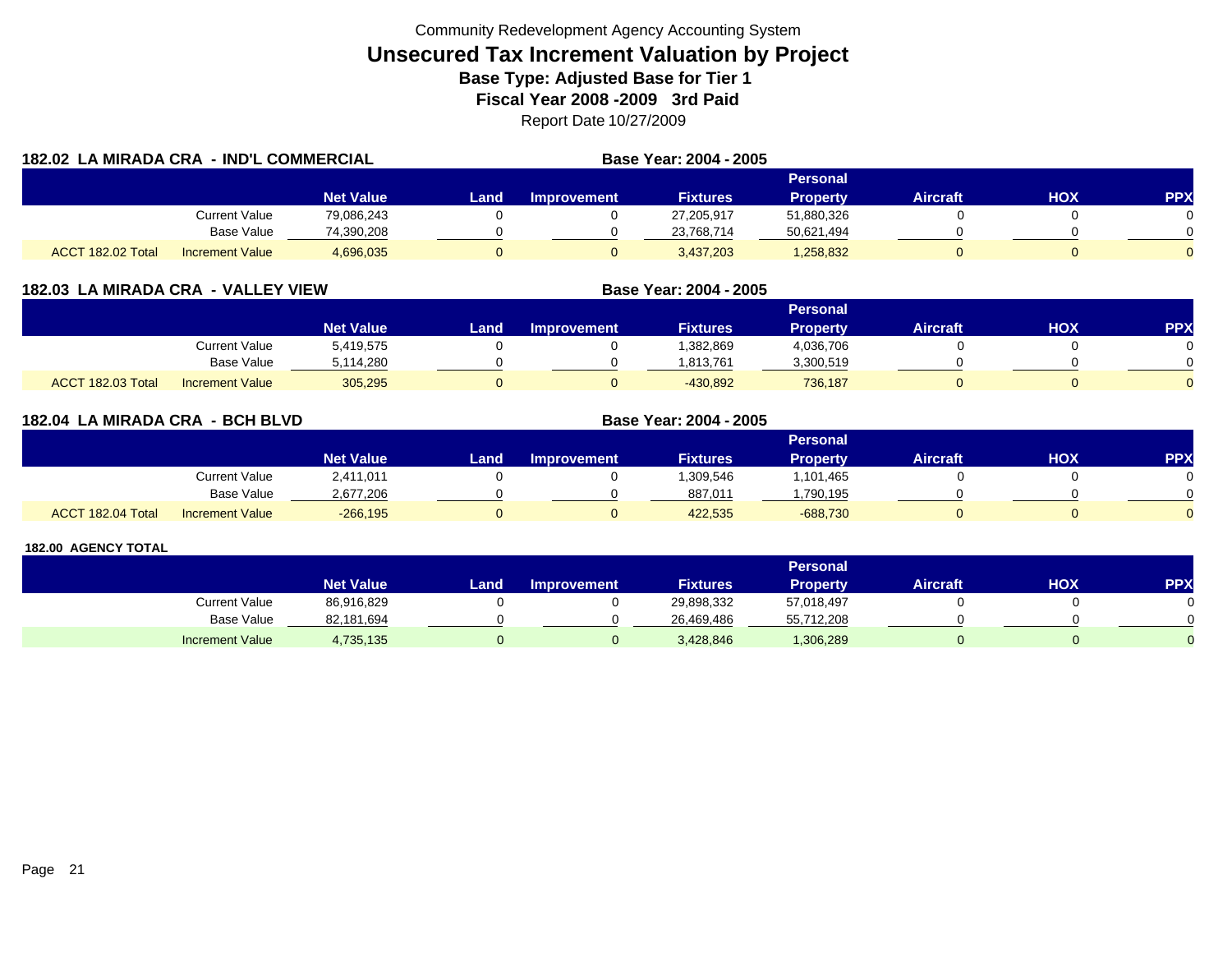| <b>184.02 LONG BEACH CRA - WEST BEACH</b> |                        |            |      |                    | Base Year: 2004 - 2005 |                 |                 |     |              |
|-------------------------------------------|------------------------|------------|------|--------------------|------------------------|-----------------|-----------------|-----|--------------|
|                                           |                        |            |      |                    |                        | Personal        |                 |     |              |
|                                           |                        | Net Value  | Land | <b>Improvement</b> | <b>Fixtures</b>        | <b>Property</b> | <b>Aircraft</b> | HOX | <b>PPX</b>   |
|                                           | <b>Current Value</b>   | 37.511.524 |      |                    | 9,589,524              | 27,922,000      |                 |     |              |
|                                           | Base Value             | 19,563,925 |      |                    | 3,400,495              | 18,558,430      |                 |     | 2,395,000    |
| ACCT 184.02 Total                         | <b>Increment Value</b> | 17,947,599 |      |                    | 6,189,029              | 9,363,570       |                 |     | $-2,395,000$ |

### **184.03 LONG BEACH CRA - POLY HIGH**

|                                             |                  |      |                    |                 | Personal |                 |            |              |
|---------------------------------------------|------------------|------|--------------------|-----------------|----------|-----------------|------------|--------------|
|                                             | <b>Net Value</b> | Land | <b>Improvement</b> | <b>Fixtures</b> | Property | <b>Aircraft</b> | <b>HOX</b> | PPX          |
| Current Value                               | 2,239,254        |      |                    | 967,732         | ,271,522 |                 |            |              |
| Base Value                                  | .955.155         |      |                    | 874.166         | 080,989  |                 |            | <sup>n</sup> |
| ACCT 184.03 Total<br><b>Increment Value</b> | 284,099          |      |                    | 93,566          | 190,533  |                 |            | $\Omega$     |

**Base Year: 2004 - 2005**

**Base Year: 2004 - 2005**

### **184.05 LONG BEACH CRA - WEST L.B.IND'L**

|                   |                        |                  |      |                    |                 | Personal    |                 |            |          |
|-------------------|------------------------|------------------|------|--------------------|-----------------|-------------|-----------------|------------|----------|
|                   |                        | <b>Net Value</b> | Land | <b>Improvement</b> | <b>Fixtures</b> | Property    | <b>Aircraft</b> | <b>HOX</b> | PPX      |
|                   | Current Value          | 300,680,564      |      |                    | 166,237,244     | 134,443,320 |                 |            | 0        |
|                   | <b>Base Value</b>      | 213,500,561      |      |                    | 127.110.154     | 86,396,407  |                 |            | 6,000    |
| ACCT 184.05 Total | <b>Increment Value</b> | 87,180,003       |      |                    | 39,127,090      | 48,046,913  |                 |            | $-6,000$ |

|                        |                  |      |                    |                 | Personal        |          |     |              |
|------------------------|------------------|------|--------------------|-----------------|-----------------|----------|-----|--------------|
|                        | <b>Net Value</b> | Land | <b>Improvement</b> | <b>Fixtures</b> | <b>Property</b> | Aircraft | нох | <b>PPX</b>   |
| Current Value          | 340,431,342      |      |                    | 176,794,500     | 163,636,842     |          |     |              |
| <b>Base Value</b>      | 235.019.641      |      |                    | 131.384.815     | 106,035,826     |          |     | 2,401,000    |
| <b>Increment Value</b> | 105,411,701      |      |                    | 45,409,685      | 57,601,016      |          |     | $-2,401,000$ |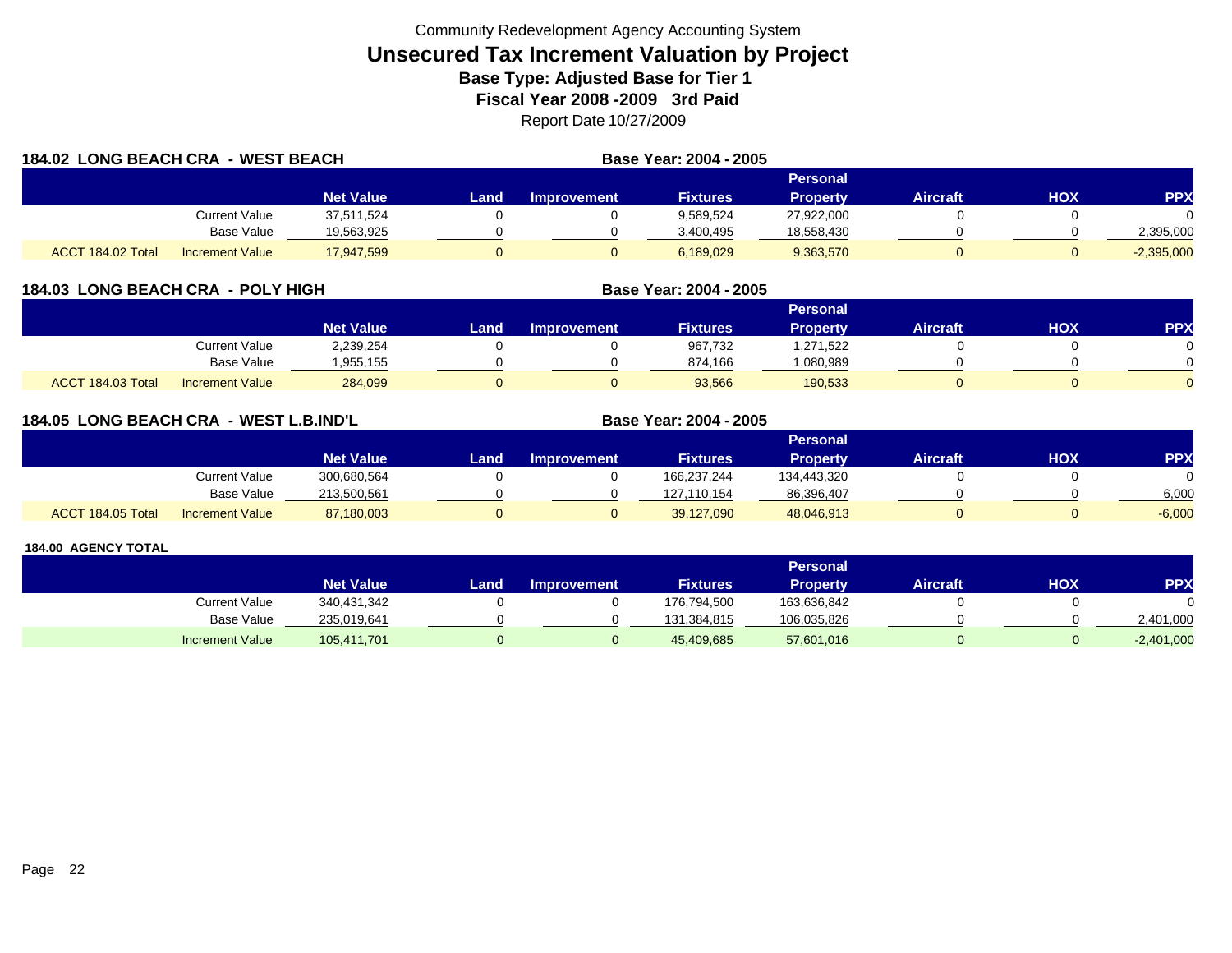| 188.03 L.A. CITY CRA - LITTLE TOKYO |                        |                  |      | Base Year: 2004 - 2005 |                 |                 |                 |     |            |
|-------------------------------------|------------------------|------------------|------|------------------------|-----------------|-----------------|-----------------|-----|------------|
|                                     |                        |                  |      |                        |                 | Personal        |                 |     |            |
|                                     |                        | <b>Net Value</b> | Land | <b>Improvement</b>     | <b>Fixtures</b> | <b>Property</b> | <b>Aircraft</b> | HOX | <b>PPX</b> |
|                                     | <b>Current Value</b>   | 14,365,181       |      |                        | 6,743,225       | 7,621,956       |                 |     |            |
|                                     | <b>Base Value</b>      | 8,892,413        |      |                        | 3,334,047       | 5,565,366       |                 |     | 7,000      |
| ACCT 188.03 Total                   | <b>Increment Value</b> | 5,472,768        |      |                        | 3,409,178       | 2,056,590       |                 |     | $-7,000$   |

|                   | <b>188.04 L.A. CITY CRA</b><br><b>- NORMANDIE</b> |                  |      |                    | Base Year: 2004 - 2005 |           |                 |     |            |  |  |
|-------------------|---------------------------------------------------|------------------|------|--------------------|------------------------|-----------|-----------------|-----|------------|--|--|
|                   |                                                   |                  |      |                    |                        | Personal  |                 |     |            |  |  |
|                   |                                                   | <b>Net Value</b> | Land | <b>Improvement</b> | <b>Fixtures</b>        | Property  | <b>Aircraft</b> | нох | <b>PPX</b> |  |  |
|                   | Current Value                                     | 5,393,970        |      |                    | 2,125,956              | 3,268,014 |                 |     |            |  |  |
|                   | Base Value                                        | 2,901,439        |      |                    | 1,601,164              | 1,307,775 |                 |     | 7,500      |  |  |
| ACCT 188.04 Total | <b>Increment Value</b>                            | 2,492,531        |      |                    | 524.792                | 1,960,239 |                 |     | $-7,500$   |  |  |

| 188.05 L.A. CITY CRA - BEACON |                        |                  | Base Year: 2004 - 2005 |                    |                 |                 |                 |     |            |  |
|-------------------------------|------------------------|------------------|------------------------|--------------------|-----------------|-----------------|-----------------|-----|------------|--|
|                               |                        |                  | Personal               |                    |                 |                 |                 |     |            |  |
|                               |                        | <b>Net Value</b> | Land                   | <b>Improvement</b> | <b>Fixtures</b> | <b>Property</b> | <b>Aircraft</b> | HOX | <b>PPX</b> |  |
|                               | <b>Current Value</b>   | 9,059,825        |                        |                    | 3,665,269       | 5,394,556       |                 |     |            |  |
|                               | <b>Base Value</b>      | 6,545,538        |                        |                    | 1,959,376       | 4,586,162       |                 |     | 0          |  |
| ACCT 188.05 Total             | <b>Increment Value</b> | 2,514,287        |                        |                    | 1,705,893       | 808,394         |                 |     | 0          |  |

| 188.07 L.A. CITY CRA - PICO UNION # 1 |                        |                  |      |                    |                 |                 |                 |     |            |
|---------------------------------------|------------------------|------------------|------|--------------------|-----------------|-----------------|-----------------|-----|------------|
|                                       |                        |                  |      |                    |                 | Personal        |                 |     |            |
|                                       |                        | <b>Net Value</b> | Land | <b>Improvement</b> | <b>Fixtures</b> | <b>Property</b> | <b>Aircraft</b> | нох | <b>PPX</b> |
|                                       | Current Value          | 4,414,977        |      |                    | 1,825,638       | 2,589,339       |                 |     |            |
|                                       | <b>Base Value</b>      | 5,913,727        |      |                    | ,721,949        | 4,217,778       |                 |     | 26,000     |
| ACCT 188.07 Total                     | <b>Increment Value</b> | $-1,498,750$     |      |                    | 103,689         | $-1,628,439$    |                 |     | $-26,000$  |

| 188.08 L.A. CITY CRA - BUNKER HILL |                        |                  |      | Base Year: 2004 - 2005 |                 |                 |                 |            |                |
|------------------------------------|------------------------|------------------|------|------------------------|-----------------|-----------------|-----------------|------------|----------------|
|                                    |                        |                  |      |                        |                 | <b>Personal</b> |                 |            |                |
|                                    |                        | <b>Net Value</b> | Land | <b>Improvement</b>     | <b>Fixtures</b> | <b>Property</b> | <b>Aircraft</b> | <b>HOX</b> | <b>PPX</b>     |
|                                    | <b>Current Value</b>   | 354,153,302      |      |                        | 113,197,002     | 240,956,300     |                 |            |                |
|                                    | Base Value             | 300,877,487      |      |                        | 90,913,602      | 345,718,885     |                 |            | 135,755,000    |
| ACCT 188.08 Total                  | <b>Increment Value</b> | 53,275,815       | ν    |                        | 22,283,400      | $-104,762,585$  |                 |            | $-135,755,000$ |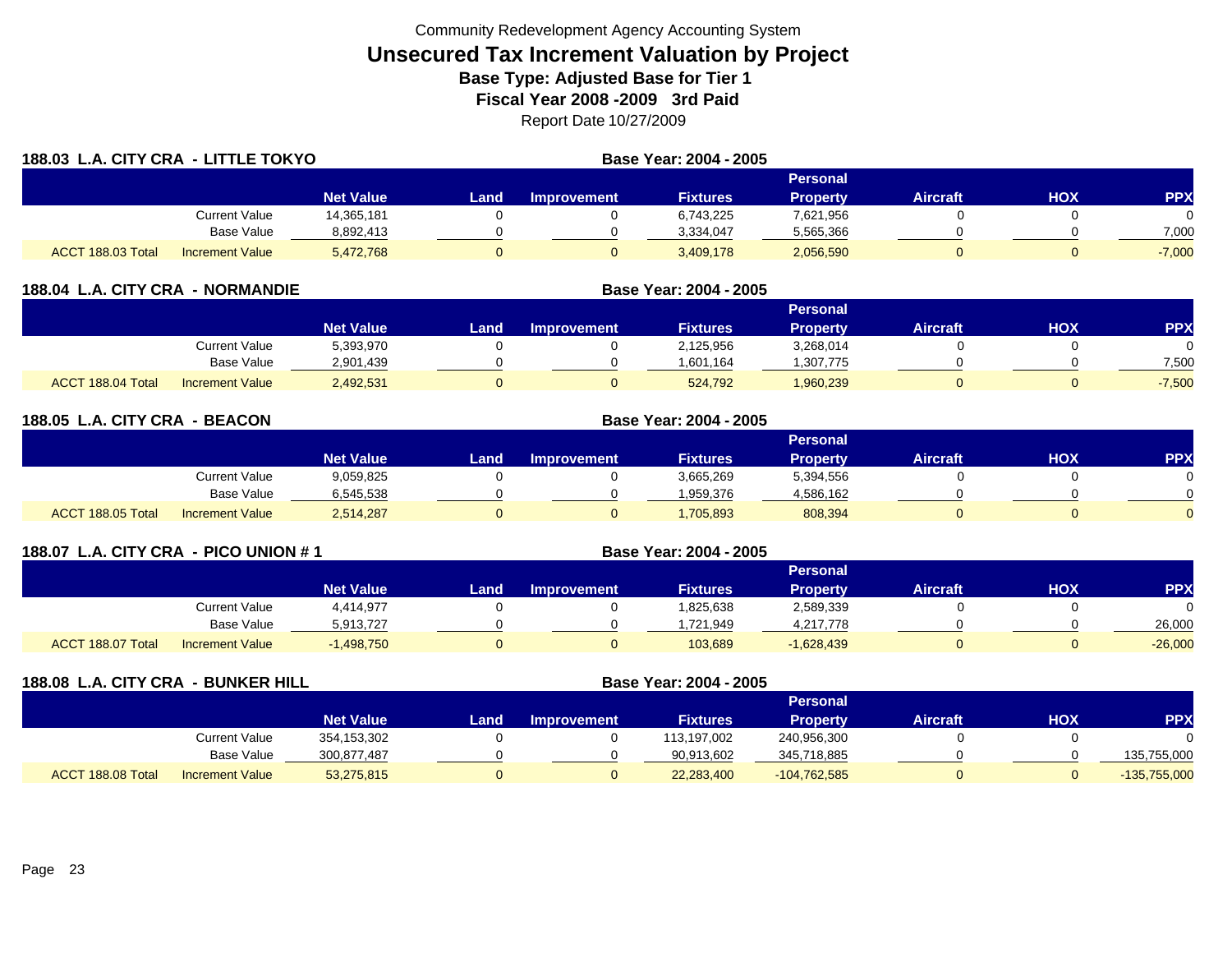Community Redevelopment Agency Accounting System

**Unsecured Tax Increment Valuation by Project**

**Base Type: Adjusted Base for Tier 1** 

**Fiscal Year 2008 -2009 3rd Paid**

Report Date 10/27/2009

| 188.09  L.A. CITY CRA  - EXPOSITION/UNIVERISTY PARK RP |                        |                  |      |             | <b>Base Year: 2004 - 2005</b> |                 |                 |     |            |
|--------------------------------------------------------|------------------------|------------------|------|-------------|-------------------------------|-----------------|-----------------|-----|------------|
|                                                        |                        |                  |      |             |                               | <b>Personal</b> |                 |     |            |
|                                                        |                        | <b>Net Value</b> | Land | Improvement | <b>Fixtures</b>               | <b>Property</b> | <b>Aircraft</b> | HOX | <b>PPX</b> |
|                                                        | <b>Current Value</b>   | 7,059,023        |      |             | 3,890,998                     | 3,168,025       |                 |     |            |
|                                                        | Base Value             | 4,325,778        |      |             | 2,117,361                     | 2,208,417       |                 |     |            |
| ACCT 188.09 Total                                      | <b>Increment Value</b> | 2,733,245        |      |             | ,773,637                      | 959,608         |                 |     |            |

| 188.10 L.A. CITY CRA - WATTS |                        |                  |      |                    | Base Year: 2004 - 2005 |                 |                 |     |            |
|------------------------------|------------------------|------------------|------|--------------------|------------------------|-----------------|-----------------|-----|------------|
|                              |                        |                  |      |                    |                        | <b>Personal</b> |                 |     |            |
|                              |                        | <b>Net Value</b> | Land | <b>Improvement</b> | <b>Fixtures</b>        | <b>Property</b> | <b>Aircraft</b> | нох | <b>PPX</b> |
|                              | Current Value          | 2,686,618        |      |                    | 1,720,742              | 965,876         |                 |     |            |
|                              | Base Value             | .799.469         |      |                    | 882,762                | 926,707         |                 |     | 10,000     |
| ACCT 188.10 Total            | <b>Increment Value</b> | 887.149          |      |                    | 837.980                | 39,169          |                 |     | $-10,000$  |

| 188.18 L.A. CITY CRA - MONTEREY HILLS |                        |                  |                | Base Year: 2004 - 2005 |                 |                 |                 |     |            |
|---------------------------------------|------------------------|------------------|----------------|------------------------|-----------------|-----------------|-----------------|-----|------------|
|                                       |                        |                  |                |                        |                 | Personal        |                 |     |            |
|                                       |                        | <b>Net Value</b> | Land           | <b>Improvement</b>     | <b>Fixtures</b> | <b>Property</b> | <b>Aircraft</b> | нох | <b>PPX</b> |
|                                       | <b>Current Value</b>   | 11,287           |                |                        |                 | 11,287          |                 |     |            |
|                                       | <b>Base Value</b>      | 50.197           |                |                        |                 | 50.197          |                 |     |            |
| ACCT 188.18 Total                     | <b>Increment Value</b> | $-38.910$        | $\overline{0}$ |                        |                 | $-38.910$       |                 |     |            |

| 188.19 L.A. CITY CRA - HARBOR IND'L |                        |                  |      | Base Year: 2004 - 2005 |                 |                 |                 |     |            |
|-------------------------------------|------------------------|------------------|------|------------------------|-----------------|-----------------|-----------------|-----|------------|
|                                     |                        |                  |      |                        |                 | Personal        |                 |     |            |
|                                     |                        | <b>Net Value</b> | Land | <b>Improvement</b>     | <b>Fixtures</b> | <b>Property</b> | <b>Aircraft</b> | нох | <b>PPX</b> |
|                                     | Current Value          | 28,295,070       |      |                        | 13,584,867      | 14,710,203      |                 |     |            |
|                                     | Base Value             | 27,646,824       |      |                        | 16.929.409      | 10,717,415      |                 |     |            |
| ACCT 188.19 Total                   | <b>Increment Value</b> | 648,246          |      |                        | $-3,344,542$    | 3,992,788       |                 |     |            |

| 189.01 L.A. CITY CRA - PICO UNION # 2 |                        |                  |      | Base Year: 2001 - 2002 |                 |                 |                 |     |            |
|---------------------------------------|------------------------|------------------|------|------------------------|-----------------|-----------------|-----------------|-----|------------|
|                                       |                        |                  |      |                        |                 | <b>Personal</b> |                 |     |            |
|                                       |                        | <b>Net Value</b> | Land | <b>Improvement</b>     | <b>Fixtures</b> | <b>Property</b> | <b>Aircraft</b> | нох | <b>PPX</b> |
|                                       | <b>Current Value</b>   | 10,837,716       |      |                        | 3,878,572       | 6,959,144       |                 |     |            |
|                                       | Base Value             | 9,694,348        |      |                        | 3,579,312       | 6,162,486       |                 |     | 47.450     |
| ACCT 189.01 Total                     | <b>Increment Value</b> | 143,368          | 0    |                        | 299,260         | 796,658         | 0               |     | $-47,450$  |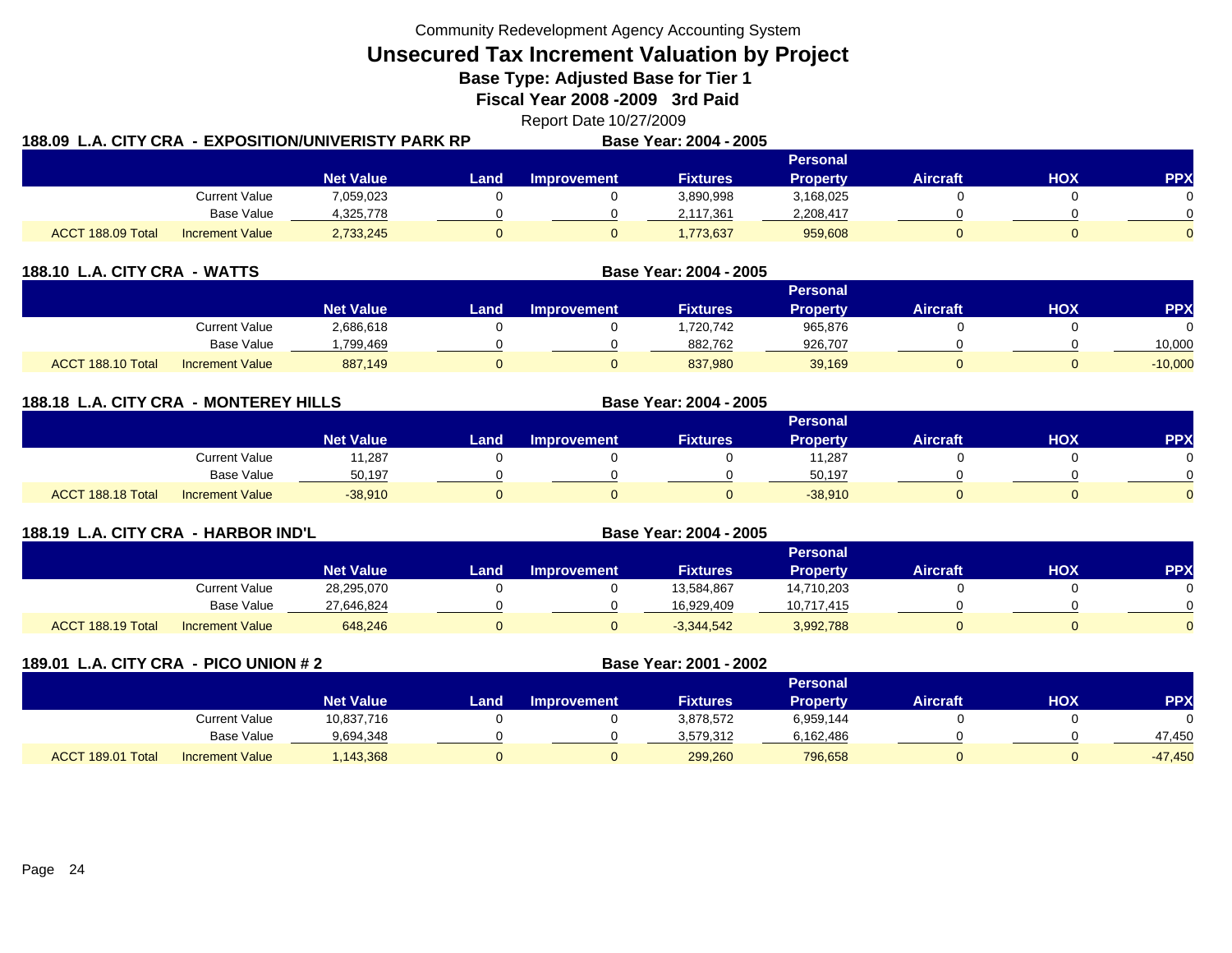|                        |                  |      |                    |                 | Personal        |          |     |                |
|------------------------|------------------|------|--------------------|-----------------|-----------------|----------|-----|----------------|
|                        | <b>Net Value</b> | Land | <b>Improvement</b> | <b>Fixtures</b> | <b>Property</b> | Aircraft | HOX | <b>PPX</b>     |
| <b>Current Value</b>   | 436,276,969      |      |                    | 150.632.269     | 285,644,700     |          |     |                |
| <b>Base Value</b>      | 368,647,220      |      |                    | 123.038.982     | 381,461,188     |          |     | 135,852,950    |
| <b>Increment Value</b> | 67,629,749       |      |                    | 27,593,287      | $-95,816,488$   |          |     | $-135,852,950$ |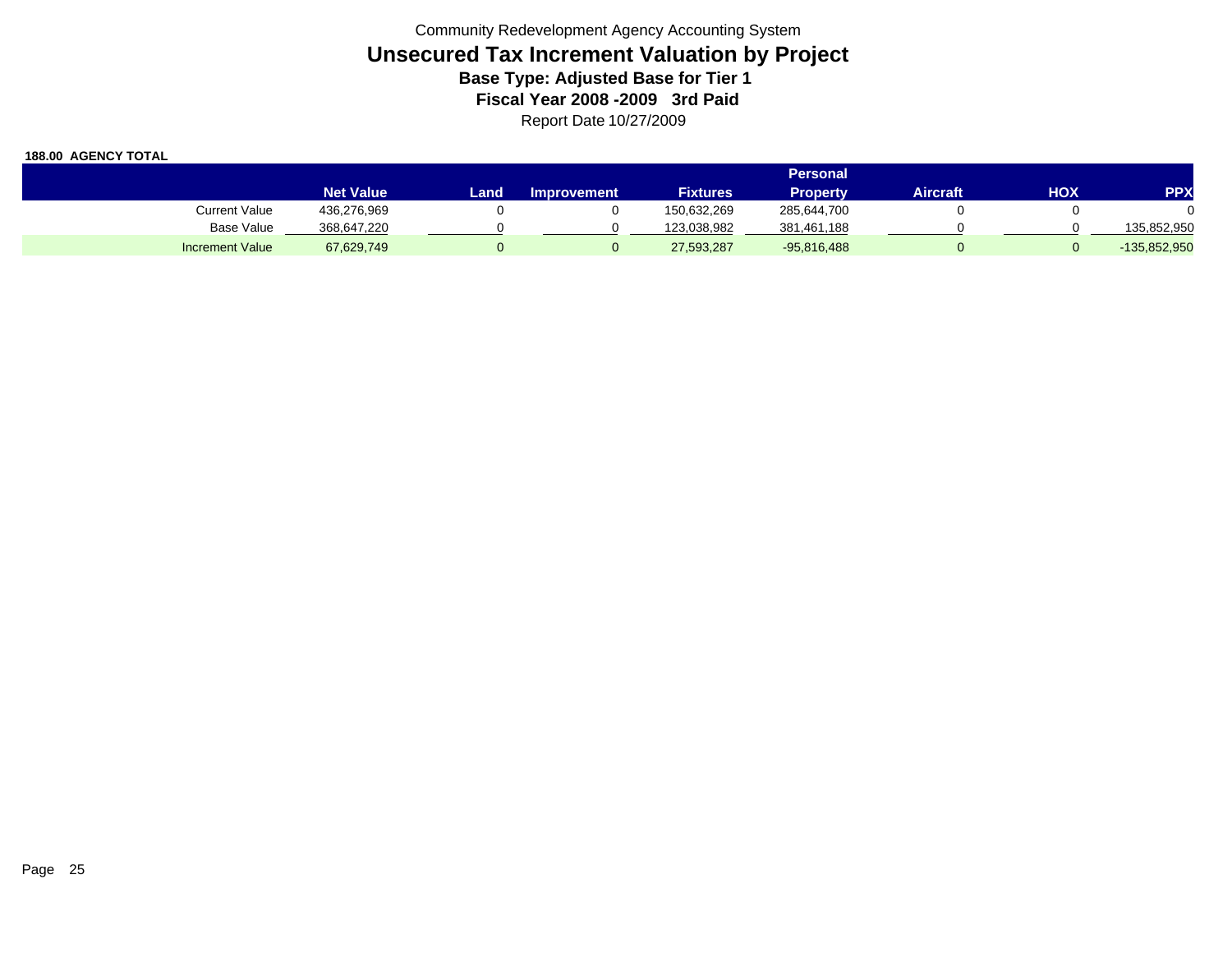|                   | 200.02 LYNWOOD CRA - PROJ.AREA #1-A |                  |      |                    | Base Year: 2004 - 2005 |                 |                 |     |            |
|-------------------|-------------------------------------|------------------|------|--------------------|------------------------|-----------------|-----------------|-----|------------|
|                   |                                     |                  |      |                    |                        | Personal        |                 |     |            |
|                   |                                     | <b>Net Value</b> | Land | <b>Improvement</b> | <b>Fixtures</b>        | <b>Property</b> | <b>Aircraft</b> | HOX | <b>PPX</b> |
|                   | Current Value                       | 7.952.951        |      |                    | 4,476,838              | 3,476,113       |                 |     |            |
|                   | Base Value                          | 2,396,924        |      |                    | 992.969                | ,403,955        |                 |     |            |
| ACCT 200.02 Total | <b>Increment Value</b>              | 5,556,027        |      |                    | 3,483,869              | 2,072,158       |                 |     | $\Omega$   |

#### **200.03 LYNWOOD CRA - ALAMEDA Base Year: 2004 - 2005 Personal Net Value Land Improvement Fixtures Property Aircraft HOX PPX** Current Value 32,911,988 0 0 16,500,896 16,433,592 0 0 22,500 Base Value 35,655,976 0 0 12,719,824 22,981,152 0 0 45,000 ACCT 200.03 TotalI Increment Value -2,743,988 0 0 3,781,072 -6,547,560 0 -22,500

|                        |                  |      |                    |                 | Personal        |                 |            |            |
|------------------------|------------------|------|--------------------|-----------------|-----------------|-----------------|------------|------------|
|                        | <b>Net Value</b> | Land | <b>Improvement</b> | <b>Fixtures</b> | <b>Property</b> | <b>Aircraft</b> | <b>XOH</b> | <b>PPX</b> |
| Current Value          | 40,864,939       |      |                    | 20,977,734      | 19,909,705      |                 |            | 22,500     |
| <b>Base Value</b>      | 38,052,900       |      |                    | 13,712,793      | 24,385,107      |                 |            | 45,000     |
| <b>Increment Value</b> | 2,812,039        |      |                    | 7,264,941       | $-4,475,402$    |                 |            | $-22,500$  |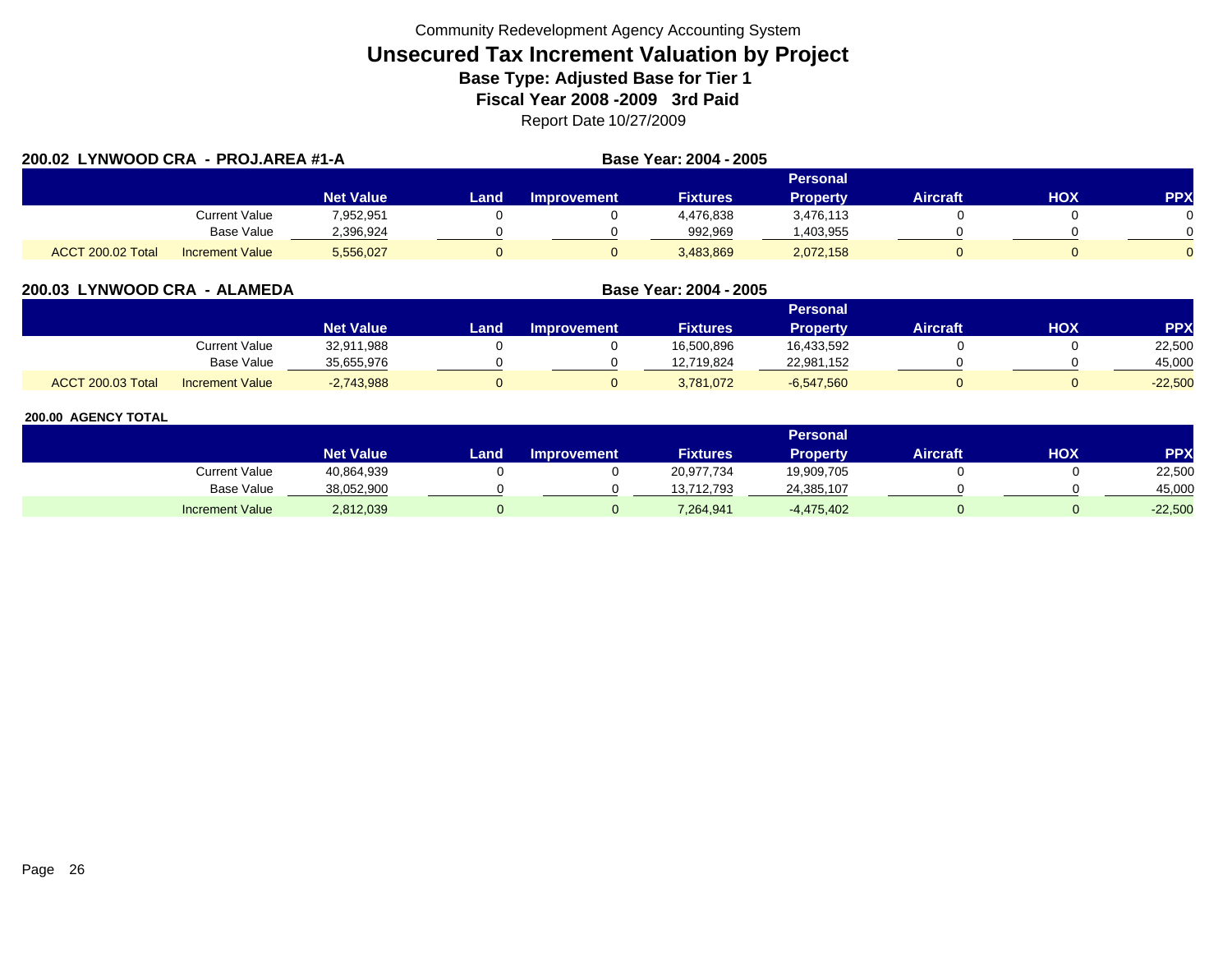| 208.02 MAYWOOD CRA - WESTSIDE |                        |                  |      | Base Year: 2004 - 2005 |                 |                 |                 |     |            |
|-------------------------------|------------------------|------------------|------|------------------------|-----------------|-----------------|-----------------|-----|------------|
|                               |                        |                  |      |                        |                 | <b>Personal</b> |                 |     |            |
|                               |                        | <b>Net Value</b> | Land | <b>Improvement</b>     | <b>Fixtures</b> | <b>Property</b> | <b>Aircraft</b> | HOX | <b>PPX</b> |
|                               | Current Value          | 2,197,803        |      |                        | 942,507         | .255,296        |                 |     |            |
|                               | <b>Base Value</b>      | 3,325,381        |      |                        | 1,345,790       | 1,979,591       |                 |     |            |
| ACCT 208.02 Total             | <b>Increment Value</b> | $-1.127.578$     |      |                        | $-403.283$      | $-724.295$      |                 |     |            |

|                        |                  |       |                    |                 | <b>Personal</b> |                 |     |     |
|------------------------|------------------|-------|--------------------|-----------------|-----------------|-----------------|-----|-----|
|                        | <b>Net Value</b> | Land. | <b>Improvement</b> | <b>Fixtures</b> | <b>Property</b> | <b>Aircraft</b> | HOX | PPX |
| <b>Current Value</b>   | 2,197,803        |       |                    | 942,507         | .255,296        |                 |     |     |
| <b>Base Value</b>      | 3,325,381        |       |                    | .345.790        | ,979,591        |                 |     |     |
| <b>Increment Value</b> | $-1,127,578$     |       |                    | $-403,283$      | $-724,295$      |                 |     |     |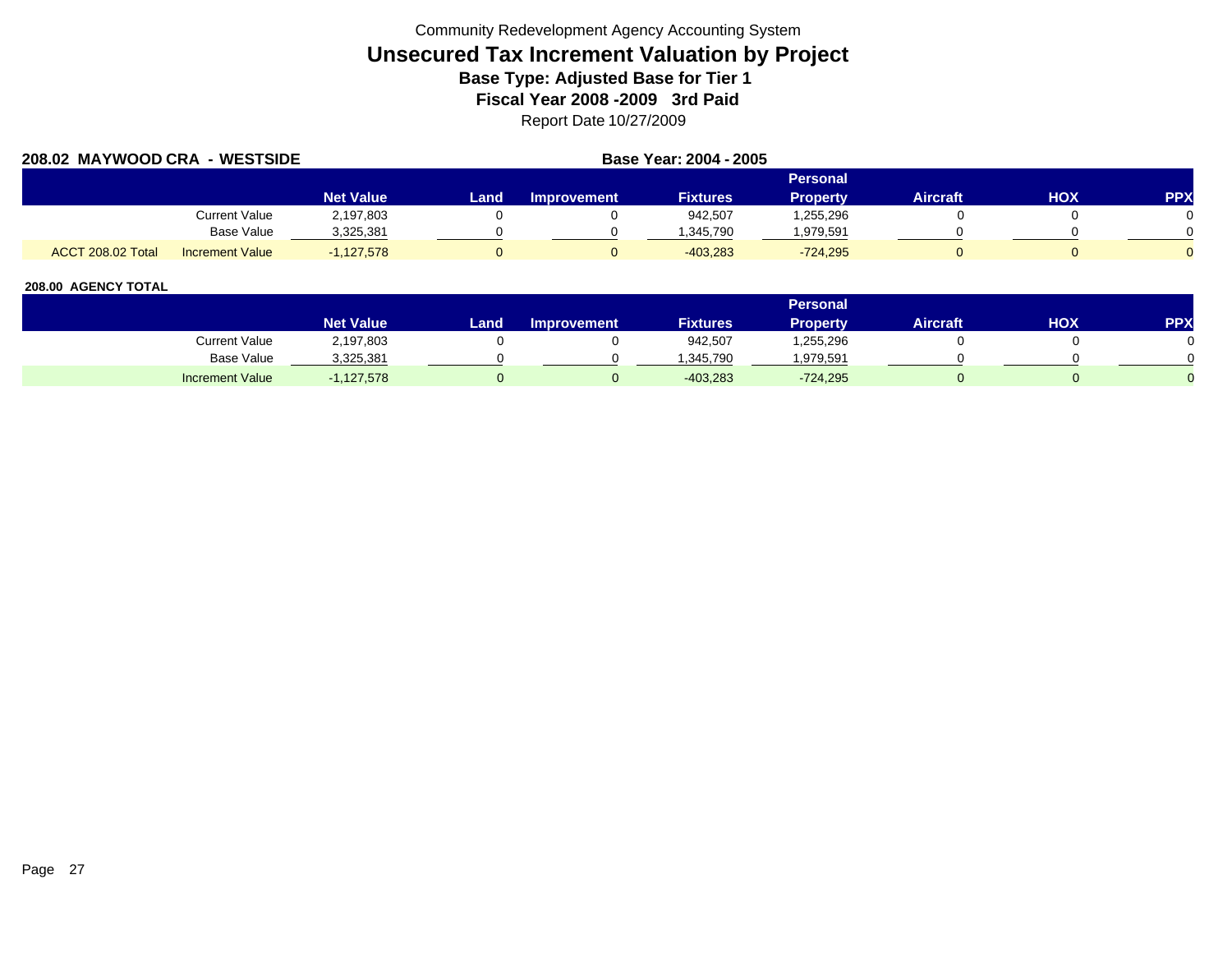| 216.05 MONTEBELLO CRA - SO. INDUSTRIAL |                        |                  |       | Base Year: 2007 - 2008 |                 |                 |          |     |            |
|----------------------------------------|------------------------|------------------|-------|------------------------|-----------------|-----------------|----------|-----|------------|
|                                        |                        |                  |       |                        |                 | Personal        |          |     |            |
|                                        |                        | <b>Net Value</b> | Land. | Improvement            | <b>Fixtures</b> | <b>Property</b> | Aircraft | HOX | <b>PPX</b> |
|                                        | <b>Current Value</b>   | 41,737,801       |       |                        | 21,287,796      | 20,450,005      |          |     |            |
|                                        | Base Value             | 42,480,547       |       |                        | 20,316,012      | 22,164,535      |          |     |            |
| ACCT 216.05 Total                      | <b>Increment Value</b> | $-742.746$       |       |                        | 971.784         | $-1,714,530$    |          |     |            |

# **216.07 MONTEBELLO CRA - MONTE HILLS**

|                   |                        |                  |      |                    |                 | <b>Personal</b> |                 |            |          |
|-------------------|------------------------|------------------|------|--------------------|-----------------|-----------------|-----------------|------------|----------|
|                   |                        | <b>Net Value</b> | Land | <b>Improvement</b> | <b>Fixtures</b> | <b>Property</b> | <b>Aircraft</b> | <b>HOX</b> | PPX      |
|                   | Current Value          | 34,966,859       |      |                    | 15,050,520      | 19,916,339      |                 |            |          |
|                   | <b>Base Value</b>      | 29,096,395       |      |                    | 12,368,141      | 16,728,254      |                 |            | 0        |
| ACCT 216.07 Total | <b>Increment Value</b> | 5,870,464        |      |                    | 2,682,379       | 3,188,085       |                 |            | $\Omega$ |

**Base Year: 2007 - 2008**

**Base Year: 2007 - 2008**

# **216.09 MONTEBELLO CRA - MONTE HILLS 76 ANX**

|                   |                        |                  |      |                    |                 | Personal  |                 |            |            |
|-------------------|------------------------|------------------|------|--------------------|-----------------|-----------|-----------------|------------|------------|
|                   |                        | <b>Net Value</b> | Land | <b>Improvement</b> | <b>Fixtures</b> | Property  | <b>Aircraft</b> | <b>XOH</b> | <b>PPX</b> |
|                   | <b>Current Value</b>   | 6,318,070        |      |                    | 2,755,886       | 3,562,184 |                 |            |            |
|                   | <b>Base Value</b>      | 4.946.894        |      |                    | 2,562,087       | 2,384,807 |                 |            | ∩          |
| ACCT 216.09 Total | <b>Increment Value</b> | 1,371,176        |      |                    | 193,799         | ,177,377  |                 |            | $\Omega$   |

|                        |                  |      |                    |                 | <b>Personal</b> |                 |            |     |
|------------------------|------------------|------|--------------------|-----------------|-----------------|-----------------|------------|-----|
|                        | <b>Net Value</b> | Land | <b>Improvement</b> | <b>Fixtures</b> | Property        | <b>Aircraft</b> | <b>HOX</b> | PPX |
| Current Value          | 83,022,730       |      |                    | 39,094,202      | 43,928,528      |                 |            |     |
| Base Value             | 76,523,836       |      |                    | 35,246,240      | 41,277,596      |                 |            |     |
| <b>Increment Value</b> | 6,498,894        |      |                    | 3,847,962       | 2,650,932       |                 |            |     |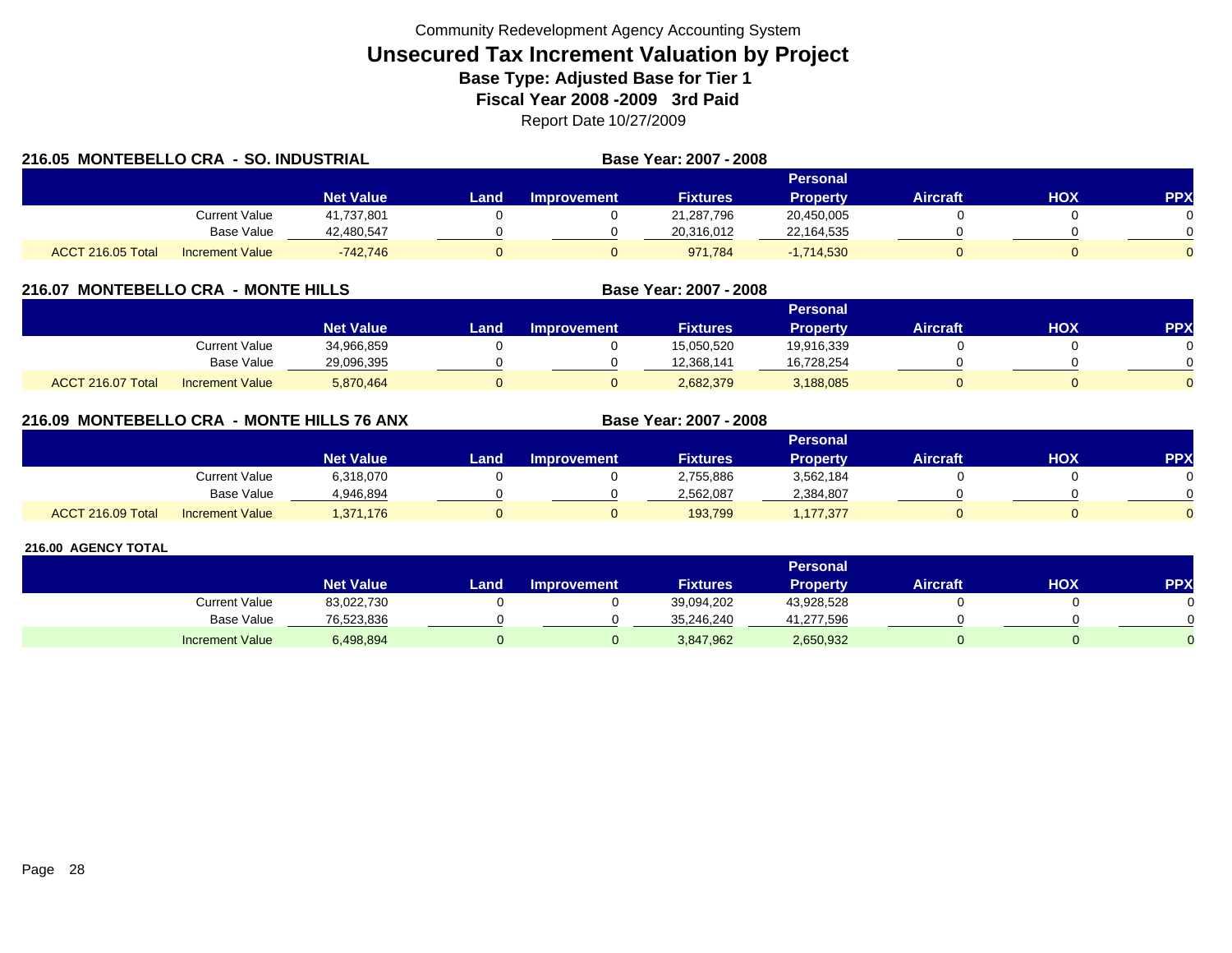| 220.04 MONTEREY PARK CRA - ATL/GARVEY |                        |                  |      | Base Year: 1998 - 1999 |                 |                 |                 |     |            |
|---------------------------------------|------------------------|------------------|------|------------------------|-----------------|-----------------|-----------------|-----|------------|
|                                       |                        |                  |      |                        |                 | Personal        |                 |     |            |
|                                       |                        | <b>Net Value</b> | Land | <b>Improvement</b>     | <b>Fixtures</b> | <b>Property</b> | <b>Aircraft</b> | HOX | <b>PPX</b> |
|                                       | Current Value          | 616,077          |      |                        | 304,086         | 311,991         |                 |     |            |
|                                       | Base Value             | 837,264          |      |                        | 418,496         | 418,768         |                 |     |            |
| ACCT 220.04 Total                     | <b>Increment Value</b> | $-221,187$       |      |                        | $-114.410$      | $-106,777$      |                 |     |            |

# **220.07 MONTEREY PARK CRA - ATL/GAR 76 ANX**

|                   |                        |                  |      |             |                 | Personal        |          |     |     |
|-------------------|------------------------|------------------|------|-------------|-----------------|-----------------|----------|-----|-----|
|                   |                        | <b>Net Value</b> | Land | Improvement | <b>Fixtures</b> | <b>Property</b> | Aircraft | нох | PPX |
|                   | Current Value          | 13,539,078       |      |             | 8.151.212       | 5,387,866       |          |     |     |
|                   | <b>Base Value</b>      | 10,806,734       |      |             | 264,459. ا      | 9,542,275       |          |     |     |
| ACCT 220.07 Total | <b>Increment Value</b> | 2,732,344        |      |             | 6,886,753       | $-4,154,409$    |          |     |     |

**Base Year: 1995 - 1996**

|                        |                    |      |                    |                 | Personal        |                 |     |           |
|------------------------|--------------------|------|--------------------|-----------------|-----------------|-----------------|-----|-----------|
|                        | Net Value <b>'</b> | Land | <b>Improvement</b> | <b>Fixtures</b> | <b>Property</b> | <b>Aircraft</b> | нох | <b>PP</b> |
| <b>Current Value</b>   | 14,155,155         |      |                    | 8,455,298       | 5,699,857       |                 |     |           |
| <b>Base Value</b>      | 1,643,998          |      |                    | .682.955        | 9,961,043       |                 |     |           |
| <b>Increment Value</b> | 2,511,157          |      |                    | 6,772,343       | $-4,261,186$    |                 |     |           |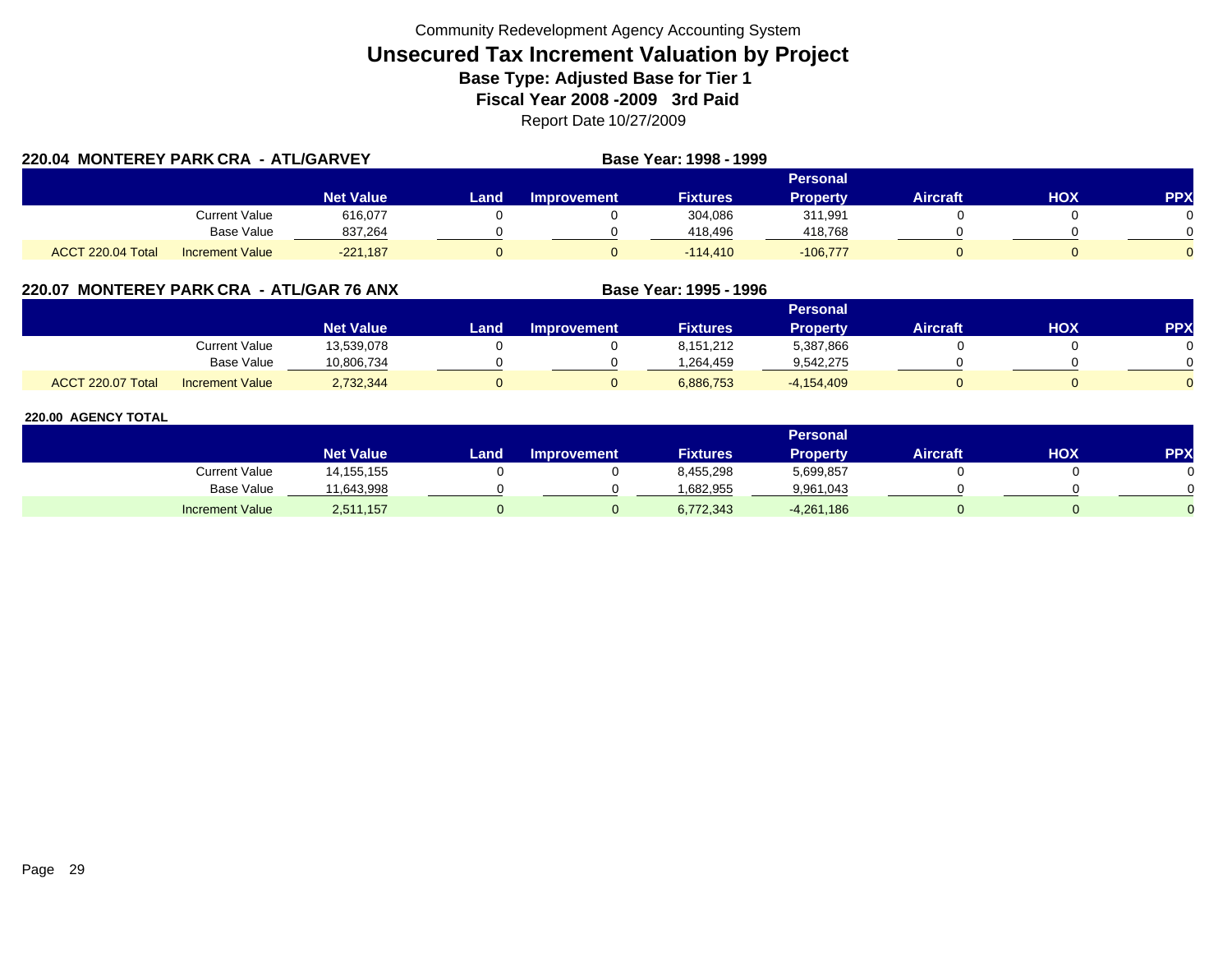| 226.04 PARAMOUNT CRA - PROJECT #1 |                        |                  |      |                    | Base Year: 2004 - 2005 |                 |                 |     |            |
|-----------------------------------|------------------------|------------------|------|--------------------|------------------------|-----------------|-----------------|-----|------------|
|                                   |                        |                  |      |                    |                        | Personal        |                 |     |            |
|                                   |                        | <b>Net Value</b> | Land | <b>Improvement</b> | <b>Fixtures</b>        | <b>Property</b> | <b>Aircraft</b> | HOX | <b>PPX</b> |
|                                   | <b>Current Value</b>   | 113,830,275      |      |                    | 48,704,139             | 65,126,136      |                 |     |            |
|                                   | <b>Base Value</b>      | 99,534,284       |      |                    | 39.212.740             | 60,326,544      |                 |     | 5,000      |
| ACCT 226.04 Total                 | <b>Increment Value</b> | 14,295,991       |      |                    | 9.491.399              | 4,799,592       |                 |     | $-5,000$   |

|                        |                  |      |                    |                 | <b>Personal</b> |                 |            |            |
|------------------------|------------------|------|--------------------|-----------------|-----------------|-----------------|------------|------------|
|                        | <b>Net Value</b> | Land | <b>Improvement</b> | <b>Fixtures</b> | Property        | <b>Aircraft</b> | <b>HOX</b> | <b>PPY</b> |
| Current Value          | 113,830,275      |      |                    | 48,704,139      | 65,126,136      |                 |            |            |
| <b>Base Value</b>      | 99,534,284       |      |                    | 39,212,740      | 60,326,544      |                 |            | 5,000      |
| <b>Increment Value</b> | 14,295,991       |      |                    | 9,491,399       | 4,799,592       |                 |            | $-5,000$   |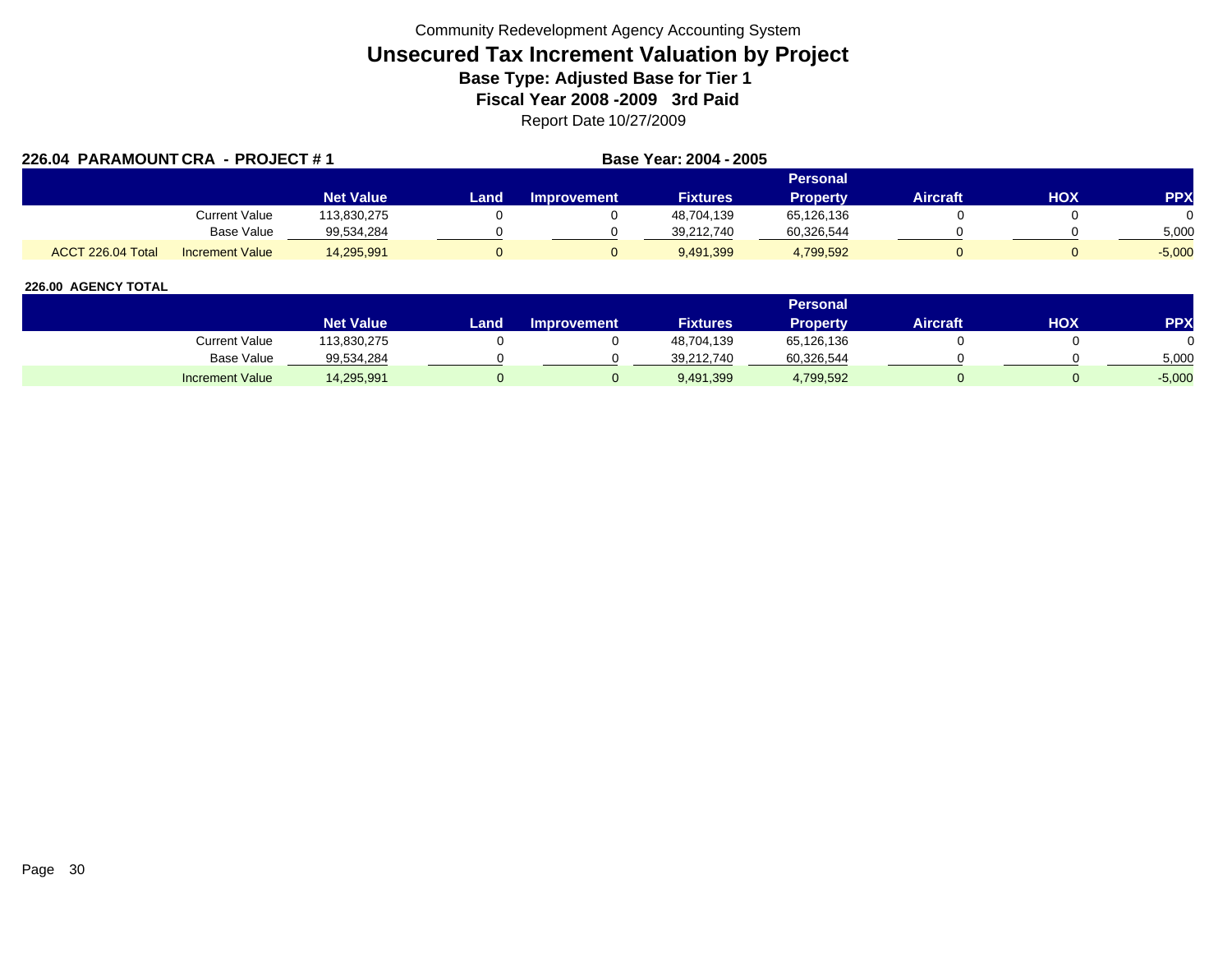|                   | 228.02 PASADENA CRA - FAIROAKS |                  |      |                    | Base Year: 2004 - 2005 |                 |                 |     |            |
|-------------------|--------------------------------|------------------|------|--------------------|------------------------|-----------------|-----------------|-----|------------|
|                   |                                |                  |      |                    |                        | Personal        |                 |     |            |
|                   |                                | <b>Net Value</b> | Land | <b>Improvement</b> | <b>Fixtures</b>        | <b>Property</b> | <b>Aircraft</b> | HOX | <b>PPX</b> |
|                   | Current Value                  | 5,135,443        |      |                    | 2,820,705              | 2,314,738       |                 |     |            |
|                   | Base Value                     | 2,857,964        |      |                    | .418.073               | .439,891        |                 |     |            |
| ACCT 228.02 Total | <b>Increment Value</b>         | 2,277,479        |      |                    | ,402,632               | 874,847         |                 |     | $\Omega$   |

# **228.05 PASADENA CRA - ORANGE GROVE**

|                   |                        |                  |            |                    |                 | <b>Personal</b> |                 |            |            |
|-------------------|------------------------|------------------|------------|--------------------|-----------------|-----------------|-----------------|------------|------------|
|                   |                        | <b>Net Value</b> | Land       | <b>Improvement</b> | <b>Fixtures</b> | Propertv        | <b>Aircraft</b> | <b>HOX</b> | PPX        |
|                   | Current Value          | 2,660,902        |            |                    |                 | 2,660,902       |                 |            |            |
|                   | <b>Base Value</b>      | 437.680          | 746.528    |                    |                 | 325.580         |                 |            | 634.428    |
| ACCT 228.05 Total | <b>Increment Value</b> | 2,223,222        | $-746,528$ |                    |                 | 2,335,322       |                 |            | $-634,428$ |

**Base Year: 2004 - 2005**

| 228.06 PASADENA CRA - VILLA PARK |                        |                  |       |                    |                 |                 |                 |            |            |
|----------------------------------|------------------------|------------------|-------|--------------------|-----------------|-----------------|-----------------|------------|------------|
|                                  |                        |                  |       |                    |                 | Personal        |                 |            |            |
|                                  |                        | <b>Net Value</b> | Land. | <b>Improvement</b> | <b>Fixtures</b> | <b>Property</b> | <b>Aircraft</b> | <b>HOX</b> | <b>PPX</b> |
|                                  | <b>Current Value</b>   | 1,747,456        |       |                    | 920,177         | 827.279         |                 |            | 0          |
|                                  | Base Value             | 1,228,275        |       |                    | 450.475         | 777,800         |                 |            | $\Omega$   |
| ACCT 228.06 Total                | <b>Increment Value</b> | 519,181          |       |                    | 469,702         | 49.479          |                 |            | $\Omega$   |

| 228.11 PASADENA CRA - LINCOLN |                        |                  | Base Year: 2007 - 2008 |                    |                 |                 |                 |            |            |
|-------------------------------|------------------------|------------------|------------------------|--------------------|-----------------|-----------------|-----------------|------------|------------|
|                               |                        |                  |                        |                    |                 | <b>Personal</b> |                 |            |            |
|                               |                        | <b>Net Value</b> | Land                   | <b>Improvement</b> | <b>Fixtures</b> | <b>Property</b> | <b>Aircraft</b> | <b>HOX</b> | <b>PPX</b> |
|                               | <b>Current Value</b>   | ,325,337         |                        |                    | 582,996         | 742,341         |                 |            |            |
|                               | Base Value             | 6,936,125        |                        |                    | 664,860         | 6,271,265       |                 |            |            |
| ACCT 228.11 Total             | <b>Increment Value</b> | $-5,610,788$     |                        |                    | $-81,864$       | $-5,528,924$    |                 |            |            |

|                   | 228.12 PASADENA CRA - FAIROAKS 87 ANNEX |                  |      |                    |                 |                 |                 |     |           |
|-------------------|-----------------------------------------|------------------|------|--------------------|-----------------|-----------------|-----------------|-----|-----------|
|                   |                                         |                  |      |                    |                 | <b>Personal</b> |                 |     |           |
|                   |                                         | <b>Net Value</b> | Land | <b>Improvement</b> | <b>Fixtures</b> | <b>Property</b> | <b>Aircraft</b> | нох | <b>PP</b> |
|                   | Current Value                           | 4,753,716        |      |                    | 1.744.748       | 3,008,968       |                 |     |           |
|                   | Base Value                              | 3,813,015        |      |                    | .769.271        | 2,043,744       |                 |     |           |
| ACCT 228.12 Total | <b>Increment Value</b>                  | 940,701          |      |                    | $-24,523$       | 965.224         |                 |     |           |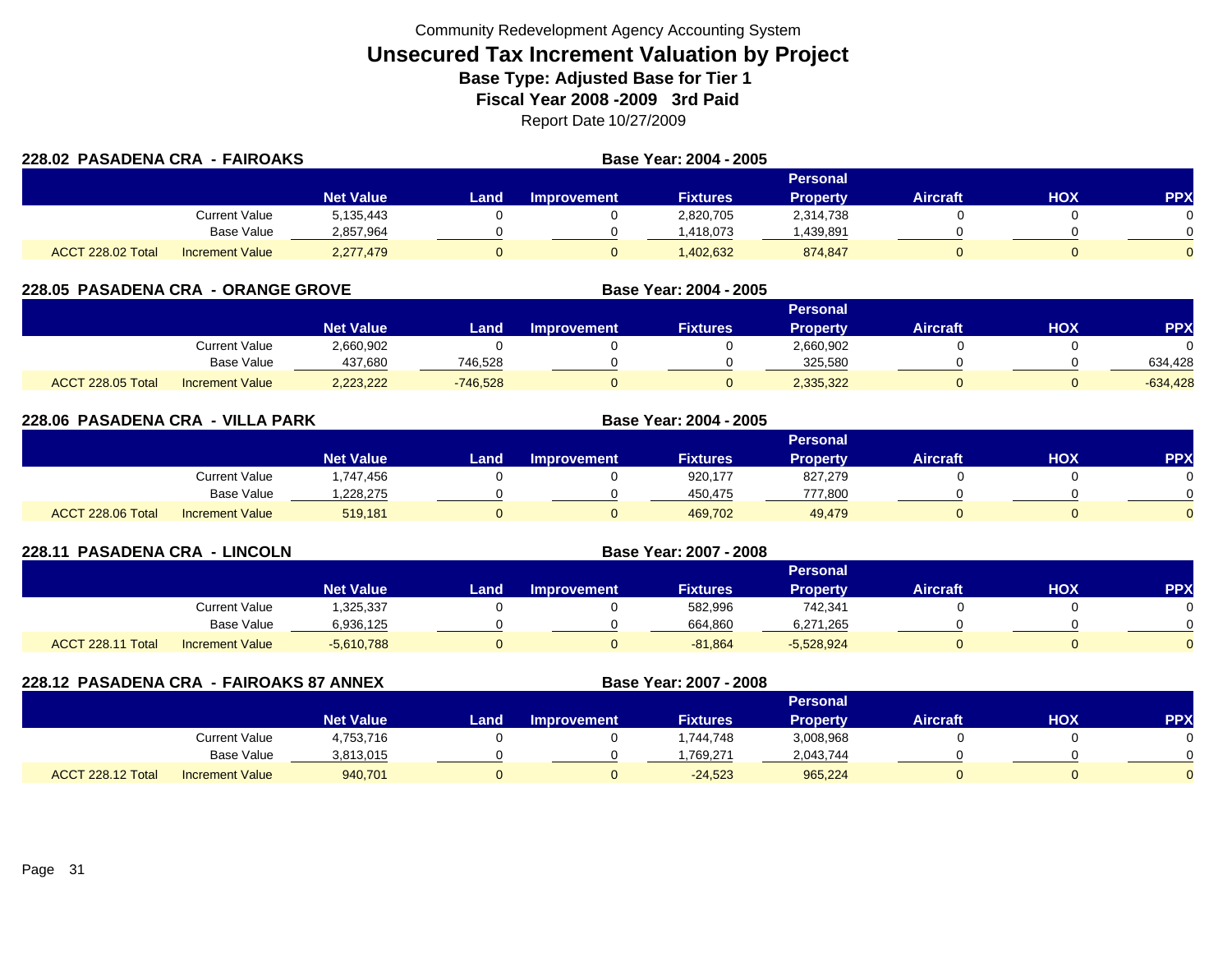|                        |                  |            |                    |                 | <b>Personal</b> |          |     |            |
|------------------------|------------------|------------|--------------------|-----------------|-----------------|----------|-----|------------|
|                        | <b>Net Value</b> | Land       | <b>Improvement</b> | <b>Fixtures</b> | Propertv        | Aircraft | нох | <b>PPX</b> |
| Current Value          | 15,622,854       |            |                    | 6,068,626       | 9,554,228       |          |     |            |
| Base Value             | 15,273,059       | 746.528    |                    | 1.302.679       | 10,858,280      |          |     | 634.428    |
| <b>Increment Value</b> | 349.795          | $-746,528$ |                    | ,765,947        | $-1,304,052$    |          |     | $-634,428$ |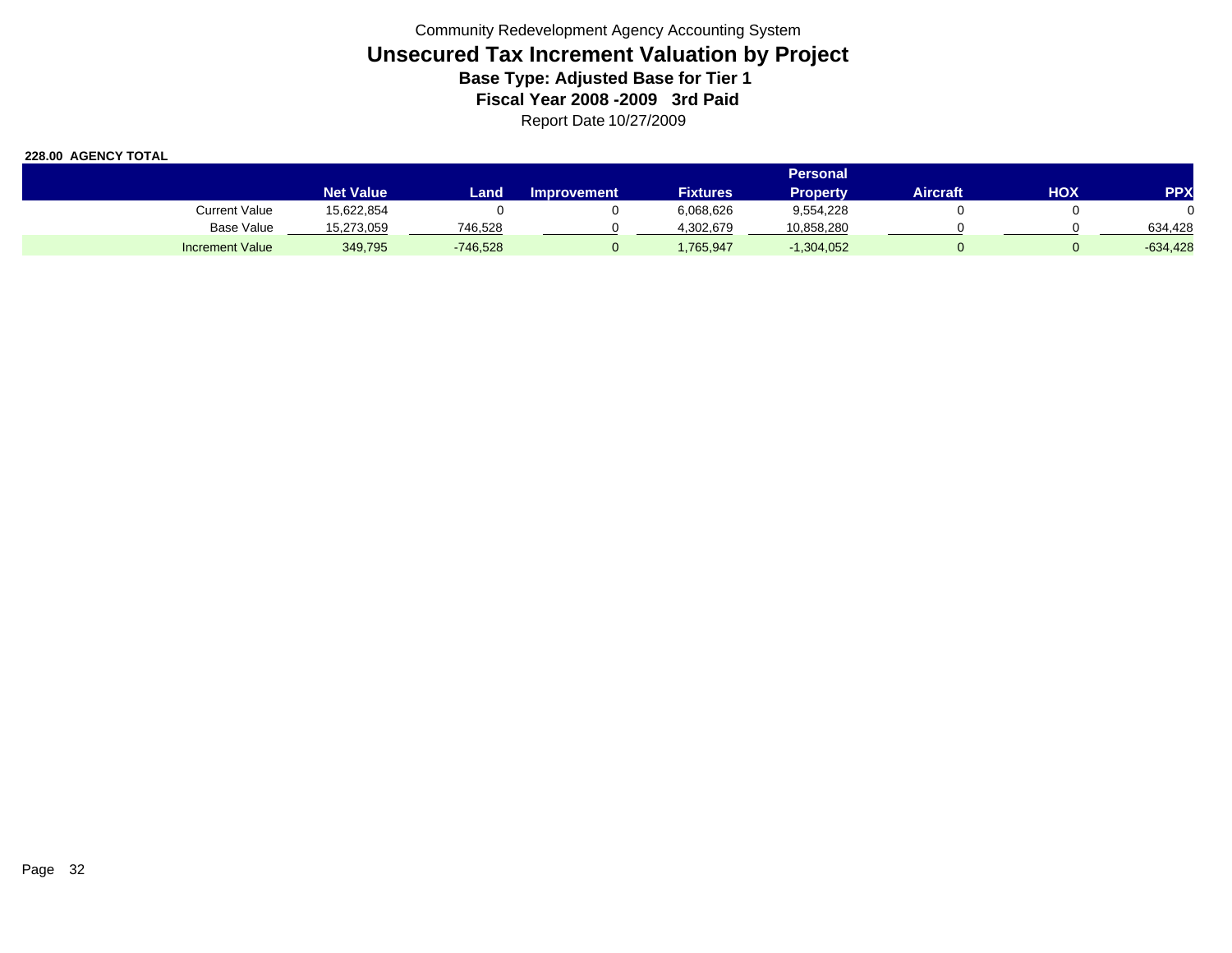| 237.02 ROSEMEAD CRA - PROJ. A-1 |                        |                  |      | Base Year: 2004 - 2005 |                 |                 |                 |     |            |
|---------------------------------|------------------------|------------------|------|------------------------|-----------------|-----------------|-----------------|-----|------------|
|                                 |                        |                  |      |                        |                 | <b>Personal</b> |                 |     |            |
|                                 |                        | <b>Net Value</b> | Land | <b>Improvement</b>     | <b>Fixtures</b> | <b>Property</b> | <b>Aircraft</b> | HOX | <b>PPX</b> |
|                                 | <b>Current Value</b>   | 26,631,754       |      |                        | 6,157,662       | 20,474,092      |                 |     |            |
|                                 | Base Value             | 17,388,952       |      |                        | 4,830,503       | 12,558,449      |                 |     |            |
| <b>ACCT 237.02 Total</b>        | <b>Increment Value</b> | 9,242,802        |      |                        | 1,327,159       | 7,915,643       |                 |     |            |

|                        |                  |       |                    |                 | <b>Personal</b> |                 |            |     |
|------------------------|------------------|-------|--------------------|-----------------|-----------------|-----------------|------------|-----|
|                        | <b>Net Value</b> | Land. | <b>Improvement</b> | <b>Fixtures</b> | Property        | <b>Aircraft</b> | <b>HOX</b> | PPX |
| <b>Current Value</b>   | 26,631,754       |       |                    | 6,157,662       | 20,474,092      |                 |            |     |
| <b>Base Value</b>      | 17,388,952       |       |                    | 4,830,503       | 12,558,449      |                 |            |     |
| <b>Increment Value</b> | 9,242,802        |       |                    | 1,327,159       | 7,915,643       |                 |            |     |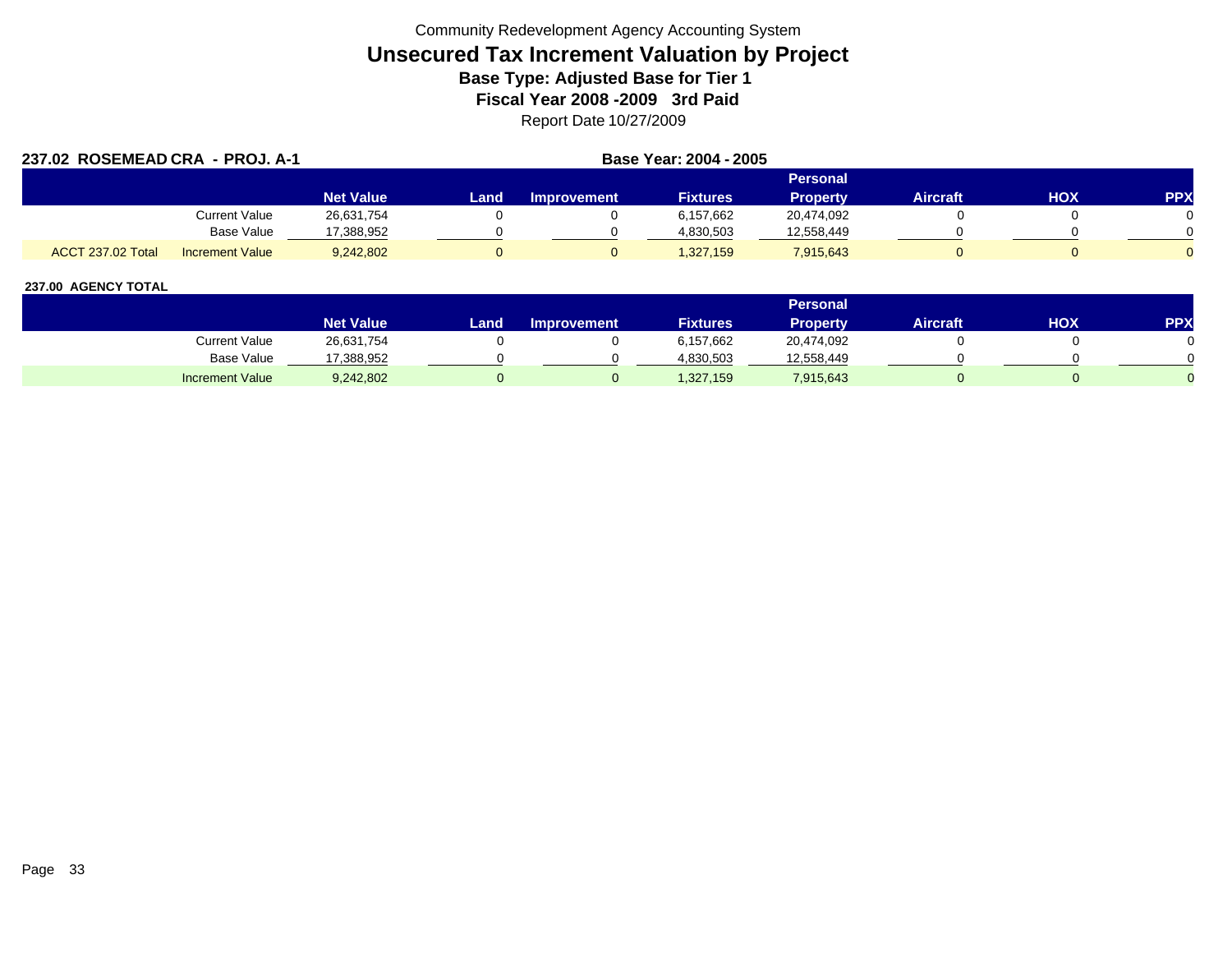|                   | 240.02 SAN FERNANDO CRA - PROJ. #1 |                  |      |                    | Base Year: 2007 - 2008 |                 |                 |     |            |
|-------------------|------------------------------------|------------------|------|--------------------|------------------------|-----------------|-----------------|-----|------------|
|                   |                                    |                  |      |                    |                        | Personal        |                 |     |            |
|                   |                                    | <b>Net Value</b> | Land | <b>Improvement</b> | <b>Fixtures</b>        | <b>Property</b> | <b>Aircraft</b> | нох | <b>PPX</b> |
|                   | Current Value                      | 3,638,341        |      |                    | 1,223,011              | 2,415,330       |                 |     |            |
|                   | Base Value                         | 3,401,212        |      |                    | ,108,698               | 2,292,514       |                 |     |            |
| ACCT 240.02 Total | <b>Increment Value</b>             | 237,129          |      |                    | 114.313                | 122,816         |                 |     |            |

### **240.03 SAN FERNANDO CRA - PROJ. # 2 Base Year: 2007 - 2008**

|                                             |                  |      |                    |                 | Personal        |                 |     |     |
|---------------------------------------------|------------------|------|--------------------|-----------------|-----------------|-----------------|-----|-----|
|                                             | <b>Net Value</b> | Land | <b>Improvement</b> | <b>Fixtures</b> | <b>Property</b> | <b>Aircraft</b> | нох | PPX |
| <b>Current Value</b>                        | 6,129,553        |      |                    | 2,213,305       | 3,916,248       |                 |     |     |
| <b>Base Value</b>                           | 3,926,890        |      |                    | 1,373,235       | 2,553,655       |                 |     |     |
| ACCT 240.03 Total<br><b>Increment Value</b> | 2,202,663        |      |                    | 840,070         | ,362,593        |                 |     |     |

# **240.04 SAN FERNANDO CRA - CIVIC CENTER**

|                   |                        |                  |      |                    |                 | Personal     |                 |            |           |
|-------------------|------------------------|------------------|------|--------------------|-----------------|--------------|-----------------|------------|-----------|
|                   |                        | <b>Net Value</b> | Land | <b>Improvement</b> | <b>Fixtures</b> | Property     | <b>Aircraft</b> | <b>HOX</b> | PPX       |
|                   | Current Value          | 7,065,768        |      |                    | 352,995.        | 5,712,773    |                 |            | 0         |
|                   | <b>Base Value</b>      | 12.814.054       |      |                    | 2,180,868       | 10,732,186   |                 |            | 99,000    |
| ACCT 240.04 Total | <b>Increment Value</b> | $-5,748,286$     |      |                    | $-827,873$      | $-5,019,413$ |                 |            | $-99,000$ |

**Base Year: 2007 - 2008**

|                        |                  |      |                    |                 | Personal        |                 |     |            |
|------------------------|------------------|------|--------------------|-----------------|-----------------|-----------------|-----|------------|
|                        | <b>Net Value</b> | Land | <b>Improvement</b> | <b>Fixtures</b> | <b>Property</b> | <b>Aircraft</b> | нох | <b>PPX</b> |
| Current Value          | 16,833,662       |      |                    | 4,789,311       | 12,044,351      |                 |     |            |
| <b>Base Value</b>      | 20,142,156       |      |                    | 4.662.801       | 15,578,355      |                 |     | 99,000     |
| <b>Increment Value</b> | $-3,308,494$     |      |                    | 126,510         | $-3,534,004$    |                 |     | $-99,000$  |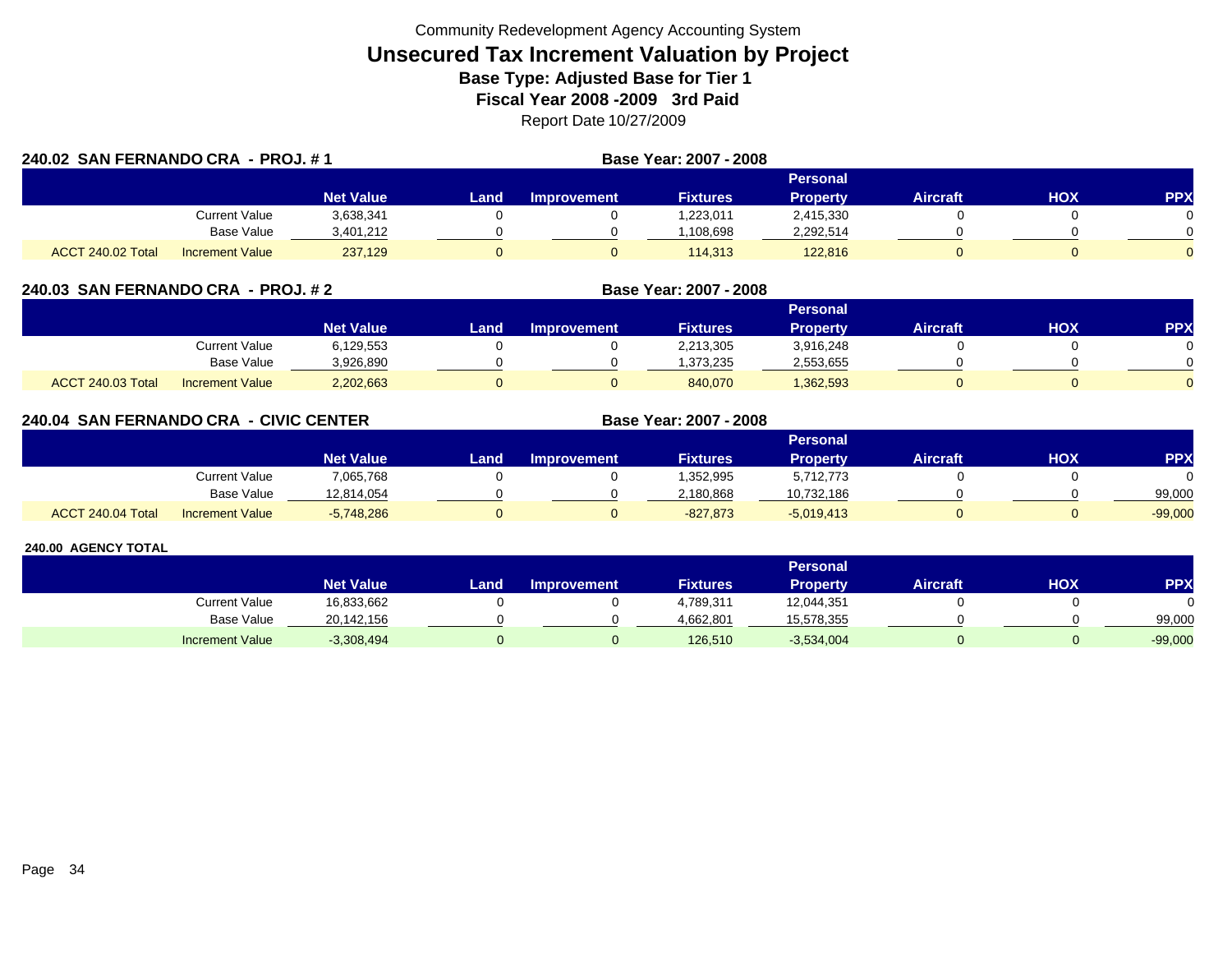| 241.02 SAN DIMAS CRA - CREATIVE GROWTH |                        |                  | Base Year: 2004 - 2005 |                    |                 |                 |                 |     |     |
|----------------------------------------|------------------------|------------------|------------------------|--------------------|-----------------|-----------------|-----------------|-----|-----|
|                                        |                        |                  |                        |                    |                 | Personal        |                 |     |     |
|                                        |                        | <b>Net Value</b> | Land                   | <b>Improvement</b> | <b>Fixtures</b> | <b>Property</b> | <b>Aircraft</b> | нох | PPX |
|                                        | Current Value          | 5,508,212        |                        |                    | 2,898,686       | 2,609,526       |                 |     |     |
|                                        | Base Value             | 5,325,261        |                        |                    | 2,620,353       | 2,704,908       |                 |     |     |
| ACCT 241.02 Total                      | <b>Increment Value</b> | 182,951          |                        |                    | 278,333         | $-95,382$       |                 |     |     |

# **241.03 SAN DIMAS CRA - CRE. GROWTH 76 ANX**

|                          |                        |                  |      |                    |                 | Personal        |          |     |     |
|--------------------------|------------------------|------------------|------|--------------------|-----------------|-----------------|----------|-----|-----|
|                          |                        | <b>Net Value</b> | Land | <b>Improvement</b> | <b>Fixtures</b> | <b>Property</b> | Aircraft | ΗΟΧ | PPX |
|                          | <b>Current Value</b>   | 14,937,726       |      |                    | 6,009,453       | 8,928,273       |          |     |     |
|                          | <b>Base Value</b>      | 7,180,905        |      |                    | 2,935,681       | 4,245,224       |          |     |     |
| <b>ACCT 241.03 Total</b> | <b>Increment Value</b> | 7,756,821        |      |                    | 3,073,772       | 4,683,049       |          |     |     |

**Base Year: 2004 - 2005**

|                        |                  |      |                    |                 | <b>Personal</b> |                 |     |           |
|------------------------|------------------|------|--------------------|-----------------|-----------------|-----------------|-----|-----------|
|                        | <b>Net Value</b> | Land | <b>Improvement</b> | <b>Fixtures</b> | <b>Property</b> | <b>Aircraft</b> | нох | <b>PP</b> |
| Current Value          | 20,445,938       |      |                    | 8,908,139       | 11,537,799      |                 |     |           |
| <b>Base Value</b>      | 12,506,166       |      |                    | 5,556,034       | 6,950,132       |                 |     |           |
| <b>Increment Value</b> | ,939,772         |      |                    | 3,352,105       | 4,587,667       |                 |     |           |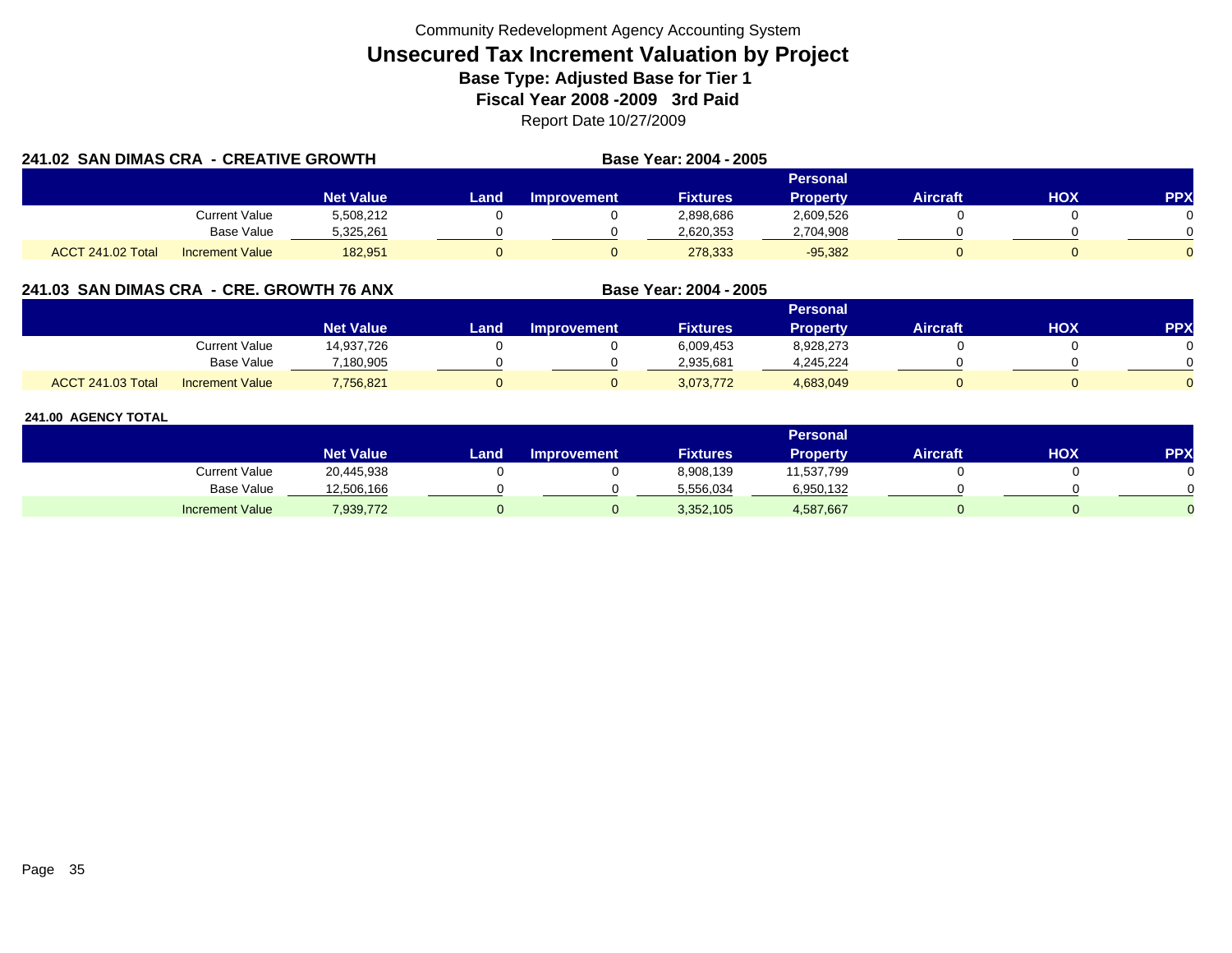| 250.02 SANTA FE SPRINGS CRA - FLOOD RANCH |                        |                  | Base Year: 2004 - 2005 |                    |                 |                 |                 |            |            |
|-------------------------------------------|------------------------|------------------|------------------------|--------------------|-----------------|-----------------|-----------------|------------|------------|
|                                           |                        |                  |                        |                    |                 | <b>Personal</b> |                 |            |            |
|                                           |                        | <b>Net Value</b> | Land.                  | <b>Improvement</b> | <b>Fixtures</b> | <b>Property</b> | <b>Aircraft</b> | <b>HOX</b> | <b>PPX</b> |
|                                           | Current Value          | 89.988           |                        |                    |                 | 89,988          |                 |            |            |
|                                           | Base Value             | 140,985          |                        |                    | 41.288          | 99,697          |                 |            |            |
| ACCT 250.02 Total                         | <b>Increment Value</b> | $-50.997$        |                        |                    | $-41.288$       | $-9.709$        |                 |            |            |

# **250.03 SANTA FE SPRINGS CRA - PIO/TELEG**

|                          |                        |                  |      |                    |                 | Personal     |                 |     |            |
|--------------------------|------------------------|------------------|------|--------------------|-----------------|--------------|-----------------|-----|------------|
|                          |                        | <b>Net Value</b> | Land | <b>Improvement</b> | <b>Fixtures</b> | Property     | <b>Aircraft</b> | нох | <b>PPX</b> |
|                          | Current Value          | 34,274,519       |      |                    | 6,530,606       | 27,743,913   |                 |     |            |
|                          | <b>Base Value</b>      | 41,840,345       |      |                    | 7,628,822       | 34,272,023   |                 |     | 60,500     |
| <b>ACCT 250.03 Total</b> | <b>Increment Value</b> | 7,565,826        |      |                    | $-1.098.216$    | $-6,528,110$ |                 |     | $-60,500$  |

**Base Year: 2004 - 2005**

**Base Year: 2004 - 2005**

# **250.04 SANTA FE SPRINGS CRA - NORWALK BLVD. Base Year: 2004 - 2005**

|                   |                        |                  |      |                    |                 | Personal        |                 |            |            |
|-------------------|------------------------|------------------|------|--------------------|-----------------|-----------------|-----------------|------------|------------|
|                   |                        | <b>Net Value</b> | Land | <b>Improvement</b> | <b>Fixtures</b> | <b>Property</b> | <b>Aircraft</b> | <b>HOX</b> | <b>PPX</b> |
|                   | Current Value          | 165,292,908      |      |                    | 66,716,489      | 98,576,419      |                 |            |            |
|                   | <b>Base Value</b>      | 128,932,629      |      |                    | 52.698.011      | 76,234,618      |                 |            | 0          |
| ACCT 250.04 Total | <b>Increment Value</b> | 36,360,279       |      |                    | 14,018,478      | 22,341,801      |                 |            | $\Omega$   |

# **250.05 SANTA FE SPRINGS CRA - OIL FIELD**

|                          |                        |                  |       |             |                 | Personal        |          |            |              |
|--------------------------|------------------------|------------------|-------|-------------|-----------------|-----------------|----------|------------|--------------|
|                          |                        | <b>Net Value</b> | Landı | Improvement | <b>Fixtures</b> | <b>Property</b> | Aircraft | <b>HOX</b> | <b>PPX</b>   |
|                          | Current Value          | 196.021.774      |       |             | 62,478,910      | 133,542,864     |          |            | 0            |
|                          | <b>Base Value</b>      | 160,066,451      |       |             | 60.326.187      | 99,740,264      |          |            | <sup>n</sup> |
| <b>ACCT 250.05 Total</b> | <b>Increment Value</b> | 35,955,323       |       |             | 2,152,723       | 33,802,600      |          |            | $\Omega$     |

|                        |                  |      |                    |                 | Personal    |                 |     |           |
|------------------------|------------------|------|--------------------|-----------------|-------------|-----------------|-----|-----------|
|                        | <b>Net Value</b> | Land | <b>Improvement</b> | <b>Fixtures</b> | Property    | <b>Aircraft</b> | нох | PPX       |
| Current Value          | 395,679,189      |      |                    | 135,726,005     | 259,953,184 |                 |     |           |
| <b>Base Value</b>      | 330,980,410      |      |                    | 120,694,308     | 210,346,602 |                 |     | 60,500    |
| <b>Increment Value</b> | 64,698,779       |      |                    | 15,031,697      | 49,606,582  |                 |     | $-60,500$ |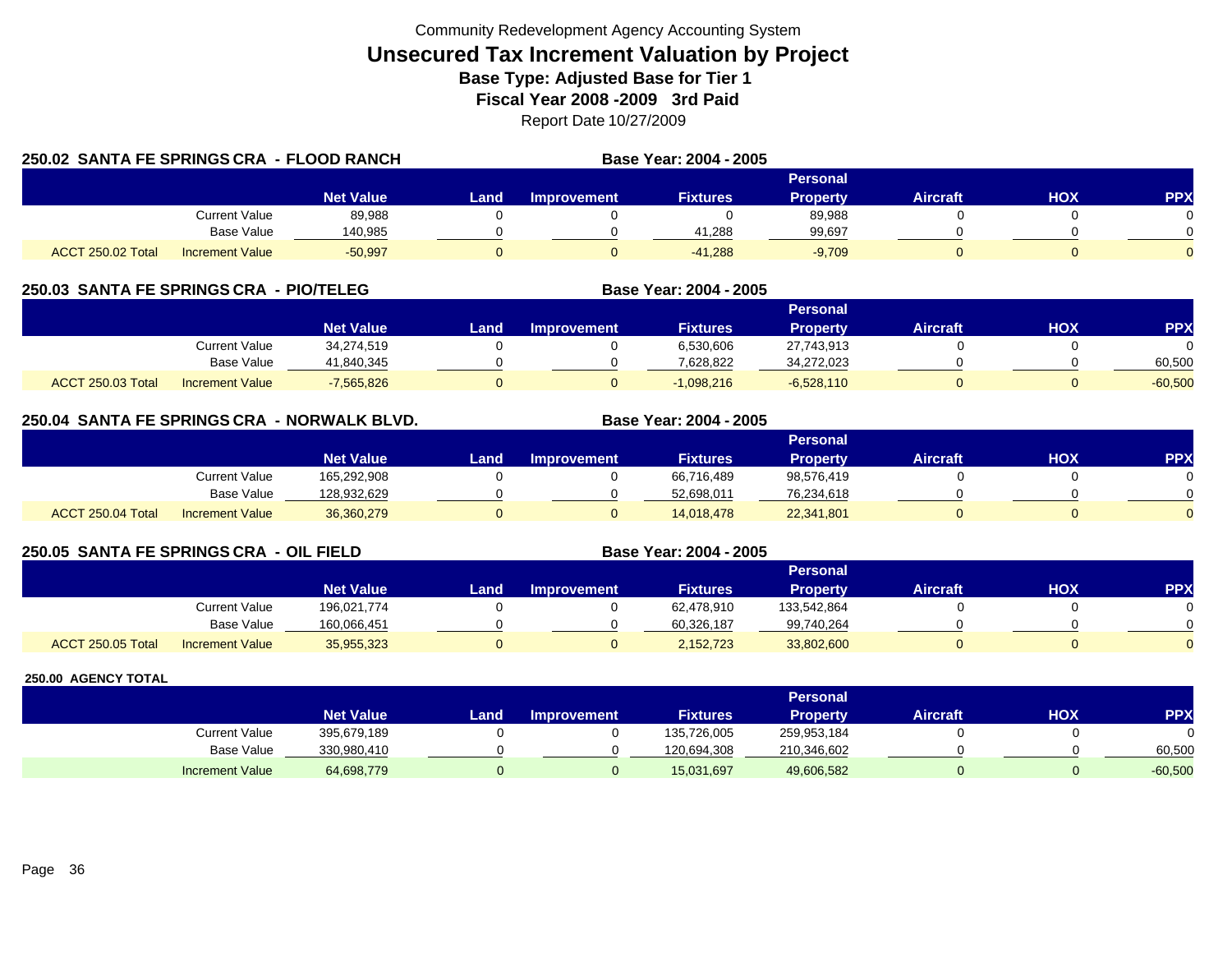| 252.02 SANTA MONICA CRA - DOWNTOWN |                        |                  |      |             | Base Year: 2004 - 2005 |                 |                 |            |            |
|------------------------------------|------------------------|------------------|------|-------------|------------------------|-----------------|-----------------|------------|------------|
|                                    |                        |                  |      |             |                        | Personal        |                 |            |            |
|                                    |                        | <b>Net Value</b> | Land | Improvement | <b>Fixtures</b>        | <b>Property</b> | <b>Aircraft</b> | <b>HOX</b> | <b>PPX</b> |
|                                    | Current Value          | 3,748,919        |      |             | 1,863,950              | 1,884,969       |                 |            |            |
|                                    | Base Value             | 9.776.028        |      |             | 5.434.732              | 4,341,296       |                 |            |            |
| <b>ACCT 252.02 Total</b>           | <b>Increment Value</b> | $-6.027.109$     |      |             | $-3.570.782$           | $-2,456,327$    |                 |            |            |

|                        |                        |       |                    |                 | <b>Personal</b> |                 |     |     |
|------------------------|------------------------|-------|--------------------|-----------------|-----------------|-----------------|-----|-----|
|                        | Net Value <sup>1</sup> | Land, | <b>Improvement</b> | <b>Fixtures</b> | Property        | <b>Aircraft</b> | HOX | PPX |
| Current Value          | 3,748,919              |       |                    | .863,950        | 884,969         |                 |     |     |
| Base Value             | 9,776,028              |       |                    | 5,434,732       | 4,341,296       |                 |     |     |
| <b>Increment Value</b> | $-6,027,109$           |       |                    | $-3,570,782$    | $-2,456,327$    |                 |     |     |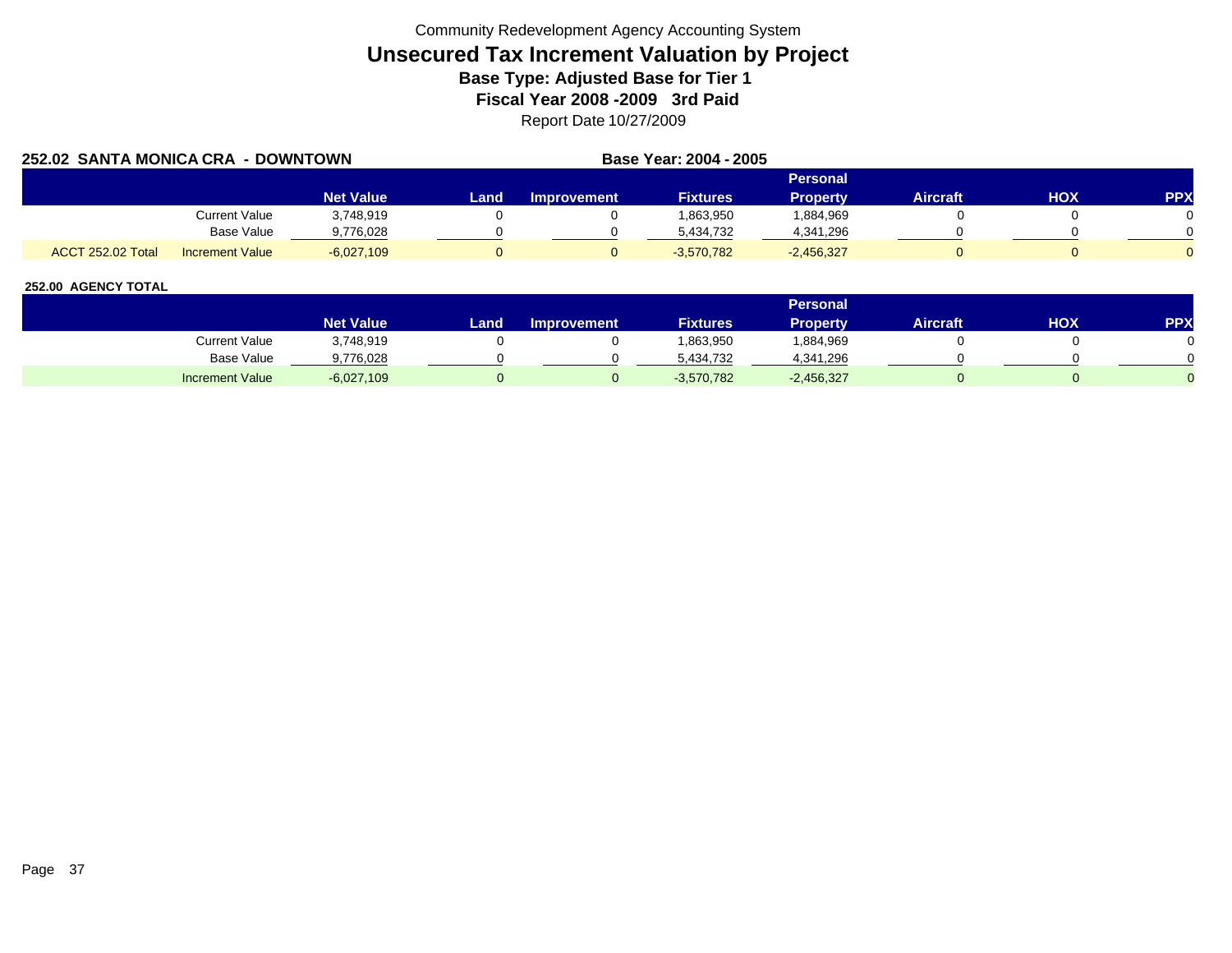| 256.02 SIERRA MADRE CRA - S.M. BLVD. |                        |                  |      |                    | Base Year: 2005 - 2006 |                 |                 |     |            |
|--------------------------------------|------------------------|------------------|------|--------------------|------------------------|-----------------|-----------------|-----|------------|
|                                      |                        |                  |      |                    |                        | Personal        |                 |     |            |
|                                      |                        | <b>Net Value</b> | Land | <b>Improvement</b> | <b>Fixtures</b>        | <b>Property</b> | <b>Aircraft</b> | HOX | <b>PPX</b> |
|                                      | Current Value          | 3,874,414        |      |                    | ,171,520               | 2,702,894       |                 |     |            |
|                                      | Base Value             | 4,205,242        |      |                    | 1,518,763              | 2,716,479       |                 |     | 30,000     |
| ACCT 256.02 Total                    | <b>Increment Value</b> | $-330,828$       |      |                    | $-347.243$             | $-13,585$       |                 |     | $-30,000$  |

|                        |                    |      |                    |                 | <b>Personal</b> |                 |            |           |
|------------------------|--------------------|------|--------------------|-----------------|-----------------|-----------------|------------|-----------|
|                        | Net Value <b>\</b> | Land | <b>Improvement</b> | <b>Fixtures</b> | <b>Property</b> | <b>Aircraft</b> | <b>HOX</b> | PPX       |
| Current Value          | 3,874,414          |      |                    | .171,520        | 2,702,894       |                 |            |           |
| <b>Base Value</b>      | 4,205,242          |      |                    | .518.763        | 2.716.479       |                 |            | 30,000    |
| <b>Increment Value</b> | $-330,828$         |      |                    | $-347.243$      | $-13,585$       |                 |            | $-30,000$ |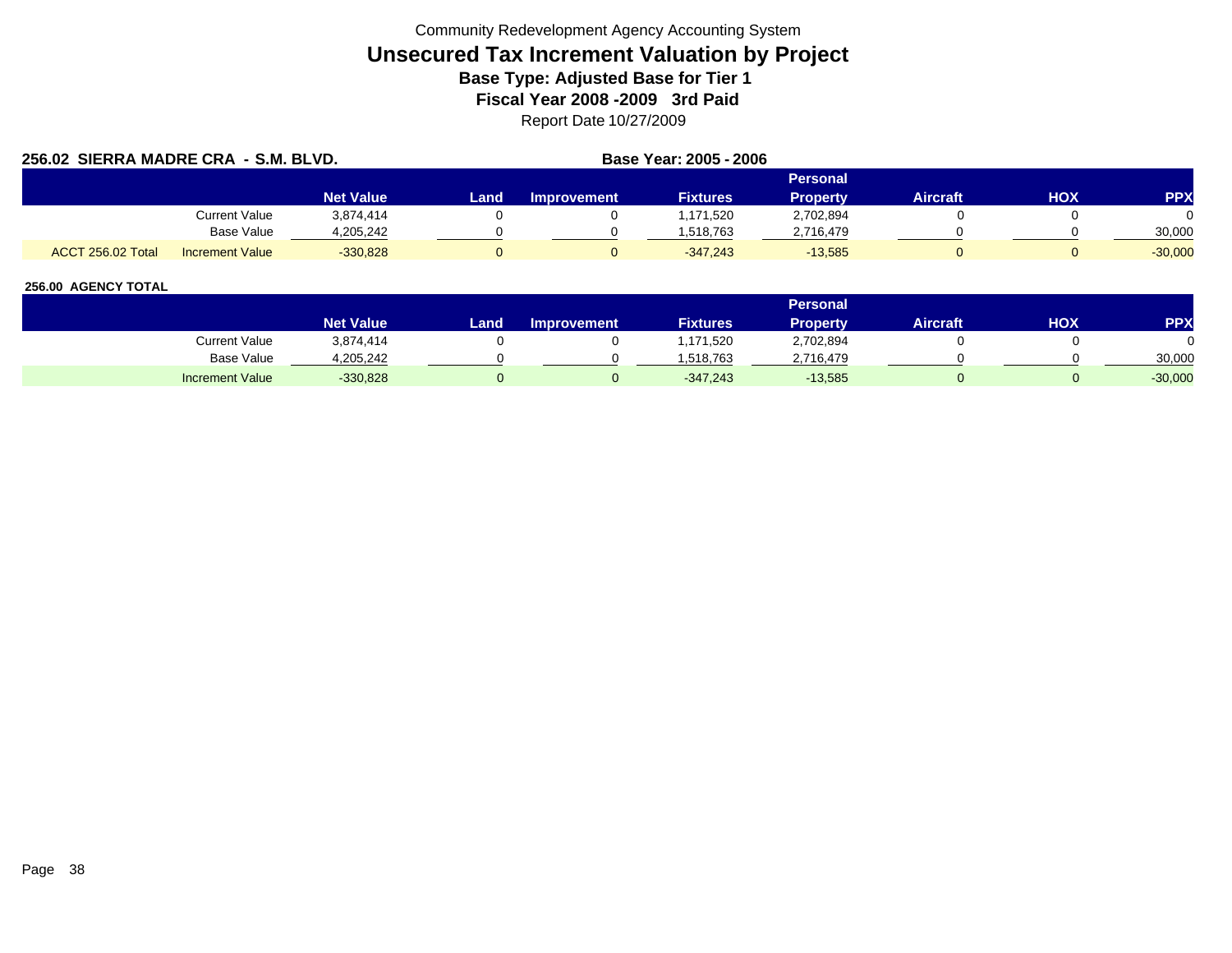| 260.02 SIGNAL HILL CRA - PROJ. # 1 |                        |                  |      | Base Year: 2007 - 2008 |                 |                 |                 |     |            |
|------------------------------------|------------------------|------------------|------|------------------------|-----------------|-----------------|-----------------|-----|------------|
|                                    |                        |                  |      |                        |                 | Personal        |                 |     |            |
|                                    |                        | <b>Net Value</b> | Land | <b>Improvement</b>     | <b>Fixtures</b> | <b>Property</b> | <b>Aircraft</b> | HOX | <b>PPX</b> |
|                                    | Current Value          | 98,552,400       |      |                        | 35,012,549      | 63,539,851      |                 |     |            |
|                                    | <b>Base Value</b>      | 76,840,122       |      |                        | 25,287,485      | 51,637,637      |                 |     | 85,000     |
| ACCT 260.02 Total                  | <b>Increment Value</b> | 21,712,278       |      |                        | 9,725,064       | 11,902,214      |                 |     | $-85,000$  |

|                        |                  |       |                    |                 | <b>Personal</b> |                 |            |           |
|------------------------|------------------|-------|--------------------|-----------------|-----------------|-----------------|------------|-----------|
|                        | <b>Net Value</b> | Land. | <b>Improvement</b> | <b>Fixtures</b> | <b>Property</b> | <b>Aircraft</b> | <b>HOX</b> | PPX       |
| <b>Current Value</b>   | 98,552,400       |       |                    | 35,012,549      | 63,539,851      |                 |            |           |
| <b>Base Value</b>      | 76,840,122       |       |                    | 25,287,485      | 51,637,637      |                 |            | 85,000    |
| <b>Increment Value</b> | 21,712,278       |       |                    | 9,725,064       | 11,902,214      |                 |            | $-85,000$ |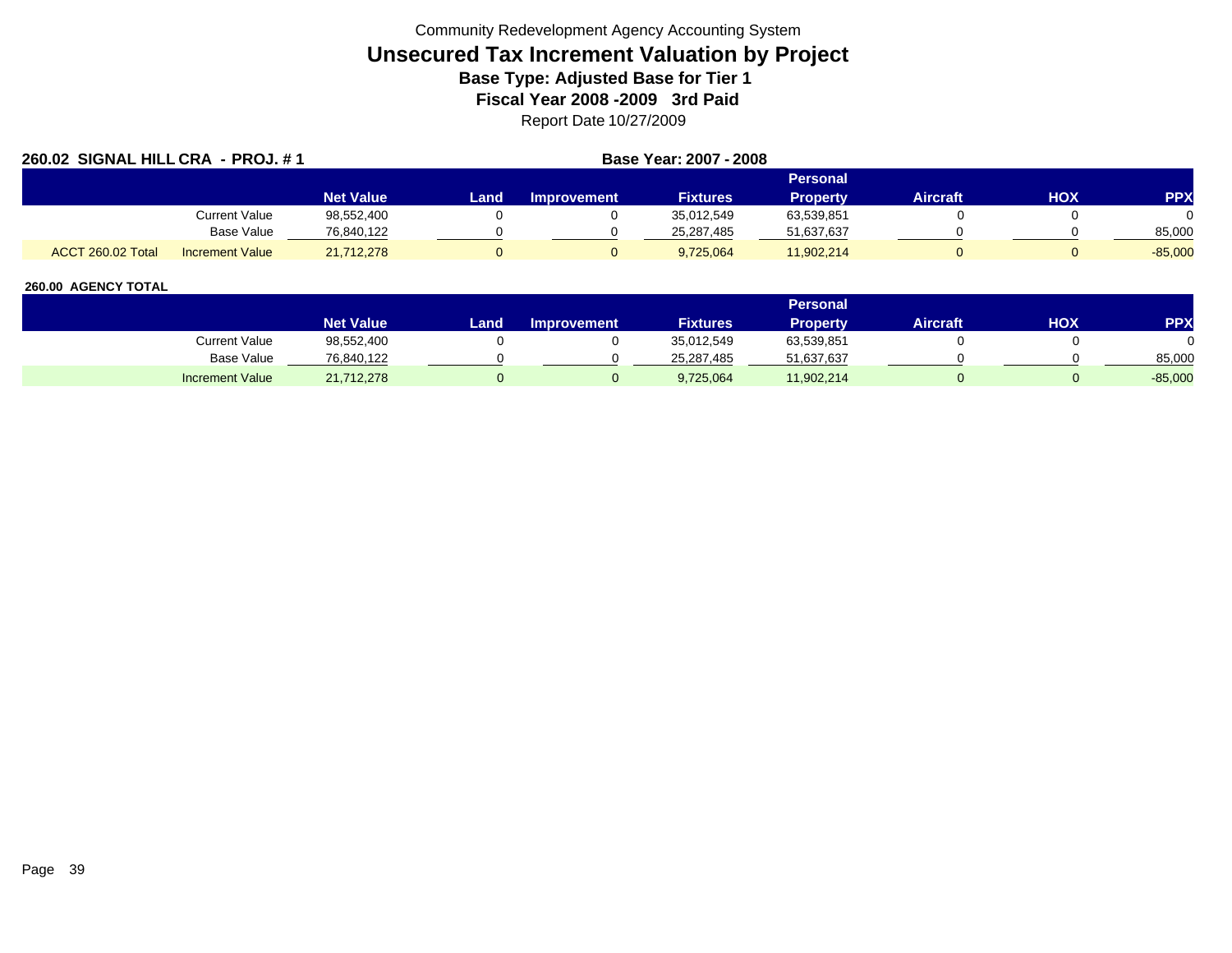| 264.02 SOUTH GATE CRA - PROJ. #1 |                        |                  | Base Year: 2004 - 2005 |                    |                 |                 |                 |     |            |
|----------------------------------|------------------------|------------------|------------------------|--------------------|-----------------|-----------------|-----------------|-----|------------|
|                                  |                        |                  |                        |                    |                 | <b>Personal</b> |                 |     |            |
|                                  |                        | <b>Net Value</b> | Land                   | <b>Improvement</b> | <b>Fixtures</b> | <b>Property</b> | <b>Aircraft</b> | нох | <b>PPX</b> |
|                                  | <b>Current Value</b>   | 159,157,216      |                        |                    | 90,130,772      | 69,026,444      |                 |     |            |
|                                  | <b>Base Value</b>      | 152,518,990      |                        |                    | 81,332,199      | 71,211,791      |                 |     | 25,000     |
| ACCT 264.02 Total                | <b>Increment Value</b> | 6,638,226        |                        |                    | 8,798,573       | $-2,185,347$    |                 |     | $-25,000$  |

|                        |                  |      |                    |                 | <b>Personal</b> |                 |            |            |
|------------------------|------------------|------|--------------------|-----------------|-----------------|-----------------|------------|------------|
|                        | <b>Net Value</b> | Land | <b>Improvement</b> | <b>Fixtures</b> | Property        | <b>Aircraft</b> | <b>HOX</b> | <b>PPY</b> |
| Current Value          | 159, 157, 216    |      |                    | 90,130,772      | 69,026,444      |                 |            |            |
| <b>Base Value</b>      | 152,518,990      |      |                    | 81.332.199      | 71,211,791      |                 |            | 25,000     |
| <b>Increment Value</b> | 6,638,226        |      |                    | 8,798,573       | $-2,185,347$    |                 |            | $-25,000$  |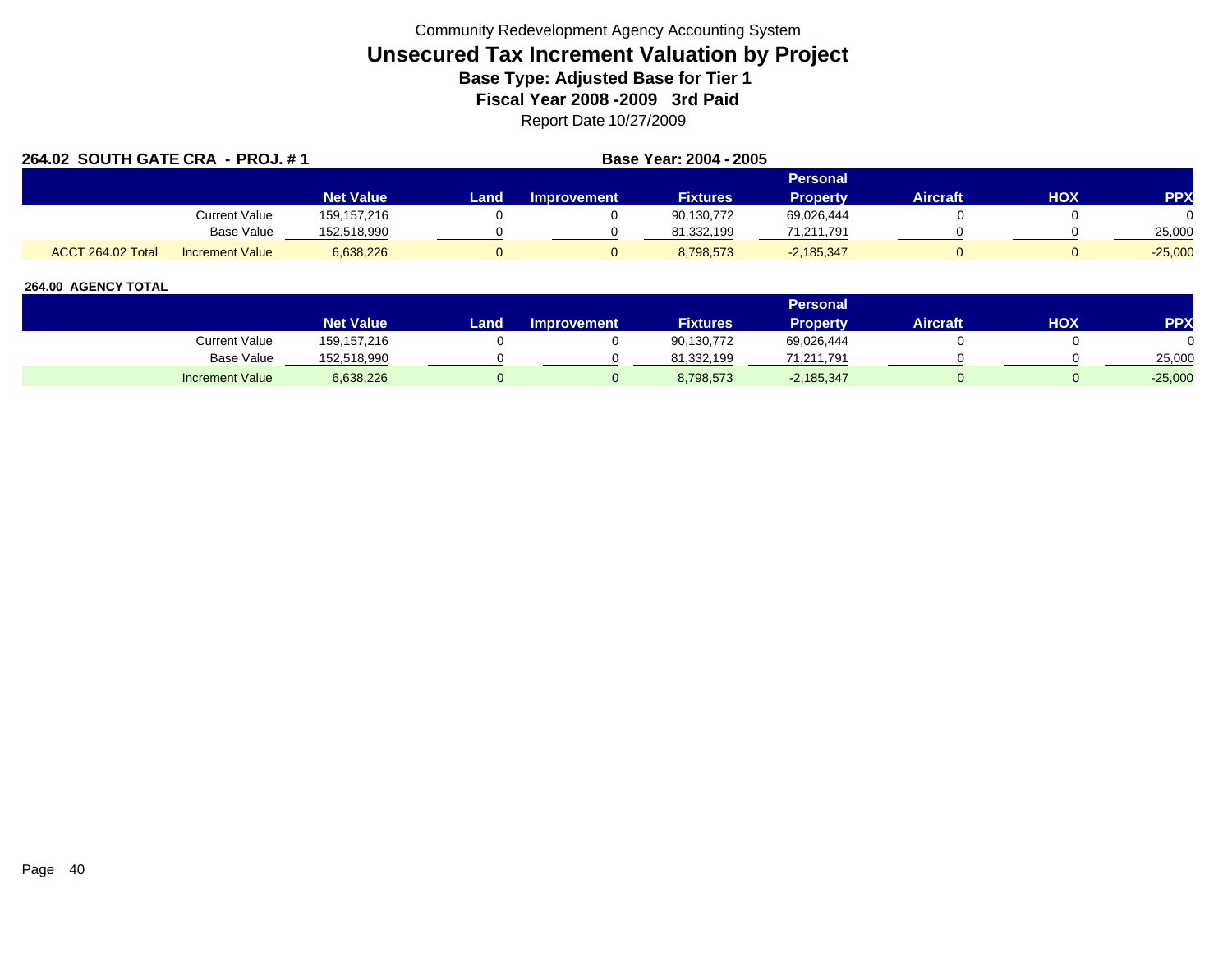|                   | 270.02 TEMPLE CITY CRA - ROSEMEAD BLVD. |                  |      |                    | Base Year: 2006 - 2007 |                 |                 |            |            |
|-------------------|-----------------------------------------|------------------|------|--------------------|------------------------|-----------------|-----------------|------------|------------|
|                   |                                         |                  |      |                    |                        | <b>Personal</b> |                 |            |            |
|                   |                                         | <b>Net Value</b> | Land | <b>Improvement</b> | <b>Fixtures</b>        | <b>Property</b> | <b>Aircraft</b> | <b>HOX</b> | <b>PPX</b> |
|                   | Current Value                           | 7.554.842        |      |                    | 3,388,724              | 4,166,118       |                 |            |            |
|                   | Base Value                              | 6,897,773        |      |                    | 3.703.729              | 3,199,044       |                 |            | 5.000      |
| ACCT 270.02 Total | <b>Increment Value</b>                  | 657,069          |      |                    | $-315.005$             | 967.074         |                 |            | $-5.000$   |

|                        |                        |       |                    |                 | <b>Personal</b> |                 |     |          |
|------------------------|------------------------|-------|--------------------|-----------------|-----------------|-----------------|-----|----------|
|                        | Net Value <sup>1</sup> | Land, | <b>Improvement</b> | <b>Fixtures</b> | Property        | <b>Aircraft</b> | HOX | PPX      |
| Current Value          | 7,554,842              |       |                    | 3,388,724       | 4,166,118       |                 |     |          |
| Base Value             | 6,897,773              |       |                    | 3,703,729       | 3,199,044       |                 |     | 5,000    |
| <b>Increment Value</b> | 657,069                |       |                    | $-315,005$      | 967,074         |                 |     | $-5,000$ |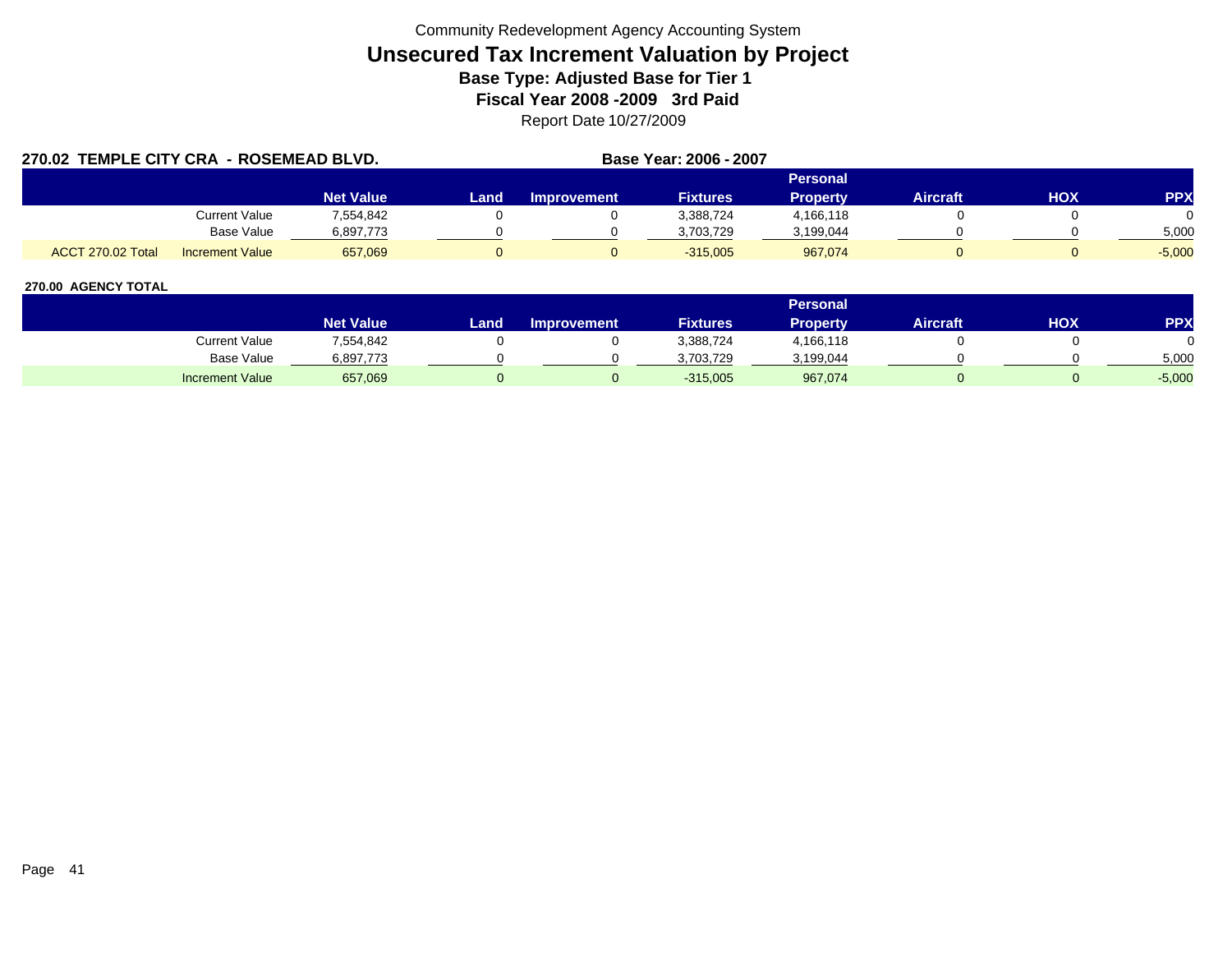| 280.03 WEST COVINA CRA - CBD |                        |                  |      |                    | Base Year: 2004 - 2005 |                 |                 |     |            |
|------------------------------|------------------------|------------------|------|--------------------|------------------------|-----------------|-----------------|-----|------------|
|                              |                        |                  |      |                    |                        | <b>Personal</b> |                 |     |            |
|                              |                        | <b>Net Value</b> | Land | <b>Improvement</b> | <b>Fixtures</b>        | <b>Property</b> | <b>Aircraft</b> | HOX | <b>PPX</b> |
|                              | Current Value          | 46,371,118       |      |                    | 21,325,904             | 25,045,214      |                 |     |            |
|                              | Base Value             | 40,214,531       |      |                    | 16,904,593             | 23,319,938      |                 |     | 10,000     |
| ACCT 280.03 Total            | <b>Increment Value</b> | 6,156,587        |      |                    | 4,421,311              | ,725,276        |                 |     | $-10,000$  |

# **280.04 WEST COVINA CRA - EASTLAND**

|                                             |                  |      |                    |                 | Personal        |                 |     |           |
|---------------------------------------------|------------------|------|--------------------|-----------------|-----------------|-----------------|-----|-----------|
|                                             | <b>Net Value</b> | Land | <b>Improvement</b> | <b>Fixtures</b> | <b>Property</b> | <b>Aircraft</b> | нох | PPX       |
| <b>Current Value</b>                        | 25,298,994       |      |                    | 10,601,546      | 14,697,448      |                 |     |           |
| <b>Base Value</b>                           | 21,585,085       |      |                    | 9,135,364       | 12,484,721      |                 |     | 35,000    |
| ACCT 280.04 Total<br><b>Increment Value</b> | 3,713,909        |      |                    | .466.182        | 2,212,727       |                 |     | $-35,000$ |

**Base Year: 2004 - 2005**

|                        |                  |      |                    |                 | Personal        |                 |     |            |
|------------------------|------------------|------|--------------------|-----------------|-----------------|-----------------|-----|------------|
|                        | <b>Net Value</b> | Land | <b>Improvement</b> | <b>Fixtures</b> | <b>Property</b> | <b>Aircraft</b> | нох | <b>PPX</b> |
| Current Value          | 71,670,112       |      |                    | 31,927,450      | 39,742,662      |                 |     |            |
| <b>Base Value</b>      | 61,799,616       |      |                    | 26,039,957      | 35,804,659      |                 |     | 45,000     |
| <b>Increment Value</b> | 9,870,496        |      |                    | 5,887,493       | 3,938,003       |                 |     | $-45,000$  |